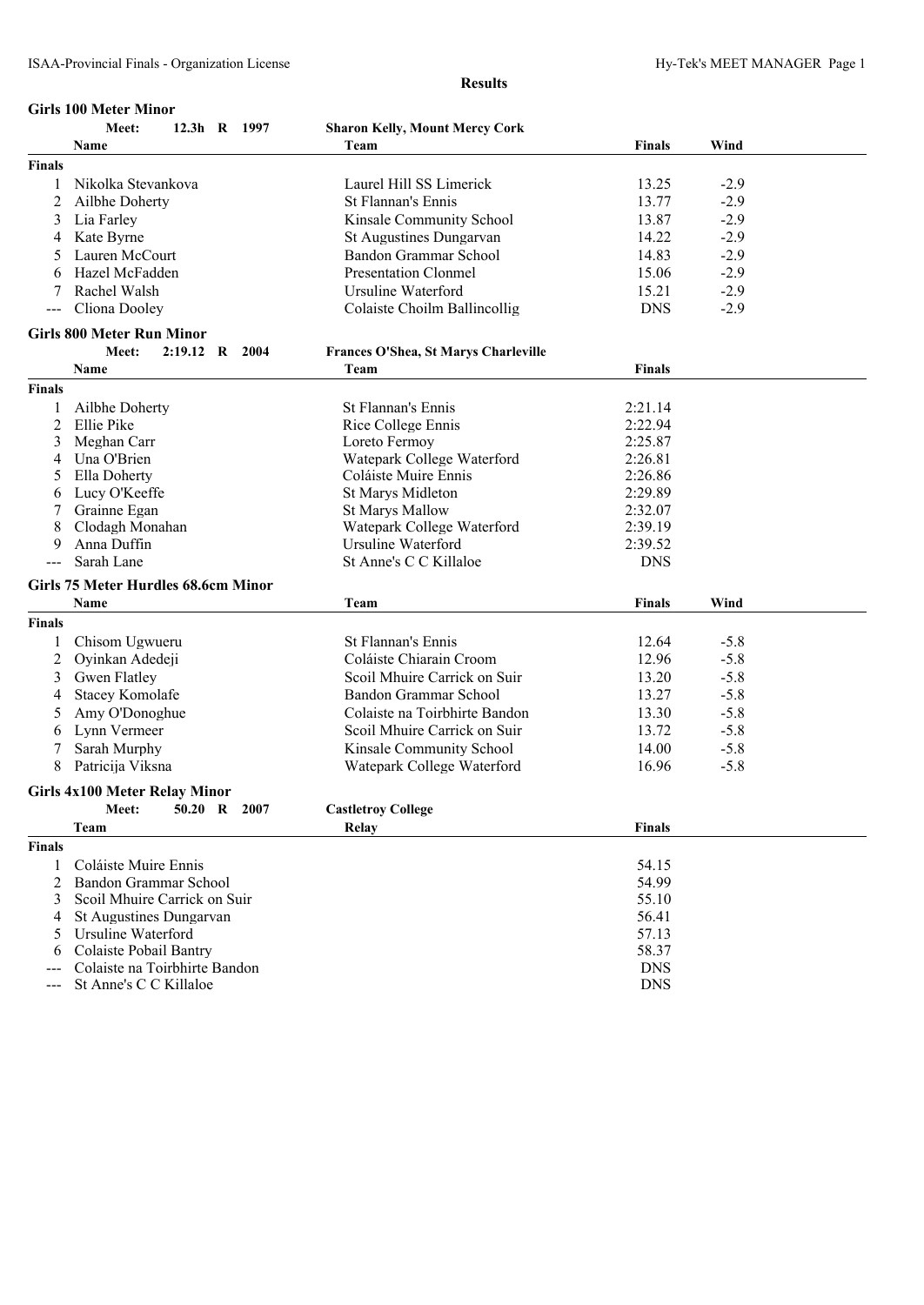|                              | <b>Girls Long Jump Minor</b>                  |  |               |                                                 |                          |            |  |
|------------------------------|-----------------------------------------------|--|---------------|-------------------------------------------------|--------------------------|------------|--|
|                              | Meet:                                         |  | 5.39m R 2008  | Ann O'Shea, Ursuline Waterford                  |                          |            |  |
|                              | <b>Name</b>                                   |  |               | Team                                            | <b>Finals</b>            | Wind       |  |
| <b>Finals</b>                |                                               |  |               |                                                 |                          |            |  |
| 1                            | Lia Farley                                    |  |               | Kinsale Community School                        | 5.17m                    | <b>NWI</b> |  |
| 2                            | Anna Ryan                                     |  |               | <b>Ursuline Thurles</b>                         | 5.09m                    | <b>NWI</b> |  |
| 3                            | Chisom Ugwueru                                |  |               | <b>St Flannan's Ennis</b>                       | 4.97m                    | <b>NWI</b> |  |
| 4                            | Paula Igwe                                    |  |               | Ursuline Waterford                              | 4.88m                    | <b>NWI</b> |  |
|                              | <b>Stacey Komolafe</b>                        |  |               | Bandon Grammar School                           | 4.86m                    | <b>NWI</b> |  |
| 6                            | Meghan Carr                                   |  |               | Loreto Fermoy                                   | 4.76m                    | <b>NWI</b> |  |
|                              | Holly Meredith                                |  |               | <b>SMI Newcastle West</b>                       | 4.69m                    | <b>NWI</b> |  |
|                              | Veerle van-der-Wal                            |  |               | Loreto Clonmel                                  | <b>DNS</b>               | <b>NWI</b> |  |
|                              | Niamh Conlon                                  |  |               | Kilrush C S                                     | <b>DNS</b>               | <b>NWI</b> |  |
|                              |                                               |  |               |                                                 |                          |            |  |
|                              | <b>Girls Shot Putt 2.72 Kg Minor</b><br>Meet: |  | 11.16m R 2012 |                                                 |                          |            |  |
|                              |                                               |  |               | <b>Erin Kingston, Bandon GS</b><br>Team         | <b>Finals</b>            |            |  |
|                              | Name                                          |  |               |                                                 |                          |            |  |
| <b>Finals</b>                |                                               |  |               |                                                 |                          |            |  |
| 1                            | <b>Blessing Alamu</b>                         |  |               | <b>St Marys Midleton</b>                        | 10.56m                   |            |  |
| 2                            | Angel Nwaigwe                                 |  |               | Coláiste Muire Ennis                            | 9.63m                    |            |  |
|                              | Natasha O'Keeffe                              |  |               | Davis College Mallow                            | 9.02m                    |            |  |
| 4                            | <b>Brady Crous</b>                            |  |               | Our Ladys Templemore                            | 8.14m                    |            |  |
| 5                            | Karina Amidat                                 |  |               | Coláiste Muire Ennis                            | 7.51m                    |            |  |
| 6                            | Patricija Viksna                              |  |               | Watepark College Waterford                      | 7.39m                    |            |  |
|                              | Katelyn Reid<br>Erin DeBurca                  |  |               | Pobalscoil Chorca Dhuibhne                      | <b>DNS</b><br><b>DNS</b> |            |  |
| $---$<br>$\qquad \qquad - -$ | Veerle van-der-Wal                            |  |               | Colaiste na Toirbhirte Bandon<br>Loreto Clonmel | <b>DNS</b>               |            |  |
|                              |                                               |  |               |                                                 |                          |            |  |
|                              | <b>Girls 100 Meter Junior</b>                 |  |               |                                                 |                          |            |  |
|                              | Meet:                                         |  | 12.1h R 1990  | Lynda Symons, Regina Mundi, Cork                |                          |            |  |
|                              | Name                                          |  |               | Team                                            | Finals                   | Wind       |  |
| <b>Finals</b>                |                                               |  |               |                                                 |                          |            |  |
| 1                            | Lauren O'Leary                                |  |               | Nagle Rice Doneraile                            | 13.23                    | $-4.8$     |  |
| 2                            | Niamh Foley                                   |  |               | <b>SMI Newcastle West</b>                       | 13.53                    | $-4.8$     |  |
| 3                            | Roseann Fitzgerald                            |  |               | CTI Clonmel                                     | 13.55                    | $-4.8$     |  |
| 4                            | Cora Murray                                   |  |               | Scoil Mhuire Carrick on Suir                    | 14.22                    | $-4.8$     |  |
| 5                            | Tara Healy                                    |  |               | Mount Mercy Cork                                | 14.72                    | $-4.8$     |  |
| 6                            | Helena Dee                                    |  |               | Crescent College Comp SJ                        | 14.97                    | $-4.8$     |  |
|                              | Cendresa Verbovci                             |  |               | Watepark College Waterford                      | 15.32                    | $-4.8$     |  |
| $---$                        | Leah Wood                                     |  |               | Bandon Grammar School                           | <b>DNS</b>               | $-4.8$     |  |
|                              | <b>Girls 200 Meter Junior</b>                 |  |               |                                                 |                          |            |  |
|                              | Meet:                                         |  | 24.7h R 1975  | Mary Fleming, St. Mary's, Midleton              |                          |            |  |
|                              | <b>Name</b>                                   |  |               | Team                                            | <b>Finals</b>            | Wind       |  |
| <b>Finals</b>                |                                               |  |               |                                                 |                          |            |  |
| 1                            | Roseann Fitzgerald                            |  |               | CTI Clonmel                                     | 26.91                    | $-5.1$     |  |
| $\overline{2}$               | Orla Winston                                  |  |               | Loreto Clonmel                                  | 27.29                    | $-5.1$     |  |
| 3                            | Helena Dee                                    |  |               | Crescent College Comp SJ                        | 27.52                    | $-5.1$     |  |
| 4                            | Shauna Ryan                                   |  |               | Crescent College Comp SJ                        | 28.21                    | $-5.1$     |  |
| 5                            | Ciara Kennelly                                |  |               | St Brigids Killarney                            | 28.68                    | $-5.1$     |  |
| 6                            | Aoife O'Brien                                 |  |               | Ard Scoil na nDeise                             | 28.70                    | $-5.1$     |  |
|                              | Mary Leahy                                    |  |               | <b>St Marys Midleton</b>                        | 29.67                    | $-5.1$     |  |
| $---$                        | Tara Healy                                    |  |               | Mount Mercy Cork                                | <b>DNS</b>               | $-5.1$     |  |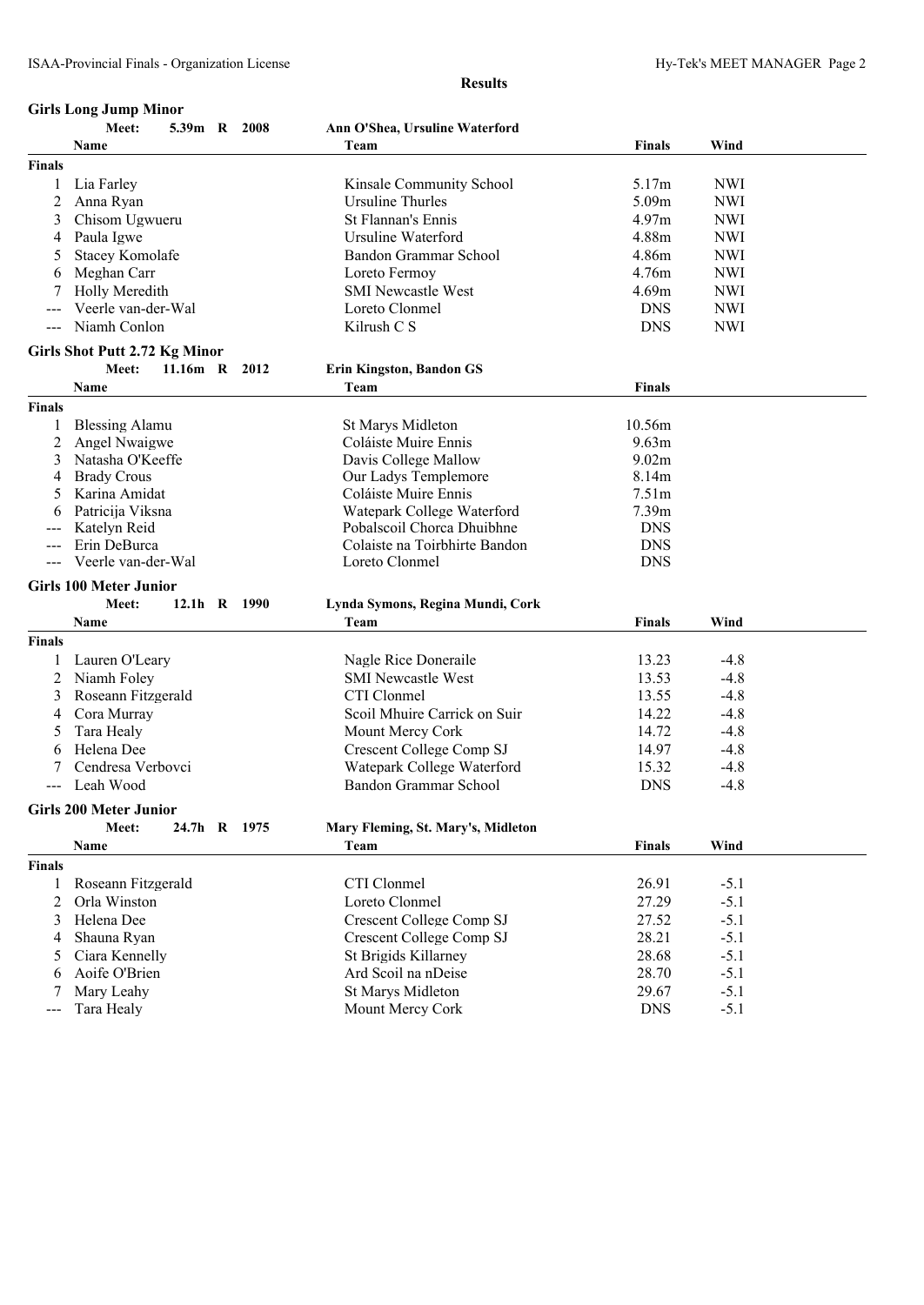#### **Girls 800 Meter Run Junior**

**Results**

|               | Meet:<br>2:11.77 R 2005               | Colm Cronin, Abbey CC, Waterford   |               |        |
|---------------|---------------------------------------|------------------------------------|---------------|--------|
|               | Name                                  | Team                               | <b>Finals</b> |        |
| <b>Finals</b> |                                       |                                    |               |        |
| 1             | Ava Fennessy                          | Loreto Clonmel                     | 2:25.14       |        |
| 2             | Lucy Holmes                           | Ard Scoil na nDeise                | 2:28.88       |        |
| 3             | Kaithlyn Coffey                       | Gaelcholaiste Mhuire AG Cork       | 2:29.53       |        |
| 4             | Kaithlin Hurley                       | MICC Dunmanway                     | 2:34.09       |        |
|               | Tara Ramasawmy                        | <b>Presentation Waterford</b>      | 2:35.00       |        |
| 6             | Elise Mulcaire                        | St Flannan's Ennis                 | 2:38.53       |        |
|               | ÁineCait NíCheallachán                | Colaiste Choilm Ballincollig       | 2:38.94       |        |
|               | Ava Johnson                           | Crescent College Comp SJ           | 2:40.84       |        |
|               | Romy Fehily                           | Laurel Hill Coláiste Limerick      | <b>DNS</b>    |        |
|               | Shona O'Brien                         | <b>Presentation Milltown</b>       | <b>SCR</b>    |        |
|               | <b>Girls 1500 Meter Run Junior</b>    |                                    |               |        |
|               | Meet:<br>4:38.0h R 1996               | Paula Sheehan, SMGS, Blarney       |               |        |
|               | Name                                  | Team                               | Finals        |        |
| <b>Finals</b> |                                       |                                    |               |        |
| 1             | Rhona Randles                         | PS Inbhear Sceine Kenmare          | 5:04.54       |        |
| 2             | Alyce O'Connor                        | PS Inbhear Sceine Kenmare          | 5:07.91       |        |
| 3             | Kate Hickey                           | Ard Scoil na nDeise                | 5:14.50       |        |
| 4             | Aine Garry                            | St Flannan's Ennis                 | 5:18.56       |        |
| 5             | Olivia Tuthill                        | Colaiste na Toirbhirte Bandon      | 5:30.55       |        |
| 6             | Caoimhe Ní Riain                      | Gaelcholáiste Luimnigh             | 5:34.07       |        |
|               | Cara McCauley                         | Pobalscoil naTrionoide Youghal     | 5:44.81       |        |
| ---           | Lisa Whelan                           | Rice College Ennis                 | <b>DNS</b>    |        |
|               | Aoife Kennedy                         | <b>Blackwater CS</b>               | <b>DNS</b>    |        |
|               | Girls 75 Meter Hurdles 76.2cm Junior  |                                    |               |        |
| 76.2cm        |                                       |                                    |               |        |
|               | Meet:<br>11.48 R 2004                 | Kalyn Sheehan, Ursuline, Waterford |               |        |
|               | Name                                  | Team                               | <b>Finals</b> | Wind   |
| <b>Finals</b> |                                       |                                    |               |        |
| 1             | Niamh Foley                           | <b>SMI Newcastle West</b>          | 12.47         | $-6.6$ |
| 2             | Orla Winston                          | Loreto Clonmel                     | 12.81         | $-6.6$ |
|               |                                       | PS Inbhear Sceine Kenmare          | 15.13         | $-6.6$ |
| 3             | Emma O'Regan                          |                                    |               |        |
|               | Megan Waring                          | Ursuline Waterford                 | 15.19         | $-6.6$ |
|               | Chloe Neylon                          | Rice College Ennis                 | <b>DNS</b>    | $-6.6$ |
|               | Suzanne Uniacke-lowe                  | Mount Mercy Cork                   | <b>DNS</b>    | $-6.6$ |
| ---           | Siobhan Keane                         | Colaiste Choilm Ballincollig       | <b>DNS</b>    | $-6.6$ |
|               | --- Kira Ridgard                      | Ard Scoil na Mara Tramore          | <b>DNS</b>    | $-6.6$ |
|               | <b>Girls 4x100 Meter Relay Junior</b> |                                    |               |        |
|               | Meet:<br>51.1h R 1978                 | <b>St Marys Nenagh</b>             |               |        |
|               | Team                                  | Relay                              | <b>Finals</b> |        |
| <b>Finals</b> |                                       |                                    |               |        |
| 1             | Crescent College Comp SJ              |                                    | 53.75         |        |
| 2             | Ard Scoil na nDeise                   |                                    | 54.11         |        |
| 3             | St Brigids Killarney                  |                                    | 54.33         |        |
| 4             | Loreto Clonmel                        |                                    | 54.99         |        |
| 5             | Scoil Mhuire Carrick on Suir          |                                    | 63.00         |        |
| ---           | Coláiste Chiarain Croom               |                                    | <b>DNS</b>    |        |

--- Colaiste na Toirbhirte Bandon DNS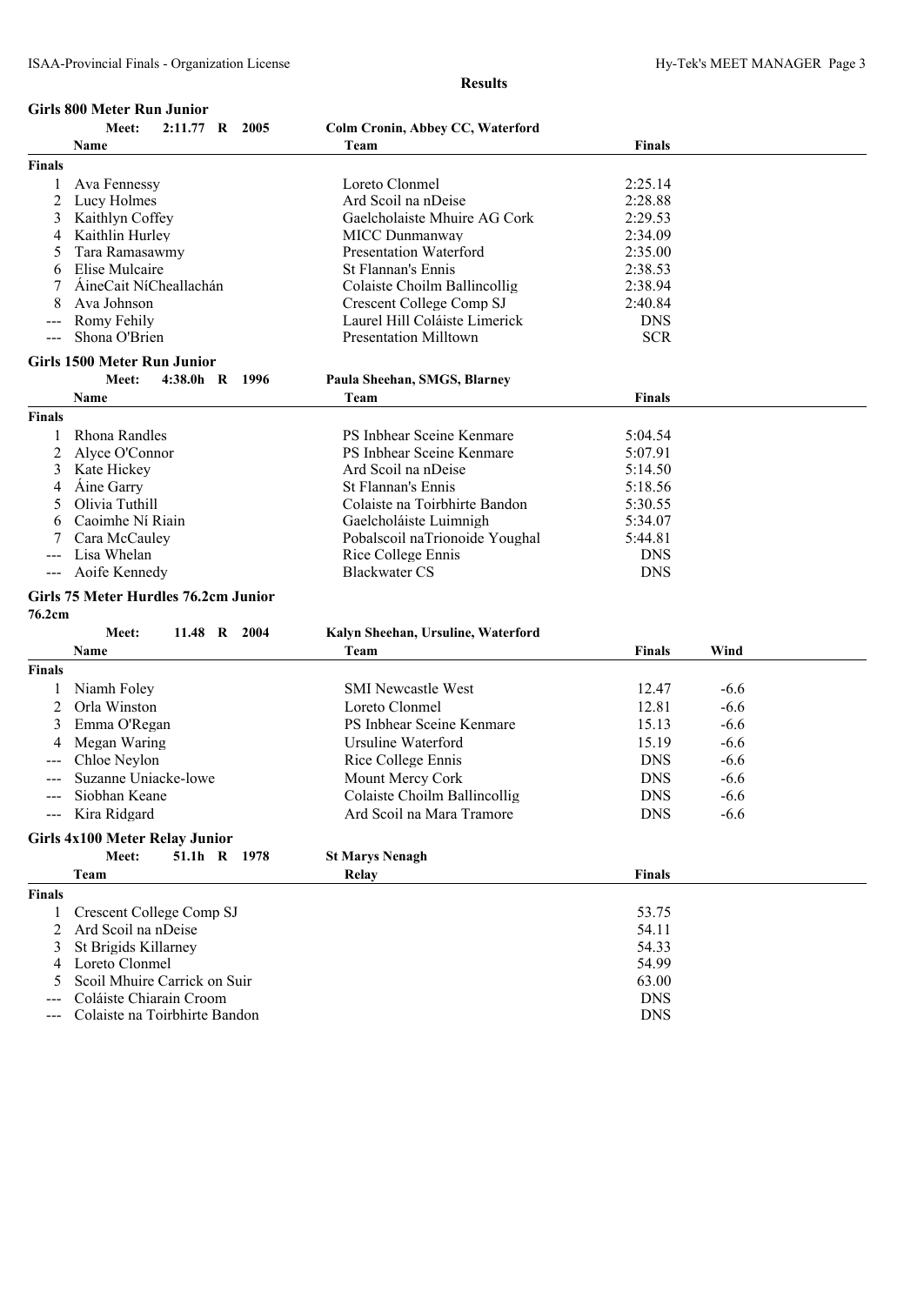|               | Finals  (Girls 4x100 Meter Relay Junior) |               |  |                                          |                   |            |  |
|---------------|------------------------------------------|---------------|--|------------------------------------------|-------------------|------------|--|
|               | Team                                     |               |  | Relay                                    | <b>Finals</b>     |            |  |
|               | Mount Mercy Cork                         |               |  |                                          | <b>DNS</b>        |            |  |
|               | <b>Girls High Jump Junior</b>            |               |  |                                          |                   |            |  |
|               | Meet:                                    | 1.64m R 2015  |  | <b>Sophie Meredith, Newcastle West</b>   |                   |            |  |
|               | Name                                     |               |  | Team                                     | <b>Finals</b>     |            |  |
| Finals        |                                          |               |  |                                          |                   |            |  |
|               | Ciara Kennelly                           |               |  | St Brigids Killarney                     | $1.65m$ R         |            |  |
| 2             | Elizabeth Stack                          |               |  | St Brigids Killarney                     | 1.55m             |            |  |
| 2             | Kylie Heinan                             |               |  | St Declans Kilmacthomas                  | 1.55m             |            |  |
| 4             | Caitlin Kennedy                          |               |  | John The Baptist C S Hospital            | 1.50m             |            |  |
| 5             | Holly Meredith                           |               |  | <b>SMI Newcastle West</b>                | 1.45m             |            |  |
|               | Aoife Madigan                            |               |  | Rice College Ennis                       | <b>DNS</b>        |            |  |
|               | Priscilla Adermoya                       |               |  | Mercy Waterford                          | <b>DNS</b>        |            |  |
|               | Lia O'Brien                              |               |  | Colaiste an Phiarsaigh Glanmire          | <b>DNS</b>        |            |  |
|               | Amirah Busaira                           |               |  | Ard Scoil na Mara Tramore                | <b>DNS</b>        |            |  |
| ---           | Aisling Donagha                          |               |  | <b>UNA</b>                               | 1.45m             |            |  |
|               | <b>Girls Pole Vault Junior</b>           |               |  |                                          |                   |            |  |
|               | Meet:                                    | 2.70m R 2011  |  | Kayleigh Cronin, St. Brigid's, Killarney |                   |            |  |
|               | Name                                     |               |  | Team                                     | <b>Finals</b>     |            |  |
| Finals        |                                          |               |  |                                          |                   |            |  |
|               | Anna Ryan                                |               |  | Ursuline Thurles                         | 2.40m             |            |  |
| 2             | Orla Coffey                              |               |  | St Angelas Cork                          | 2.30 <sub>m</sub> |            |  |
| 3             | Tess O'Hara                              |               |  | St Augustines Dungarvan                  | 2.10m             |            |  |
| 3             | Alannah Kelly                            |               |  | St Augustines Dungarvan                  | 2.10m             |            |  |
|               | <b>Girls Long Jump Junior</b>            |               |  |                                          |                   |            |  |
|               | Meet:                                    | 5.66m R 2004  |  | Kalyn Sheehan, Ursuline, Waterford       |                   |            |  |
|               | Name                                     |               |  | Team                                     | Finals            | Wind       |  |
| Finals        |                                          |               |  |                                          |                   |            |  |
| 1             | Lauren O'Leary                           |               |  | Nagle Rice Doneraile                     | 5.45m             | <b>NWI</b> |  |
| 2             | Emily O'Mahony                           |               |  | St Augustines Dungarvan                  | 5.14m             | <b>NWI</b> |  |
| 3             | Ava Fennessy                             |               |  | Loreto Clonmel                           | 4.98m             | <b>NWI</b> |  |
| 4             | Kate Palmer                              |               |  | PS Inbhear Sceine Kenmare                | 4.36m             | <b>NWI</b> |  |
|               | Caelainn McGrath                         |               |  | <b>Presentation Clonmel</b>              | 4.33m             | <b>NWI</b> |  |
| ---           | Aishling Ryan                            |               |  | John The Baptist C S Hospital            | <b>DNS</b>        | <b>NWI</b> |  |
|               | Amy O'Sullivan                           |               |  | Mercy Mount Hawk Tralee                  | <b>DNS</b>        | <b>NWI</b> |  |
|               | Sarah O'Connor                           |               |  | Colaiste na Toirbhirte Bandon            | <b>DNS</b>        | <b>NWI</b> |  |
| $---$         | Emma Morrissey                           |               |  | John The Baptist C S Hospital            | <b>DNS</b>        | <b>NWI</b> |  |
|               | <b>Girls Triple Jump Junior</b>          |               |  |                                          |                   |            |  |
|               | Meet:                                    | 10.34m R 2013 |  | <b>Maria Carey, St Marys Newport</b>     |                   |            |  |
|               | Name                                     |               |  | Team                                     | <b>Finals</b>     | Wind       |  |
| <b>Finals</b> |                                          |               |  |                                          |                   |            |  |
| 1             | Emily O'Mahony                           |               |  | <b>St Augustines Dungarvan</b>           | 9.34m             | <b>NWI</b> |  |
| 2             | Shauna Ryan                              |               |  | Crescent College Comp SJ                 | 9.10m             | <b>NWI</b> |  |
| 3             | Alison Cronin                            |               |  | Scariff C C                              | 8.64m             | <b>NWI</b> |  |
| 4             | Aimee Hutchinson                         |               |  | Watepark College Waterford               | 8.42m             | <b>NWI</b> |  |
| 5             | <b>Ruth Courtney</b>                     |               |  | St Brigids Killarney                     | 8.38m             | <b>NWI</b> |  |
| 6             | <b>Bláthnaid Daly</b>                    |               |  | Gaelcholaiste Mhuire AG Cork             | 8.22m             | <b>NWI</b> |  |
|               | Olivia Queally                           |               |  | Watepark College Waterford               | 8.21m             | <b>NWI</b> |  |
|               | Aoife Madigan                            |               |  | Rice College Ennis                       | <b>DNS</b>        | <b>NWI</b> |  |
| ---           | Michelle Love                            |               |  | Bandon Grammar School                    | <b>DNS</b>        | <b>NWI</b> |  |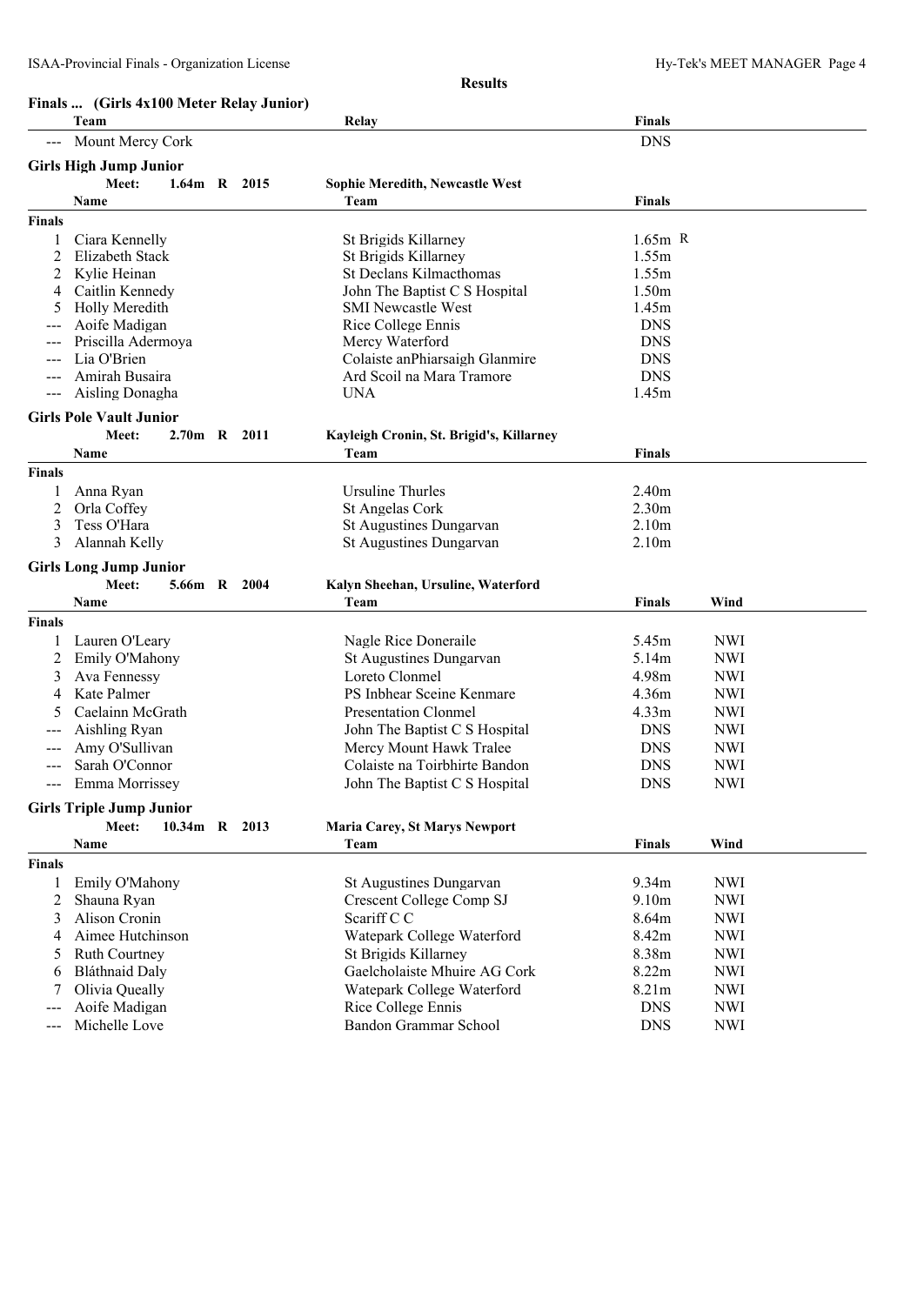#### **Finals ... (Girls Triple Jump Junior)**

|                     | Finals  (Girls Triple Jump Junior)       |                                            | <b>Finals</b> | Wind       |
|---------------------|------------------------------------------|--------------------------------------------|---------------|------------|
|                     | Name                                     | Team                                       |               |            |
|                     | Janna Litchfield                         | Mercy Mount Hawk Tralee                    | <b>DNS</b>    | <b>NWI</b> |
|                     | <b>Girls Shot Putt 2.72 Kg Junior</b>    |                                            |               |            |
|                     | Meet:<br>$12.97m$ R<br>2006              | Claire Fitzgerald, Pres. Tralee            |               |            |
|                     | Name                                     | Team                                       | <b>Finals</b> |            |
| <b>Finals</b>       |                                          |                                            |               |            |
|                     | Ciara Sheehy                             | St Marys Charleville                       | $13.04m$ R    |            |
| 2                   | Sarah Jacob                              | Ursuline Waterford                         | 9.55m         |            |
| 3                   | <b>Ruth Courtney</b>                     | St Brigids Killarney                       | 9.38m         |            |
| 4                   | Sarah Hennessey                          | St Mary's Newport                          | 9.02m         |            |
| 5                   | ?? ??                                    | St Augustines Dungarvan                    | 8.92m         |            |
| 6                   | <b>Shanice Benson</b>                    | St Flannan's Ennis                         | 8.29m         |            |
|                     | Sophie Meade                             | Ursuline Waterford                         | 6.68m         |            |
|                     | Michelle Love                            | Bandon Grammar School                      | <b>DNS</b>    |            |
| $\sim$ $\sim$       | Ciara McCarthy                           | Mercy Mount Hawk Tralee                    | <b>DNS</b>    |            |
|                     | <b>Girls Discus Throw 0.75 Kg Junior</b> |                                            |               |            |
|                     | Meet:<br>37.87m R 2011                   | Kayleigh Cronin, St. Brigid's, Killarney   |               |            |
|                     | Name                                     | Team                                       | <b>Finals</b> |            |
| <b>Finals</b>       |                                          |                                            |               |            |
| 1                   | Megan Lenihan                            | Hazelwood Col. Dromcollogher               | 42.97m R      |            |
| 2                   | Emily Linehan                            | Colaiste Treasa Kanturk                    | 29.98m        |            |
| 3                   | Sarah Jacob                              | <b>Ursuline Waterford</b>                  | 26.04m        |            |
| 4                   | <b>Emily Myers</b>                       | Watepark College Waterford                 | 25.68m        |            |
| 5                   | Katelyn Reid                             | Pobalscoil Chorca Dhuibhne                 | 24.37m        |            |
| 6                   | Aoife O'Brien                            | Ard Scoil na nDeise                        | 23.61m        |            |
|                     | Katie Boyle                              | Bandon Grammar School                      | 18.85m        |            |
| 8                   | <b>Shanice Benson</b>                    | St Flannan's Ennis                         | 18.70m        |            |
|                     | Lia O'Brien                              | Colaiste anPhiarsaigh Glanmire             | <b>DNS</b>    |            |
|                     | <b>Girls Hammer Throw 2.50 Kg Junior</b> |                                            |               |            |
|                     | 50.01m R 2011<br>Meet:                   | Alice Akers, Scariff CC                    |               |            |
|                     | Name                                     | Team                                       | <b>Finals</b> |            |
| <b>Finals</b>       |                                          |                                            |               |            |
| 1                   | Shauna Linehan                           | Colaiste Treasa Kanturk                    | 41.16m        |            |
| 2                   | Emily Linehan                            | Colaiste Treasa Kanturk                    | 36.60m        |            |
| 3                   | <b>Emily Myers</b>                       | Watepark College Waterford                 | 31.19m        |            |
|                     | Natasha O'Keeffe                         | Davis College Mallow                       | 26.18m        |            |
| 5                   | Sarah Hennessey                          | <b>St Mary's Newport</b>                   | 24.47m        |            |
| 6                   | Tamara Whelan                            | St Augustines Dungarvan                    | 22.48m        |            |
| $\qquad \qquad - -$ | Tirna Cahill                             | Pobalscoil naTrionoide Youghal             | <b>DNS</b>    |            |
|                     | <b>Girls Javelin Throw 400g Junior</b>   |                                            |               |            |
|                     | 39.70m R 2013<br>Meet:                   | <b>Orlaith O'Brien, Ursuline Waterford</b> |               |            |
|                     | Name                                     | Team                                       | <b>Finals</b> |            |
| <b>Finals</b>       |                                          |                                            |               |            |
| 1                   | Katie Moynihan                           | Davis College Mallow                       | 39.44m        |            |
| 2                   | Megan Lenihan                            | Hazelwood Col. Dromcollogher               | 37.38m        |            |
| 3                   | Ciara Sheehy                             | St Marys Charleville                       | 31.97m        |            |
| 4                   | Shauna Linehan                           | Colaiste Treasa Kanturk                    | 29.59m        |            |
| 5                   | Katelyn Reid                             | Pobalscoil Chorca Dhuibhne                 | 26.32m        |            |
| 6                   | Ciara McKenna                            | St Augustines Dungarvan                    | 21.09m        |            |
| 7                   | Tara Myers                               | Watepark College Waterford                 | 13.62m        |            |
|                     |                                          |                                            |               |            |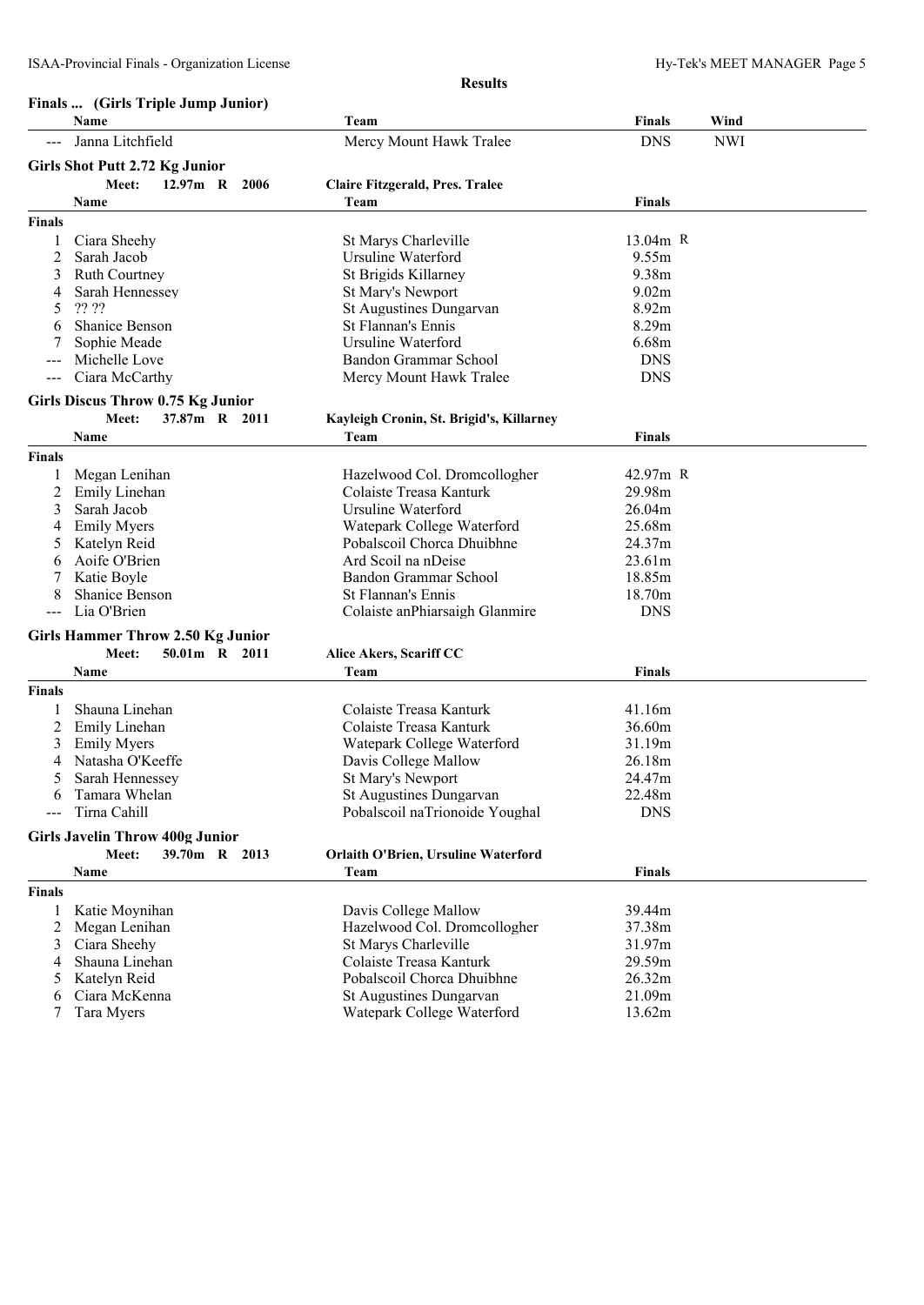|               | Finals  (Girls Javelin Throw 400g Junior) |                                      |               |            |              |  |
|---------------|-------------------------------------------|--------------------------------------|---------------|------------|--------------|--|
|               | Name                                      | Team                                 | <b>Finals</b> |            |              |  |
|               | Kira Kelly                                | Watepark College Waterford           | <b>DNS</b>    |            |              |  |
|               | <b>Girls 1200 Meter Race Walk Junior</b>  |                                      |               |            |              |  |
|               | 5:33.3h R 2008<br>Meet:                   | <b>Kate Veale, St. Augustines</b>    |               |            |              |  |
|               | Name                                      | Team                                 | <b>Finals</b> |            |              |  |
| <b>Finals</b> |                                           |                                      |               |            |              |  |
| 1             | Siofra O'Dea                              | St Joseph's Spanish Point            | 6:12.45       |            |              |  |
| 2             | Lesley Cashmam                            | Pobalscoil naTrionoide Youghal       | 6:35.12       |            |              |  |
| 3             | Claire Caulfield                          | Ursuline Waterford                   | 6:45.35       |            |              |  |
| 4             | Kate Palmer                               | PS Inbhear Sceine Kenmare            | 7:20.44       |            |              |  |
| 5             | Caoimhe Daly                              | PS Inbhear Sceine Kenmare            | 7:35.05       |            |              |  |
| 6             | Anne-Marie Gillespie                      | Scariff C C                          | 7:39.41       |            |              |  |
| 6             | <b>Emily Murphy</b>                       | St Augustines Dungarvan              | 7:39.41       |            |              |  |
|               | Olivia Tuthill                            | Colaiste na Toirbhirte Bandon        | <b>DNS</b>    |            |              |  |
|               |                                           |                                      |               |            |              |  |
|               | <b>Girls 100 Meter Intermediate</b>       |                                      |               |            |              |  |
|               | $11.7h$ R<br>Meet:<br>1990                | Fiona Kelly, St. Nessan's, Limerick  |               |            |              |  |
|               | Name                                      | Team                                 | <b>Finals</b> | Wind       | H#           |  |
| <b>Finals</b> |                                           |                                      |               |            |              |  |
| 1             | Ciara Neville                             | Castletroy College                   | 12.84         | $-4.5$     | 1            |  |
| 2             | Katie Murphy                              | Abbey CC Waterford                   | 13.01         | $-4.5$     | 1            |  |
| 3             | <b>Emily Nolan</b>                        | Scoil Mhuire Carrick on Suir         | 13.22         | $-4.5$     | $\mathbf{1}$ |  |
| 4             | Niamh Moriarty                            | Gaelcholáiste Luimnigh               | 13.25         | $-4.5$     | $\mathbf{1}$ |  |
| 5             | Sarah Leahy                               | St Brigids Killarney                 | 13.49         | $-4.5$     | 1            |  |
| 6             | Aishat Onilogbo                           | <b>St Marys Midleton</b>             | 13.61         | $-4.5$     | 1            |  |
| 7             | Alison Hathaway                           | <b>Bandon Grammar School</b>         | 14.08         | $-4.5$     | 1            |  |
|               | Emma Moore                                | Loreto Clonmel                       | <b>DNS</b>    | $-4.5$     | 1            |  |
| $---$         | Lauren Ryan                               | Crescent College Comp SJ             | <b>DNS</b>    | <b>NWI</b> | 2            |  |
|               | <b>Girls 200 Meter Intermediate</b>       |                                      |               |            |              |  |
|               | $24.4h$ R<br>Meet:<br>1973                | Ann Jeffords, Regina Mundi, Cork     |               |            |              |  |
|               | Name                                      | Team                                 | Finals        | Wind       |              |  |
|               |                                           |                                      |               |            |              |  |
| <b>Finals</b> |                                           |                                      |               |            |              |  |
| 1             | Ciara Neville                             | Castletroy College                   | 25.26         | $-4.1$     |              |  |
| 2             | Katie Murphy                              | Abbey CC Waterford                   | 25.58         | $-4.1$     |              |  |
| 3             | Lauren Ryan                               | Crescent College Comp SJ             | 26.45         | $-4.1$     |              |  |
| 4             | Niamh Linehan                             | Scoil Mhuire Kanturk                 | 26.59         | $-4.1$     |              |  |
| 5             | Sarah Leahy                               | St Brigids Killarney                 | 27.50         | $-4.1$     |              |  |
|               | 6 Rachael Walsh                           | CTI Clonmel                          | 27.51         | $-4.1$     |              |  |
| 7             | Lorna Monahan                             | Watepark College Waterford           | 27.89         | $-4.1$     |              |  |
| 8             | Sarah Cashman                             | St Aloysius Carrigtwohill            | 29.86         | $-4.1$     |              |  |
|               | <b>Girls 300 Meter Run Intermediate</b>   |                                      |               |            |              |  |
|               | Meet:<br>39.38 R 2015                     | <b>Sharlene Mawdsley, SM Newport</b> |               |            |              |  |
|               | Name                                      | Team                                 | <b>Finals</b> |            |              |  |
| <b>Finals</b> |                                           |                                      |               |            |              |  |
| 1             | <b>Emily Nolan</b>                        | Scoil Mhuire Carrick on Suir         | 42.69         |            |              |  |
| 2             | Sadbh O'Mahony                            | St Marys Nenagh                      | 42.88         |            |              |  |
| 3             | Zara Bolger                               | Villiers Limerick                    | 43.38         |            |              |  |
| 4             | Annie Russell                             | <b>Castletroy College</b>            | 44.08         |            |              |  |
| 5             | <b>Emer Delargy</b>                       | <b>Ursuline Thurles</b>              | 44.26         |            |              |  |
| 6             | <b>Aisling Cassidy</b>                    | <b>Bandon Grammar School</b>         | 44.48         |            |              |  |
|               |                                           |                                      |               |            |              |  |

--- Paustina Blais **Nagle Community College Mahon** DNS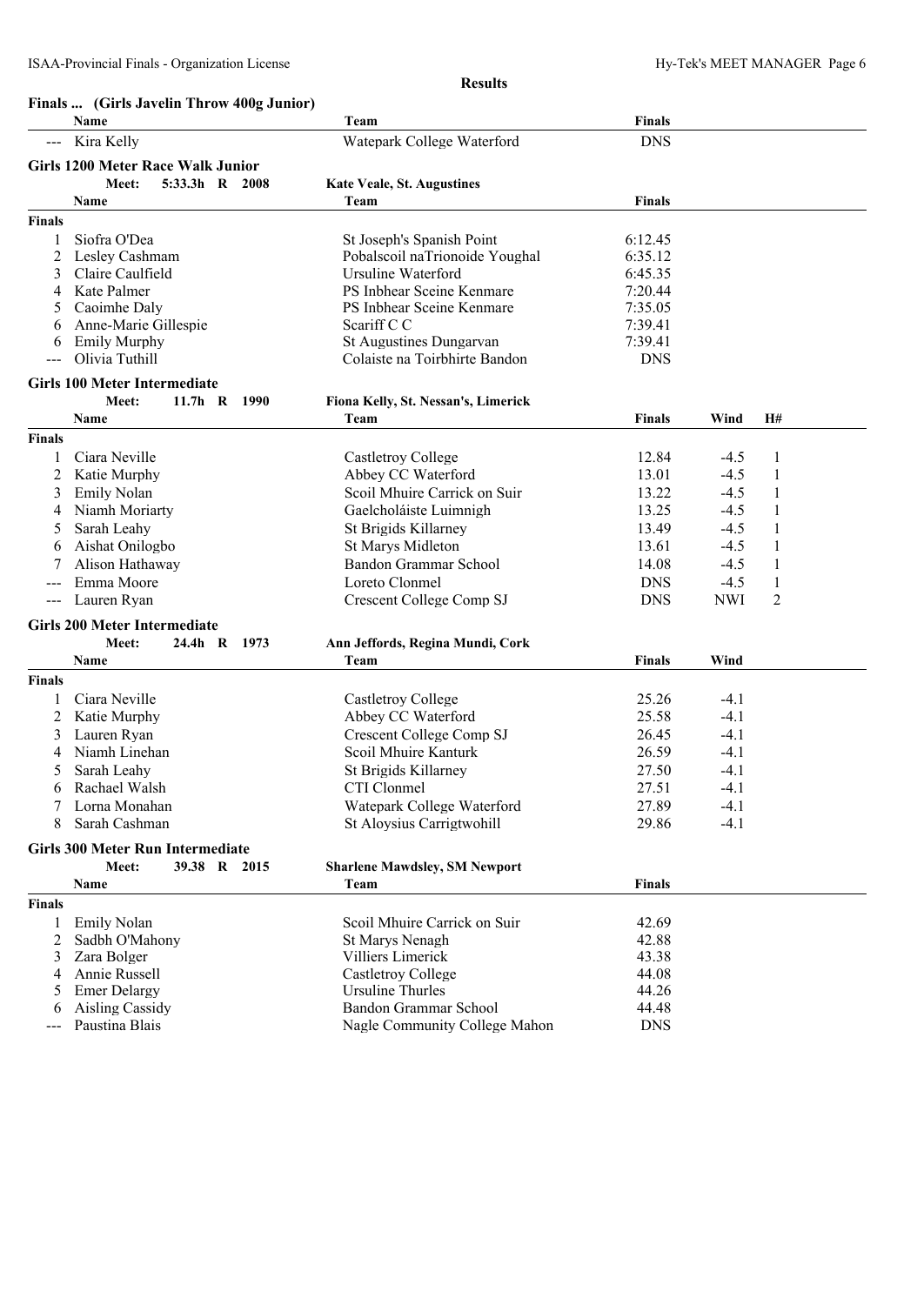### **Girls 800 Meter Run Intermediate**

|                     | Meet:                                      | 2:12.8h R 1997 | Emer O'Shea, St. Mary's, Charleville |               |        |  |
|---------------------|--------------------------------------------|----------------|--------------------------------------|---------------|--------|--|
|                     | Name                                       |                | Team                                 | Finals        |        |  |
| <b>Finals</b>       |                                            |                |                                      |               |        |  |
| 1                   | Alex O'Neill                               |                | Rice College Ennis                   | 2:17.43       |        |  |
| 2                   | Claire Rafter                              |                | Ursuline Thurles                     | 2:18.21       |        |  |
| 3                   | Shona O'Brien                              |                | <b>Presentation Milltown</b>         | 2:23.90       |        |  |
| 4                   | <b>Emily Goff</b>                          |                | Ursuline Waterford                   | 2:39.30       |        |  |
| 5                   | Aine Kelleher                              |                | Davis College Mallow                 | 2:44.57       |        |  |
|                     | Jo Keane                                   |                | Ennistymon V S                       | <b>DNF</b>    |        |  |
|                     | Tara O'Keeffe                              |                | <b>St Marys Midleton</b>             | <b>DNS</b>    |        |  |
|                     | <b>Emer Delargy</b>                        |                | <b>Ursuline Thurles</b>              | <b>DNS</b>    |        |  |
| $---$               | Emily Cahill                               |                | Coláiste Muire Ennis                 | <b>DNS</b>    |        |  |
|                     | <b>Girls 1500 Meter Run Intermediate</b>   |                |                                      |               |        |  |
|                     | Meet:                                      | 4:37.67 R 2006 | Ciara Cronin, Abbey CC, Waterford    |               |        |  |
|                     | Name                                       |                | Team                                 | <b>Finals</b> |        |  |
| <b>Finals</b>       |                                            |                |                                      |               |        |  |
|                     | Claire Rafter                              |                | Ursuline Thurles                     | 4:52.12       |        |  |
| 2                   | Laura Nicholson                            |                | Bandon Grammar School                | 4:54.44       |        |  |
| 3                   | <b>Emily Cahill</b>                        |                | Coláiste Muire Ennis                 | 5:07.47       |        |  |
| 4                   | Nessa Wheeler                              |                | Colaiste Daibheid Cork               | 5:07.93       |        |  |
|                     | Aisling Lowe                               |                | Ursuline Waterford                   | 5:27.07       |        |  |
|                     | <b>Emily Pierse</b>                        |                | Col. Ide & Iosef Abbeyfeale          | <b>DNS</b>    |        |  |
|                     | Emma Fagan                                 |                | St Mary's Newport                    | <b>DNS</b>    |        |  |
|                     | Alannah Neff                               |                | Carrigaline Community School         | <b>DNS</b>    |        |  |
| $\qquad \qquad - -$ | Lauren Kearney                             |                | <b>Presentation Clonmel</b>          | <b>DNS</b>    |        |  |
|                     |                                            |                |                                      |               |        |  |
|                     | <b>Girls 3000 Meter Run Intermediate</b>   |                |                                      |               |        |  |
|                     | Meet:                                      | 9:57.6h R 1982 | Patrica Logan, St Mary's, Limerick   |               |        |  |
|                     | Name                                       |                | Team                                 | Finals        |        |  |
| <b>Finals</b>       |                                            |                |                                      |               |        |  |
|                     | Eimear McDonald                            |                | Rice College Ennis                   | 11:11.06      |        |  |
| 2                   | Caoimhe Carmody                            |                | St Flannan's Ennis                   | 11:17.30      |        |  |
| 3                   | Mei Ming                                   |                | <b>St Marys Mallow</b>               | 11:53.50      |        |  |
| 4                   | Courtney McGuire                           |                | <b>Presentation Clonmel</b>          | 14:28.50      |        |  |
|                     | Grace O'Donnell                            |                | <b>SMI Newcastle West</b>            | <b>DNS</b>    |        |  |
|                     | Sarah Mulcahy                              |                | <b>Blackwater CS</b>                 | <b>DNS</b>    |        |  |
|                     | Girls 80 Meter Hurdles 76.2cm Intermediate |                |                                      |               |        |  |
|                     | Meet:                                      | 10.9h R 1983   | <b>Olive Burke, FCJ Laurel Hill</b>  |               |        |  |
|                     | Name                                       |                | Team                                 | <b>Finals</b> | Wind   |  |
| <b>Finals</b>       |                                            |                |                                      |               |        |  |
| 1                   | Kate Taylor                                |                | Coláiste Muire Ennis                 | 12.02         | $-3.9$ |  |
| 2                   | Miriam Daly                                |                | Scoil Mhuire Carrick on Suir         | 12.04         | $-3.9$ |  |
| 3                   | Olivia Humphries                           |                | <b>Crescent College Comp SJ</b>      | 12.89         | $-3.9$ |  |
| 4                   | Hanifah Busairi                            |                | Ard Scoil na Mara Tramore            | 14.10         | $-3.9$ |  |
| $---$               | Andrea O'Brien                             |                | Colaiste na Toirbhirte Bandon        | <b>DNS</b>    | $-3.9$ |  |
| $\qquad \qquad -$   | Sarah Mullaney                             |                | St Augustines Dungarvan              | <b>DNS</b>    | $-3.9$ |  |
|                     |                                            |                |                                      |               |        |  |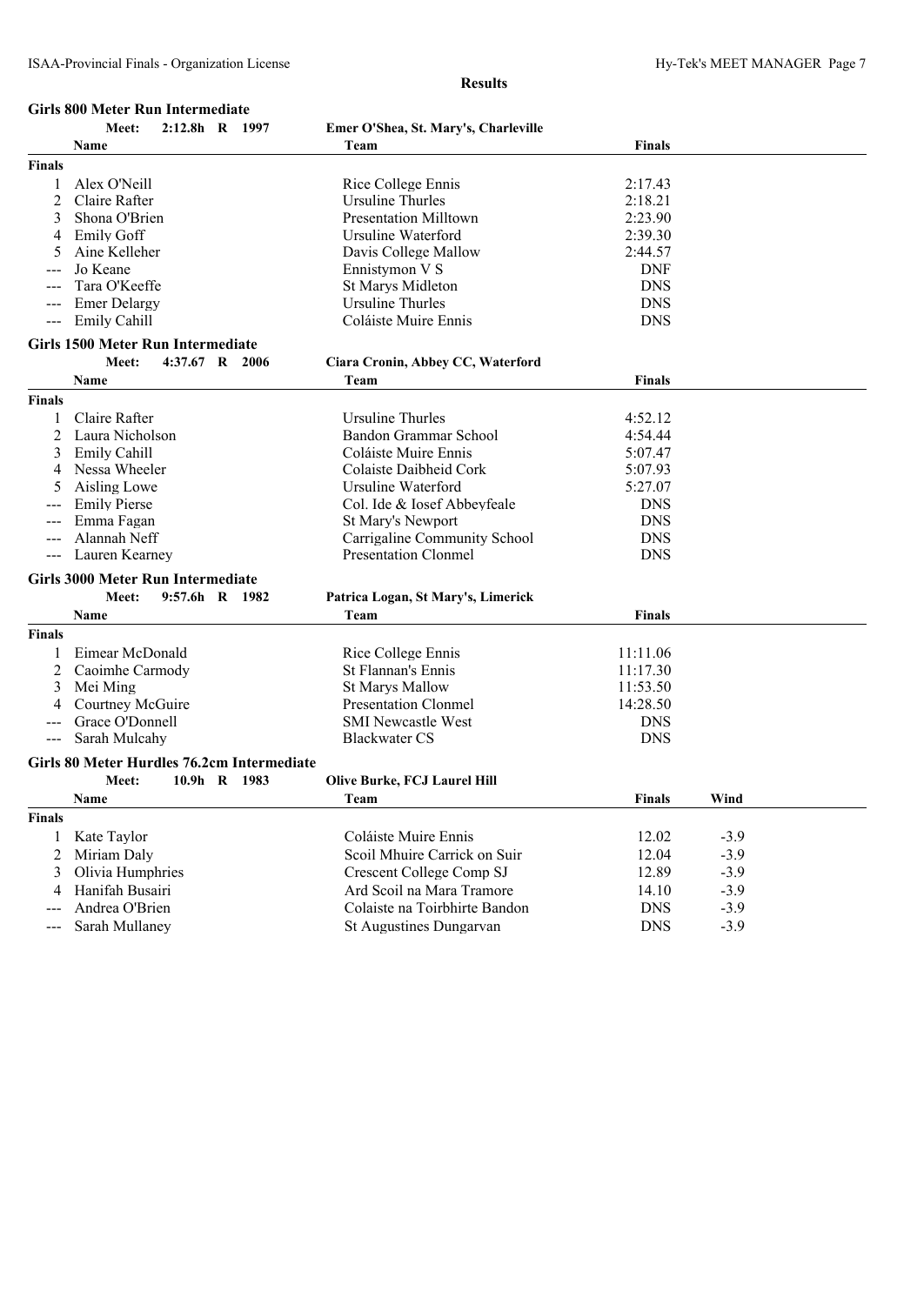#### **Girls 300 Meter Hurdles 76.2cm Intermediate 76.2cm**

| <b>Finals</b><br>1<br>2<br>3<br>4<br>$\qquad \qquad - -$<br><b>Finals</b><br>2 | Name<br>Miriam Daly<br>Aisling Cassidy<br>Sarah O'Keeffe<br>Kate Flavin<br>Laura McDonnell<br>Asha Murray<br>Andrea O'Brien<br>Aoife Doyle<br>Girls 1500 Meter Steeplechase Intermediate<br>Meet:<br>5:25.42 R 2013<br>Name<br>Laura Nicholson<br>Alannah Neff<br>Emma Doyle<br>Molly Hutchinson | Team<br>Scoil Mhuire Carrick on Suir<br>Bandon Grammar School<br>Davis College Mallow<br>Ard Scoil na Mara Tramore<br>Rice College Ennis<br>St Patrick's C S Shannon<br>Colaiste na Toirbhirte Bandon<br>Scoil Mhuire Carrick on Suir<br><b>Ciara Cummins, Ursuline Thurles</b><br>Team<br>Bandon Grammar School<br>Carrigaline Community School<br>Castletroy College<br>Ursuline Waterford | <b>Finals</b><br>44.53<br>50.14<br>53.44<br>53.96<br><b>DNS</b><br><b>DNS</b><br><b>DNS</b><br><b>DNS</b><br><b>Finals</b><br>5:19.11 R<br>5:56.59<br>5:59.80 |  |
|--------------------------------------------------------------------------------|--------------------------------------------------------------------------------------------------------------------------------------------------------------------------------------------------------------------------------------------------------------------------------------------------|----------------------------------------------------------------------------------------------------------------------------------------------------------------------------------------------------------------------------------------------------------------------------------------------------------------------------------------------------------------------------------------------|---------------------------------------------------------------------------------------------------------------------------------------------------------------|--|
|                                                                                |                                                                                                                                                                                                                                                                                                  |                                                                                                                                                                                                                                                                                                                                                                                              |                                                                                                                                                               |  |
|                                                                                |                                                                                                                                                                                                                                                                                                  |                                                                                                                                                                                                                                                                                                                                                                                              |                                                                                                                                                               |  |
|                                                                                |                                                                                                                                                                                                                                                                                                  |                                                                                                                                                                                                                                                                                                                                                                                              |                                                                                                                                                               |  |
|                                                                                |                                                                                                                                                                                                                                                                                                  |                                                                                                                                                                                                                                                                                                                                                                                              |                                                                                                                                                               |  |
|                                                                                |                                                                                                                                                                                                                                                                                                  |                                                                                                                                                                                                                                                                                                                                                                                              |                                                                                                                                                               |  |
|                                                                                |                                                                                                                                                                                                                                                                                                  |                                                                                                                                                                                                                                                                                                                                                                                              |                                                                                                                                                               |  |
|                                                                                |                                                                                                                                                                                                                                                                                                  |                                                                                                                                                                                                                                                                                                                                                                                              |                                                                                                                                                               |  |
|                                                                                |                                                                                                                                                                                                                                                                                                  |                                                                                                                                                                                                                                                                                                                                                                                              |                                                                                                                                                               |  |
|                                                                                |                                                                                                                                                                                                                                                                                                  |                                                                                                                                                                                                                                                                                                                                                                                              |                                                                                                                                                               |  |
|                                                                                |                                                                                                                                                                                                                                                                                                  |                                                                                                                                                                                                                                                                                                                                                                                              |                                                                                                                                                               |  |
|                                                                                |                                                                                                                                                                                                                                                                                                  |                                                                                                                                                                                                                                                                                                                                                                                              |                                                                                                                                                               |  |
|                                                                                |                                                                                                                                                                                                                                                                                                  |                                                                                                                                                                                                                                                                                                                                                                                              |                                                                                                                                                               |  |
|                                                                                |                                                                                                                                                                                                                                                                                                  |                                                                                                                                                                                                                                                                                                                                                                                              |                                                                                                                                                               |  |
|                                                                                |                                                                                                                                                                                                                                                                                                  |                                                                                                                                                                                                                                                                                                                                                                                              |                                                                                                                                                               |  |
|                                                                                |                                                                                                                                                                                                                                                                                                  |                                                                                                                                                                                                                                                                                                                                                                                              |                                                                                                                                                               |  |
|                                                                                |                                                                                                                                                                                                                                                                                                  |                                                                                                                                                                                                                                                                                                                                                                                              |                                                                                                                                                               |  |
| 3                                                                              |                                                                                                                                                                                                                                                                                                  |                                                                                                                                                                                                                                                                                                                                                                                              |                                                                                                                                                               |  |
| 4                                                                              |                                                                                                                                                                                                                                                                                                  |                                                                                                                                                                                                                                                                                                                                                                                              | 6:08.12                                                                                                                                                       |  |
|                                                                                | Eimear McDonald                                                                                                                                                                                                                                                                                  | Rice College Ennis                                                                                                                                                                                                                                                                                                                                                                           | <b>DNS</b>                                                                                                                                                    |  |
| $---$                                                                          | Caoimhe Taylor                                                                                                                                                                                                                                                                                   | Colaiste Treasa Kanturk                                                                                                                                                                                                                                                                                                                                                                      | <b>DNS</b>                                                                                                                                                    |  |
|                                                                                | Girls 4x100 Meter Relay Intermediate                                                                                                                                                                                                                                                             |                                                                                                                                                                                                                                                                                                                                                                                              |                                                                                                                                                               |  |
|                                                                                | Meet:<br>49.81 R 2015                                                                                                                                                                                                                                                                            | <b>Castletroy College, Castletroy Col.</b>                                                                                                                                                                                                                                                                                                                                                   |                                                                                                                                                               |  |
|                                                                                | Team                                                                                                                                                                                                                                                                                             | Relay                                                                                                                                                                                                                                                                                                                                                                                        | <b>Finals</b>                                                                                                                                                 |  |
| Finals                                                                         |                                                                                                                                                                                                                                                                                                  |                                                                                                                                                                                                                                                                                                                                                                                              |                                                                                                                                                               |  |
| 1                                                                              | Castletroy College                                                                                                                                                                                                                                                                               |                                                                                                                                                                                                                                                                                                                                                                                              | 50.26                                                                                                                                                         |  |
| 2                                                                              | Scoil Mhuire Carrick on Suir                                                                                                                                                                                                                                                                     |                                                                                                                                                                                                                                                                                                                                                                                              | 50.48                                                                                                                                                         |  |
| 3                                                                              | Bandon Grammar School                                                                                                                                                                                                                                                                            |                                                                                                                                                                                                                                                                                                                                                                                              | 53.11                                                                                                                                                         |  |
| 4                                                                              | Davis College Mallow                                                                                                                                                                                                                                                                             |                                                                                                                                                                                                                                                                                                                                                                                              | 53.54                                                                                                                                                         |  |
| 5                                                                              | Colaiste Pobail Bantry                                                                                                                                                                                                                                                                           |                                                                                                                                                                                                                                                                                                                                                                                              | 54.30                                                                                                                                                         |  |
| 6                                                                              | Watepark College Waterford                                                                                                                                                                                                                                                                       |                                                                                                                                                                                                                                                                                                                                                                                              | 54.78                                                                                                                                                         |  |
|                                                                                | Coláiste Muire Ennis                                                                                                                                                                                                                                                                             |                                                                                                                                                                                                                                                                                                                                                                                              | <b>DNS</b>                                                                                                                                                    |  |
| $\qquad \qquad - -$                                                            | <b>Ursuline Thurles</b>                                                                                                                                                                                                                                                                          |                                                                                                                                                                                                                                                                                                                                                                                              | <b>DNS</b>                                                                                                                                                    |  |
|                                                                                | <b>Girls High Jump Intermediate</b>                                                                                                                                                                                                                                                              |                                                                                                                                                                                                                                                                                                                                                                                              |                                                                                                                                                               |  |
|                                                                                | Meet:<br>1.70m R 1982                                                                                                                                                                                                                                                                            | <b>Aisling Croke, Cresent CC</b>                                                                                                                                                                                                                                                                                                                                                             |                                                                                                                                                               |  |
|                                                                                | Name                                                                                                                                                                                                                                                                                             | Team                                                                                                                                                                                                                                                                                                                                                                                         | <b>Finals</b>                                                                                                                                                 |  |
| <b>Finals</b>                                                                  |                                                                                                                                                                                                                                                                                                  |                                                                                                                                                                                                                                                                                                                                                                                              |                                                                                                                                                               |  |
| 1                                                                              | Sophie Meredith                                                                                                                                                                                                                                                                                  | <b>SMI Newcastle West</b>                                                                                                                                                                                                                                                                                                                                                                    | 1.60m                                                                                                                                                         |  |
| 2                                                                              | Christine McCarthy                                                                                                                                                                                                                                                                               | PS Inbhear Sceine Kenmare                                                                                                                                                                                                                                                                                                                                                                    | 1.55m                                                                                                                                                         |  |
| 3                                                                              | <b>Emily Tierney</b>                                                                                                                                                                                                                                                                             | <b>St Marys Nenagh</b>                                                                                                                                                                                                                                                                                                                                                                       | 1.50m                                                                                                                                                         |  |
| 3                                                                              | Hannah Murphy                                                                                                                                                                                                                                                                                    | Regina Mundi Cork                                                                                                                                                                                                                                                                                                                                                                            | 1.50m                                                                                                                                                         |  |
|                                                                                |                                                                                                                                                                                                                                                                                                  |                                                                                                                                                                                                                                                                                                                                                                                              |                                                                                                                                                               |  |
|                                                                                |                                                                                                                                                                                                                                                                                                  |                                                                                                                                                                                                                                                                                                                                                                                              |                                                                                                                                                               |  |
|                                                                                |                                                                                                                                                                                                                                                                                                  |                                                                                                                                                                                                                                                                                                                                                                                              |                                                                                                                                                               |  |
| $\qquad \qquad -$                                                              | Zara Lappin                                                                                                                                                                                                                                                                                      | Coláiste Chiarain Croom                                                                                                                                                                                                                                                                                                                                                                      | <b>DNS</b>                                                                                                                                                    |  |
| 5<br>$---$                                                                     | Ciara O'Driscoll<br>Laura Greene<br>Claire Murphy                                                                                                                                                                                                                                                | Pobalscoil naTrionoide Youghal<br>Kilrush C S<br><b>Blackwater CS</b>                                                                                                                                                                                                                                                                                                                        | 1.40m<br><b>DNS</b><br><b>DNS</b>                                                                                                                             |  |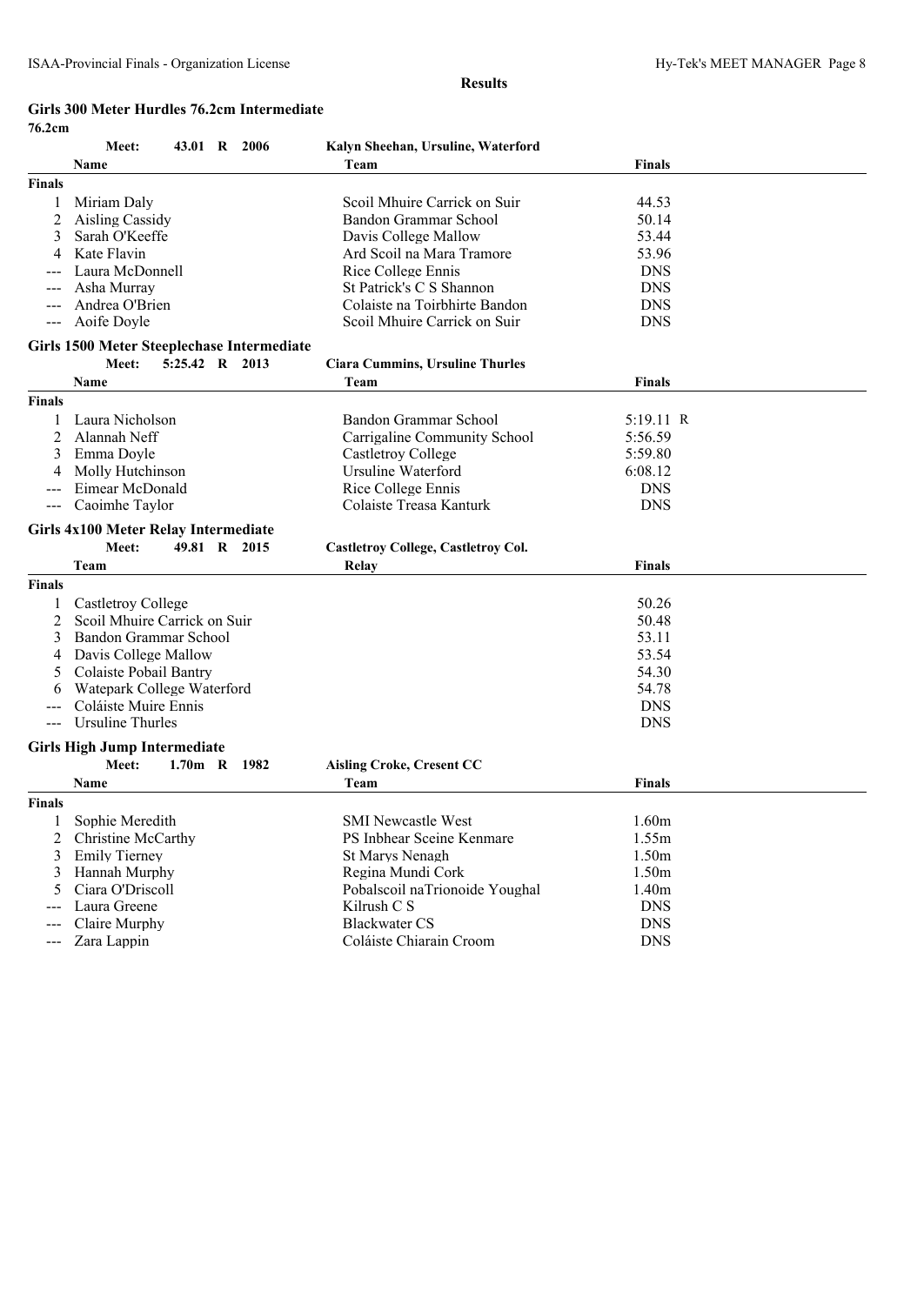|                     | <b>Girls Pole Vault Intermediate</b>  |                   |              |                                      |                   |            |
|---------------------|---------------------------------------|-------------------|--------------|--------------------------------------|-------------------|------------|
|                     | Meet:                                 | 2.70 <sub>m</sub> | 2009         | <b>Lisa Houlihan, St. Augustines</b> |                   |            |
|                     | Meet:                                 | $2.70m$ R         | 2005         | Siobhan Brackett, St. Augustines     |                   |            |
|                     | Meet:                                 | 2.70 <sub>m</sub> | 2014         | <b>Megan Dunford, St Augustines</b>  |                   |            |
|                     | Name                                  |                   |              | Team                                 | <b>Finals</b>     |            |
| <b>Finals</b>       |                                       |                   |              |                                      |                   |            |
| 1                   | Emma Coffey                           |                   |              | St Angelas Cork                      | $3.20m$ R         |            |
| 2                   | Clodagh Walsh                         |                   |              | Davis College Mallow                 | $2.80m$ R         |            |
| 3                   | Ciara Hickey                          |                   |              | Colaiste Choilm Ballincollig         | 2.60m             |            |
| 4                   | Aoife Lai                             |                   |              | St Augustines Dungarvan              | 2.50m             |            |
| 5                   | <b>Emily Tierney</b>                  |                   |              | St Marys Nenagh                      | 2.20m             |            |
|                     |                                       |                   |              |                                      |                   |            |
|                     | <b>Girls Long Jump Intermediate</b>   |                   |              |                                      |                   |            |
|                     | Meet:                                 |                   | 5.88m R 1988 | Noelle Morrissey, St. Mary's, Nenagh |                   |            |
|                     | Name                                  |                   |              | Team                                 | <b>Finals</b>     | Wind       |
| <b>Finals</b>       |                                       |                   |              |                                      |                   |            |
| 1                   | Sophie Meredith                       |                   |              | <b>SMI Newcastle West</b>            | 5.74m             | <b>NWI</b> |
| 2                   | Rachel Bowler                         |                   |              | Mercy Mount Hawk Tralee              | 5.53m             | <b>NWI</b> |
| 3                   | Aoibhinn O'Connor                     |                   |              | Colaiste Choilm Ballincollig         | 5.43m             | <b>NWI</b> |
| 4                   | Aishat Onilogbo                       |                   |              | St Marys Midleton                    | 5.23m             | <b>NWI</b> |
| 5                   | Elinor Dennison                       |                   |              | PS Inbhear Sceine Kenmare            | 5.16m             | <b>NWI</b> |
| 6                   | Aoife Doyle                           |                   |              | Scoil Mhuire Carrick on Suir         | 4.95m             | <b>NWI</b> |
| 7                   | Hanifah Busairi                       |                   |              | Ard Scoil na Mara Tramore            | 4.87m             | <b>NWI</b> |
|                     | Nora O'Connell                        |                   |              | <b>Presentation Tralee</b>           | <b>DNS</b>        | <b>NWI</b> |
| ---                 | Christina Dring                       |                   |              | <b>Ashton Cork</b>                   | <b>DNS</b>        | <b>NWI</b> |
| $\qquad \qquad - -$ | Lauren Kearney                        |                   |              | <b>Presentation Clonmel</b>          | <b>DNS</b>        | <b>NWI</b> |
|                     |                                       |                   |              |                                      |                   |            |
|                     | <b>Girls Triple Jump Intermediate</b> |                   |              |                                      |                   |            |
|                     | Meet:                                 | 11.50m R 2014     |              | <b>Maria Carey, St Marys Newport</b> |                   |            |
|                     | Name                                  |                   |              | Team                                 | Finals            | Wind       |
| <b>Finals</b>       |                                       |                   |              |                                      |                   |            |
| 1                   | Kate Taylor                           |                   |              | Coláiste Muire Ennis                 | 11.23m            | <b>NWI</b> |
| 2                   | Rachel Bowler                         |                   |              | Mercy Mount Hawk Tralee              | 10.25m            | <b>NWI</b> |
| 3                   | Lorna Monahan                         |                   |              | Watepark College Waterford           | 9.89m             | <b>NWI</b> |
| 4                   | Tara Bradley                          |                   |              | Kilrush C S                          | 9.54m             | <b>NWI</b> |
| 5                   | Moira Barrett                         |                   |              | Bandon Grammar School                | 8.96m             | <b>NWI</b> |
| 6                   | Aoibhinn O'Connor                     |                   |              | Colaiste Choilm Ballincollig         | 8.94m             | <b>NWI</b> |
| 7                   | Maeve Daly                            |                   |              | Gaelcholaiste Mhuire AG Cork         | 8.38m             | <b>NWI</b> |
| 8                   | Ellen Graham                          |                   |              | Watepark College Waterford           | 7.50 <sub>m</sub> | <b>NWI</b> |
|                     |                                       |                   |              |                                      |                   |            |
|                     | Girls Shot Putt 3.00 Kg Intermediate  |                   |              |                                      |                   |            |
|                     | Meet:                                 | 12.43m R 2014     |              | <b>Erin Kingston, Bandon GS</b>      |                   |            |
|                     | Name                                  |                   |              | Team                                 | Finals            |            |
| <b>Finals</b>       |                                       |                   |              |                                      |                   |            |
| 1                   | Noelle Lenihan                        |                   |              | Hazelwood Col. Dromcollogher         | 11.08m            |            |
| 2                   | Vickie Cusack                         |                   |              | Davis College Mallow                 | 10.89m            |            |
| 3                   | Fiona Hennessey                       |                   |              | <b>Presentation Thurles</b>          | 10.46m            |            |
| 4                   | Rachel Stephens                       |                   |              | Gaelcholaiste Phortlairge            | 9.45m             |            |
| 5                   | Hannah Finnerty                       |                   |              | St Marys Nenagh                      | 9.41m             |            |
| 6                   | Sarah O'Keeffe                        |                   |              | Davis College Mallow                 | 9.35m             |            |
|                     | Lauren Barrett                        |                   |              | Mercy Mount Hawk Tralee              | 7.70m             |            |
|                     | Nikita Lewis                          |                   |              | Nagle Rice Doneraile                 | <b>DNS</b>        |            |
|                     | Becky Ryan                            |                   |              | St Marys Nenagh                      | <b>DNS</b>        |            |
| ---                 | Tara McEvoy                           |                   |              | Coláiste Muire Ennis                 | <b>DNS</b>        |            |

- --- Tara McEvoy Coláiste Muire Ennis
	-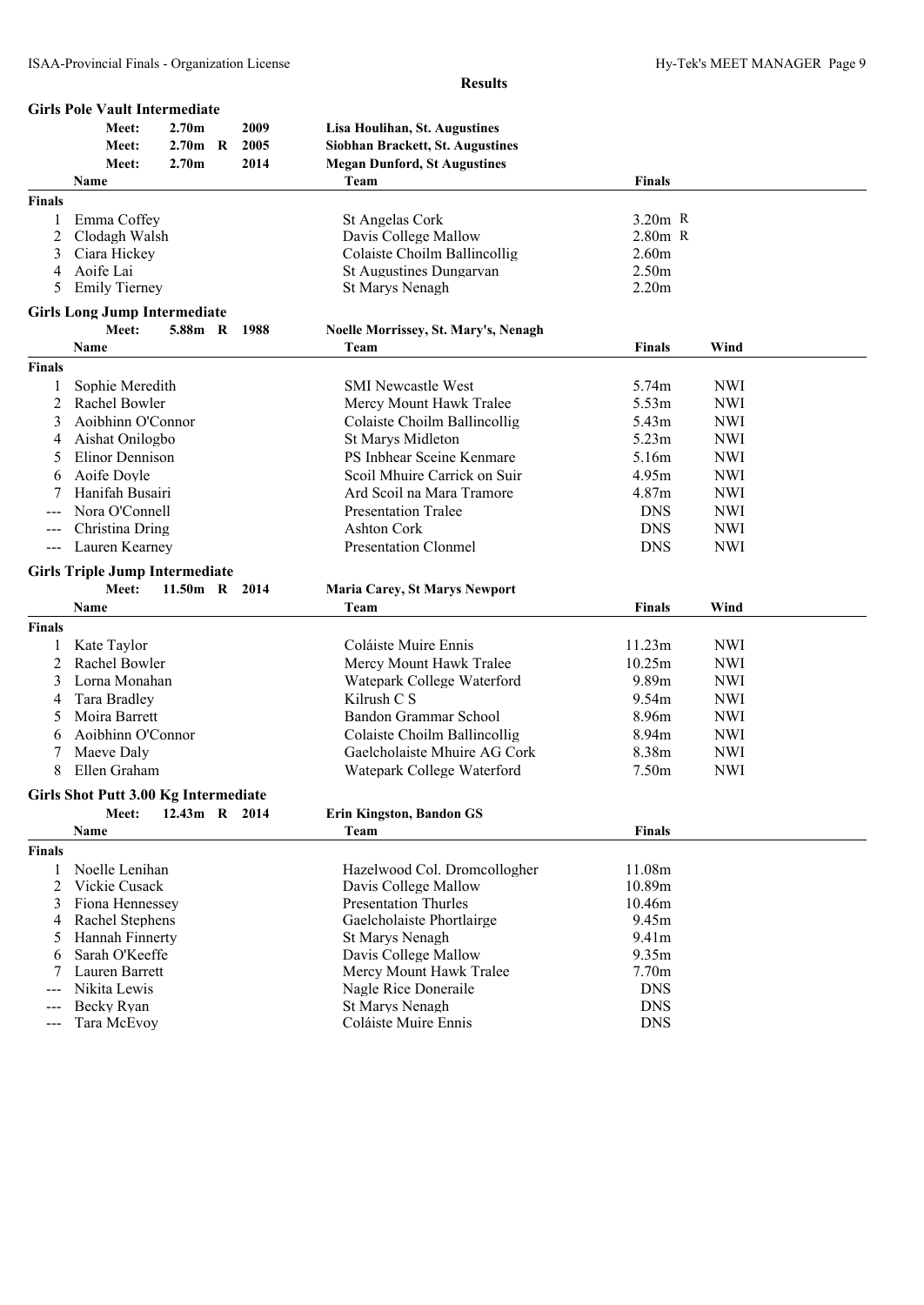# **Girls Discus Throw 1.00 Kg Intermediate**

|               | Meet:<br>43.74m R 2013                         |              | Kayleigh Cronin, St, Brigid's, Killarney |               |        |
|---------------|------------------------------------------------|--------------|------------------------------------------|---------------|--------|
|               | Name                                           |              | Team                                     | <b>Finals</b> |        |
| <b>Finals</b> |                                                |              |                                          |               |        |
| 1             | Noelle Lenihan                                 |              | Hazelwood Col. Dromcollogher             | 34.00m        |        |
| 2             | Martha Quain                                   |              | Col Chroi Naomha Carrignavar             | 30.72m        |        |
| 3             | Lauren O'Grady                                 |              | Mercy Mount Hawk Tralee                  | 30.18m        |        |
|               |                                                |              |                                          |               |        |
| 4             | Rachel Stephens                                |              | Gaelcholaiste Phortlairge                | 26.65m        |        |
| 5             | Jade O'Farrell-Bond                            |              | Borrioskane CC                           | 25.17m        |        |
| 6             | Siobhan Hennessey                              |              | <b>Presentation Thurles</b>              | 25.14m        |        |
| 7             | Moira Barrett                                  |              | Bandon Grammar School                    | 23.01m        |        |
| 8             | Riadh Malik                                    |              | Mercy Mount Hawk Tralee                  | 22.13m        |        |
|               | Leanne Cronin                                  |              | Killorglin Community College             | <b>DNS</b>    |        |
|               | Girls Hammer Throw 3.00 Kg Intermediate        |              |                                          |               |        |
|               | 48.32m R 2013<br>Meet:                         |              | Alice Akers, Scariff CC                  |               |        |
|               |                                                |              |                                          |               |        |
|               | Name                                           |              | Team                                     | <b>Finals</b> |        |
| <b>Finals</b> |                                                |              |                                          |               |        |
| 1             | Sinead Warren                                  |              | Pobalscoil Sliabh Luachra                | 43.98m        |        |
| 2             | Jade O'Farrell-Bond                            |              | Borrioskane CC                           | 41.94m        |        |
| 3             | Katie Costello                                 |              | Borrioskane CC                           | 32.68m        |        |
| 4             | Lauren O'Grady                                 |              | Mercy Mount Hawk Tralee                  | 31.45m        |        |
| 5             | Leanne Cronin                                  |              | Killorglin Community College             | 30.38m        |        |
| 6             | Riadh Malik                                    |              | Mercy Mount Hawk Tralee                  | 29.61m        |        |
| 7             | <b>Emily Gardiner</b>                          |              | Scoil Mhuire Carrick on Suir             | 22.44m        |        |
|               |                                                |              |                                          |               |        |
|               | <b>Girls Javelin Throw 500g Intermediate</b>   |              |                                          |               |        |
|               | Meet:<br>42.80m R 1982                         |              | Brenda Walsh, FCJ Laurel Hill            |               |        |
|               | Name                                           |              | Team                                     | <b>Finals</b> |        |
| Finals        |                                                |              |                                          |               |        |
|               | Vickie Cusack                                  |              | Davis College Mallow                     | 30.31m        |        |
| 2             | Hannah Finnerty                                |              | St Marys Nenagh                          | 28.95m        |        |
|               | Alexandra Lapiy                                |              | Scoil Mhuire Carrick on Suir             | 28.22m        |        |
| 3             |                                                |              |                                          |               |        |
| 4             | Maeve Daly                                     |              | Gaelcholaiste Mhuire AG Cork             | 26.92m        |        |
|               | Olivia Humphries                               |              | Crescent College Comp SJ                 | <b>DNS</b>    |        |
|               | Laura Greene                                   |              | Kilrush C S                              | <b>DNS</b>    |        |
| ---           | Martha Quain                                   |              | Col Chroi Naomha Carrignavar             | <b>DNS</b>    |        |
|               | Shauna Kenneally                               |              | Pobalscoil naTrionoide Youghal           | <b>DNS</b>    |        |
|               | <b>Girls 2000 Meter Race Walk Intermediate</b> |              |                                          |               |        |
|               | 5:50.20 R 2010<br>Meet:                        |              | <b>Kate Veale, St. Augustines</b>        |               |        |
|               |                                                |              |                                          |               |        |
|               | Name                                           |              | Team                                     | <b>Finals</b> |        |
| Finals        |                                                |              |                                          |               |        |
| 1             | Orla O'Connor                                  |              | Watepark College Waterford               | 9:17.26       |        |
| 2             | Anna O'Connor                                  |              | Watepark College Waterford               | 10:40.73      |        |
| 3             | Emma Caulfield                                 |              | Ursuline Waterford                       | 10:49.73      |        |
|               | Molly Spazzi                                   |              | Scariff C C                              | <b>DNS</b>    |        |
|               |                                                |              |                                          |               |        |
|               | <b>Girls 100 Meter Senior</b>                  |              |                                          |               |        |
|               | Meet:                                          | 11.64 R 2013 | Phil Healy, Col na Toir Bandon           |               |        |
|               | Name                                           |              | Team                                     | <b>Finals</b> | Wind   |
| <b>Finals</b> |                                                |              |                                          |               |        |
| 1             | Sharlene Mawdsley                              |              | St Mary's Newport                        | 12.87         | $-4.2$ |
| 2             | Kate Bernard                                   |              | Colaiste na Toirbhirte Bandon            | 13.24         | $-4.2$ |
|               |                                                |              |                                          |               |        |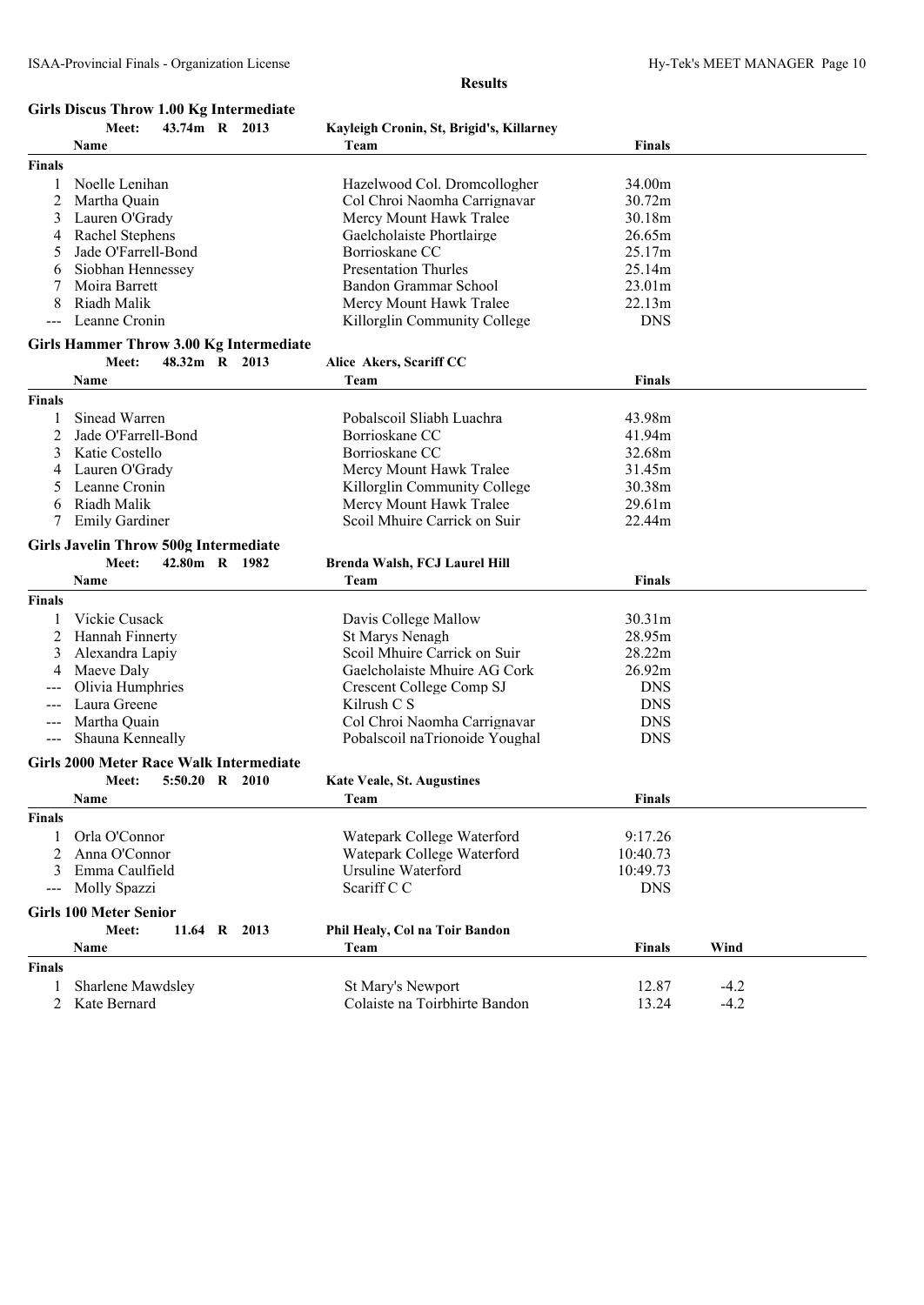|                     | Finals  (Girls 100 Meter Senior)   |                                   |               |        |  |
|---------------------|------------------------------------|-----------------------------------|---------------|--------|--|
|                     | Name                               | Team                              | <b>Finals</b> | Wind   |  |
| 3                   | Rebekah O'Connell                  | St Marys Charleville              | 13.62         | $-4.2$ |  |
| 4                   | Laura Murphy                       | St Angelas Cork                   | 14.12         | $-4.2$ |  |
| 5                   | Jenny Barry                        | <b>Blackwater CS</b>              | 14.79         | $-4.2$ |  |
|                     | <b>Fizzy Azeez</b>                 | St Mary's Newport                 | <b>DNS</b>    | $-4.2$ |  |
|                     | Muireann O'Leary                   | Watepark College Waterford        | <b>DNS</b>    | $-4.2$ |  |
|                     | <b>Aisling Mullaney</b>            | St Augustines Dungarvan           | <b>DNS</b>    | $-4.2$ |  |
|                     | Aoibheann O'Brien                  | Mercy Mount Hawk Tralee           | <b>SCR</b>    |        |  |
|                     | Aoife O'Carroll                    | Mercy Mount Hawk Tralee           | <b>SCR</b>    |        |  |
|                     | <b>Girls 200 Meter Senior</b>      |                                   |               |        |  |
|                     | Meet:<br>23.95 R 2013              | Phil Healy, Col na Toir Bandon    |               |        |  |
|                     | Name                               | Team                              | <b>Finals</b> | Wind   |  |
| <b>Finals</b>       |                                    |                                   |               |        |  |
|                     | Sharlene Mawdsley                  | St Mary's Newport                 | 24.64         | $-3.5$ |  |
| 2                   | Aoife O'Carroll                    | Mercy Mount Hawk Tralee           | 25.89         | $-3.5$ |  |
| 3                   | Laura Murphy                       | St Angelas Cork                   | 27.83         | $-3.5$ |  |
|                     | Rachel McGuckian                   | St Augustines Dungarvan           | <b>DNS</b>    | $-3.5$ |  |
|                     | Chloe Fennell                      | St Augustines Dungarvan           | <b>DNS</b>    | $-3.5$ |  |
|                     | Kate Bernard                       | Colaiste na Toirbhirte Bandon     | <b>DNS</b>    | $-3.5$ |  |
| $\qquad \qquad - -$ | <b>Brid McCarthy</b>               | Pobalscoil naTrionoide Youghal    | <b>DNS</b>    | $-3.5$ |  |
|                     |                                    |                                   |               |        |  |
|                     | <b>Girls 400 Meter Run Senior</b>  |                                   |               |        |  |
|                     | Meet:<br>55.36 R<br>2015           | Jenna Bromell, Castletroy Col.    |               |        |  |
|                     | Name                               | Team                              | <b>Finals</b> |        |  |
| <b>Finals</b>       |                                    |                                   |               |        |  |
|                     | Ann Corcoran                       | Ursuline Waterford                | 58.02         |        |  |
| 2                   | Aoife O'Carroll                    | Mercy Mount Hawk Tralee           | 58.91         |        |  |
| 3                   | Aoife Delargy                      | Ursuline Thurles                  | 60.02         |        |  |
| 4                   | Kila Curran                        | Crescent College Comp SJ          | 65.62         |        |  |
|                     | <b>Taylor Murphy</b>               | St Marys Midleton                 | 65.68         |        |  |
| b                   | Jessica Strain                     | St Marys Midleton                 | 69.85         |        |  |
|                     | Aoibh Cassidy                      | Bandon Grammar School             | <b>DNS</b>    |        |  |
| $---$               | Caoimhe Dwyer                      | St Augustines Dungarvan           | <b>DNS</b>    |        |  |
|                     | <b>Girls 800 Meter Run Senior</b>  |                                   |               |        |  |
|                     | Meet:<br>2:10.9h R 1987            | Sonia O'Sullivan, Cobh VS         |               |        |  |
|                     | Name                               | Team                              | <b>Finals</b> |        |  |
| <b>Finals</b>       |                                    |                                   |               |        |  |
|                     | Aoife Delargy                      | <b>Ursuline Thurles</b>           | 2:16.48       |        |  |
| 2                   | Aoife Mahony                       | Presentation SS Listowel          | 2:19.67       |        |  |
| 3                   | Maeve Aherne                       | Loreto Fermoy                     | 2:24.43       |        |  |
| 4                   | Stephanie Cotter                   | Coachford Community College       | 2:33.96       |        |  |
| 5                   | Kila Curran                        | Crescent College Comp SJ          | 2:42.12       |        |  |
|                     | Ellen O'Connell                    | Mercy Mount Hawk Tralee           | <b>DNS</b>    |        |  |
|                     | <b>Girls 1500 Meter Run Senior</b> |                                   |               |        |  |
|                     | Meet:<br>4:36.7h R 2001            | Roisin Quinn, Ursuline, Waterford |               |        |  |
|                     | Name                               | Team                              | <b>Finals</b> |        |  |
| <b>Finals</b>       |                                    |                                   |               |        |  |
| 1                   | Avril Deegan                       | <b>Presentation Thurles</b>       | 5:03.37       |        |  |
| 2                   | Aoife Mahony                       | <b>Presentation SS Listowel</b>   | 5:04.86       |        |  |
|                     | 3 Maeve Aherne                     | Loreto Fermoy                     | 5:08.38       |        |  |

4 Stephanie Cotter Coachford Community College 5:15.07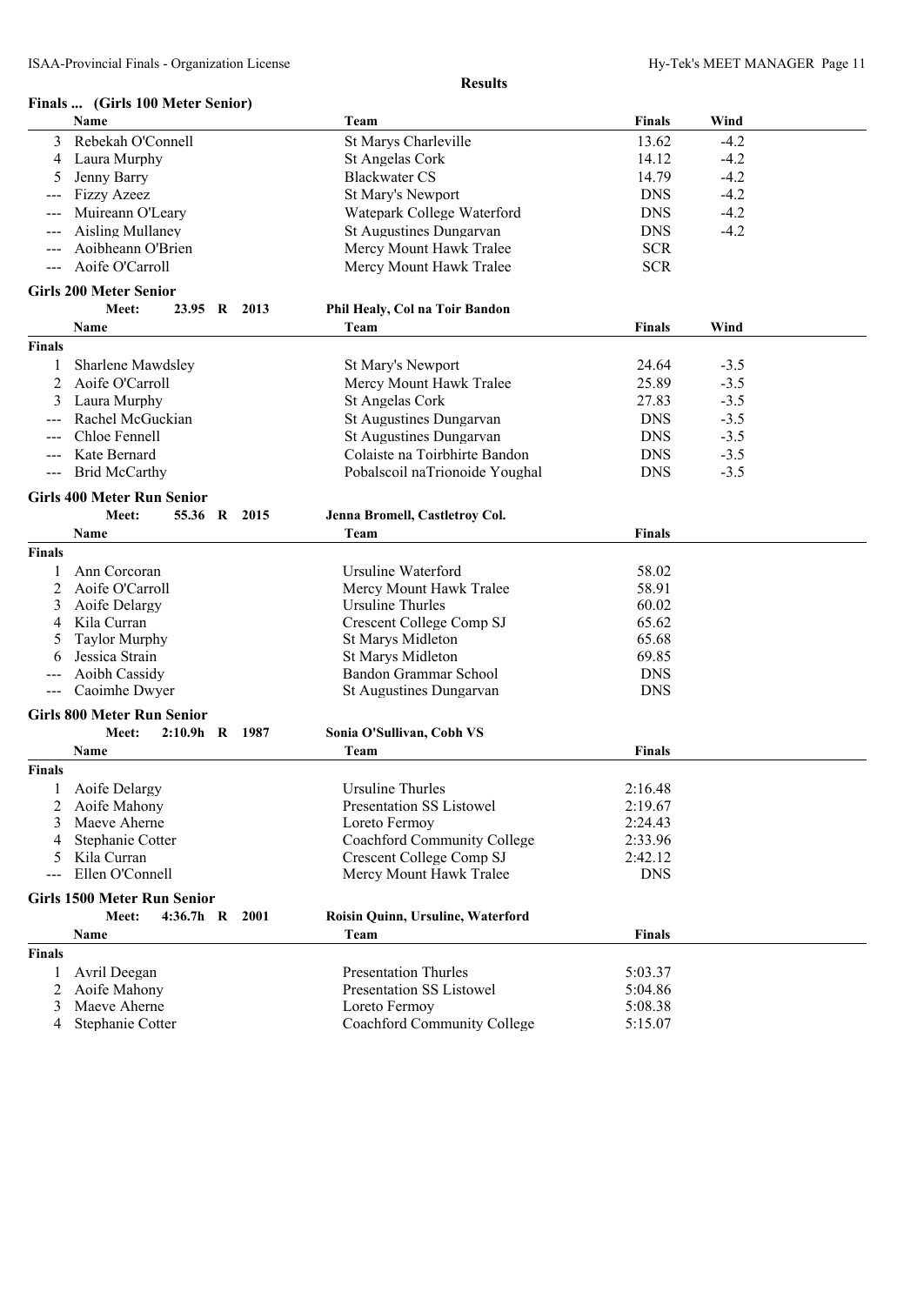|               | Finals  (Girls 1500 Meter Run Senior)       |                                               |                       |        |  |
|---------------|---------------------------------------------|-----------------------------------------------|-----------------------|--------|--|
|               | Name                                        | Team                                          | <b>Finals</b>         |        |  |
| 5.            | Breana O'Gorman                             | <b>Ursuline Thurles</b>                       | 5:22.24               |        |  |
| 6             | Eimear Loughman                             | Ursuline Thurles                              | 5:28.82               |        |  |
|               | Shauna Dolken                               | Beara Community School                        | <b>DNS</b>            |        |  |
|               | Krista Meade                                | Ursuline Waterford                            | <b>DNS</b>            |        |  |
|               | <b>Girls 3000 Meter Run Senior</b>          |                                               |                       |        |  |
|               | 10:05.57 R 2015<br>Meet:                    | <b>Rhona Pierce, St Angela's Cork</b>         |                       |        |  |
|               | Name                                        | Team                                          | <b>Finals</b>         |        |  |
| <b>Finals</b> |                                             |                                               |                       |        |  |
| 1             | Avril Deegan                                | <b>Presentation Thurles</b>                   | 10:57.09              |        |  |
| 2             | Fiona Everard                               | <b>MICC Dunmanway</b>                         | 11:16.79              |        |  |
| 3             | Elaine Yelverton                            | St Mary's Newport                             | 11:17.81              |        |  |
| 4             | Shauna Dolken                               | Beara Community School                        | 12:06.96              |        |  |
|               | Elaine Shannon                              | Scoil Mhuire Ennistymon                       | <b>DNS</b>            |        |  |
|               | Jean Kelly                                  | Scoil na Trionoide Naofa Doon                 | <b>DNS</b>            |        |  |
| ---           | Rhona Pierce                                | St Angelas Cork                               | <b>DNS</b>            |        |  |
| ---           | Darina Shanley                              | St Augustines Dungarvan                       | <b>DNS</b>            |        |  |
|               | Girls 100 Meter Hurdles 83.8cm Senior       |                                               |                       |        |  |
|               | 13.91 R 2012<br>Meet:                       | <b>Sarah Lavin, Castletroy College</b>        |                       |        |  |
|               | Name                                        | Team                                          | <b>Finals</b>         | Wind   |  |
| <b>Finals</b> |                                             |                                               |                       |        |  |
| 1             | Rebekah O'Connell                           | St Marys Charleville                          | 17.71                 | $-5.0$ |  |
| 2             | Anna Coutney                                | Coláiste Muire Ennis                          | 18.87                 | $-5.0$ |  |
|               | Kelly-Ann Doyle                             | Scoil Mhuire Carrick on Suir                  | <b>DNS</b>            | $-5.0$ |  |
|               | Leona O'Shea                                | <b>Presentation Tralee</b>                    | <b>DNS</b>            | $-5.0$ |  |
| $---$         | Ciara Murphy                                | Nagle Community College Mahon                 | <b>DNS</b>            | $-5.0$ |  |
| ---           | Rachel O'Donovan                            | Mount St Michael Rosscarbery                  | <b>DNS</b>            | $-5.0$ |  |
|               | Girls 400 Meter Hurdles 76.2cm Senior       |                                               |                       |        |  |
|               | 60.55 R 2008<br>Meet:                       | Kalyn Sheehan, Ursuline, Waterford            |                       |        |  |
|               | Name                                        | Team                                          | <b>Finals</b>         |        |  |
| <b>Finals</b> |                                             |                                               |                       |        |  |
| $\mathbf{1}$  | Kelly-Ann Doyle                             | Scoil Mhuire Carrick on Suir                  | 65.18                 |        |  |
| 2             | Denise O'Connor                             | Ard Scoil na Mara Tramore                     | 67.89                 |        |  |
| 3             | Anna Coutney                                | Coláiste Muire Ennis                          | 72.12                 |        |  |
| 4             | Clodagh O'Mahony                            | Laurel Hill Coláiste Limerick                 | 74.04                 |        |  |
| 5             | Jessica Strain                              | St Marys Midleton                             | 76.12                 |        |  |
| $---$         | Laoise Bennis                               | Hazelwood Col. Dromcollogher                  | <b>DNS</b>            |        |  |
|               | <b>Girls 1500 Meter Steeplechase Senior</b> |                                               |                       |        |  |
|               | 5:07.24 R 2014<br>Meet:                     | <b>Jessica Coyne, Crescent CC</b>             |                       |        |  |
|               | Name                                        | Team                                          | <b>Finals</b>         |        |  |
| <b>Finals</b> |                                             |                                               |                       |        |  |
| 1             | Chloe Fennell                               |                                               | 5:58.11               |        |  |
| 2             | Krista Meade                                | St Augustines Dungarvan<br>Ursuline Waterford |                       |        |  |
| ---           | Eimear Loughman                             | Ursuline Thurles                              | 6:09.29<br><b>DNS</b> |        |  |
|               |                                             |                                               |                       |        |  |
|               | <b>Girls 4x100 Meter Relay Senior</b>       |                                               |                       |        |  |
|               | Meet:<br>49.7h R 1988                       | St. Mary's, Nenagh                            |                       |        |  |
|               | Team                                        | Relay                                         | <b>Finals</b>         |        |  |
| <b>Finals</b> |                                             |                                               |                       |        |  |

1 Mercy Mount Hawk Tralee 52.64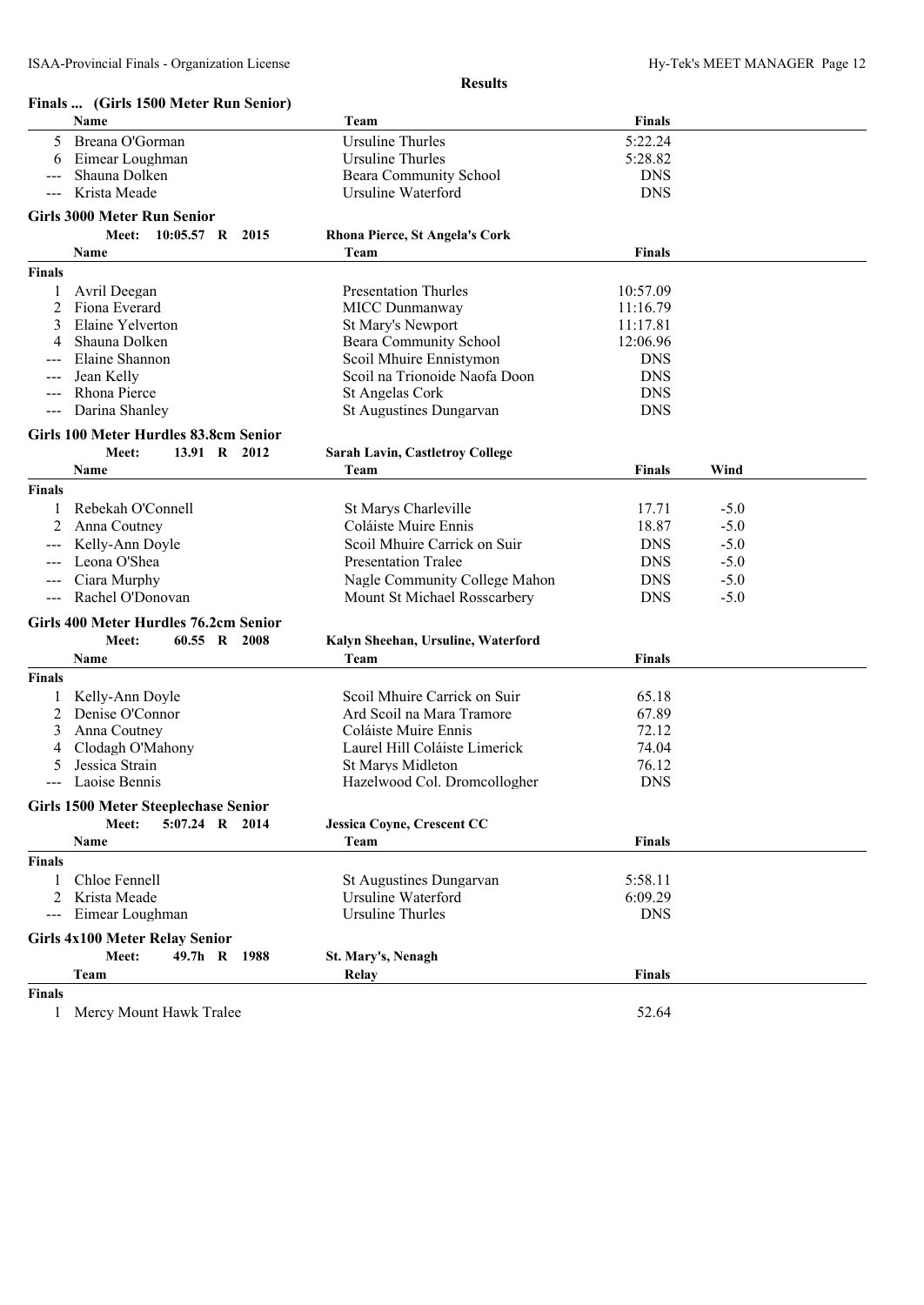| Finals  (Girls 4x100 Meter Relay Senior)<br>Team<br>Relay<br>Finals<br>52.84<br>2<br>Gaelcholáiste Luimnigh<br>3<br>Bandon Grammar School<br>54.59<br>St Marys Midleton<br>54.76<br>4<br>St Augustines Dungarvan<br><b>DNS</b><br>Carrigaline Community School<br><b>DNS</b><br><b>DNS</b><br>Ard Scoil na Mara Tramore<br><b>Girls High Jump Senior</b><br>1984<br>Meet:<br>Jacqui Stokes, Newtown, Waterford<br>1.72 <sub>m</sub><br>1.72m R 1984<br>Meet:<br>Ann Nevin, Pres. Limerick<br>Team<br>Name<br><b>Finals</b><br><b>Finals</b><br>Gaelcholáiste Luimnigh<br>Deirbhile Ryan<br>1.60m<br>Laoise Bennis<br>Hazelwood Col. Dromcollogher<br>1.55m<br>Molly Healy<br>1.45m<br>Carrigaline Community School<br>Emma Doyle<br>Ursuline Thurles<br><b>DNS</b><br>$---$<br><b>Girls Pole Vault Senior</b><br>Meet:<br>3.30m R 2010<br>Nikita Savage, Pobalscoil, Youghal<br>Team<br><b>Finals</b><br>Name<br>Finals<br>Colaiste Choilm Ballincollig<br>2.80 <sub>m</sub><br>Laura Cussen<br>Una Samuels<br>Colaiste Daibheid Cork<br>2.80 <sub>m</sub><br>2.60m<br>Molly Healy<br>Carrigaline Community School<br>3<br>Aoife Tierney<br>2.40 <sub>m</sub><br>St Marys Nenagh<br>4<br><b>Girls Long Jump Senior</b><br>2007<br>Meet:<br>6.00 <sub>m</sub><br>Kelly Proper, St. Paul's, Waterford<br>6.00m R 1991<br><b>Claire Ingerton, Christ King, Cork</b><br>Meet:<br>Team<br>Wind<br>Name<br><b>Finals</b><br><b>Finals</b><br>Aoibheann O'Brien<br>Mercy Mount Hawk Tralee<br>5.53m<br><b>NWI</b><br>Denise O'Connor<br>Ard Scoil na Mara Tramore<br>5.35m<br><b>NWI</b><br>2<br>Ella Nicholson<br>Bandon Grammar School<br>5.25m<br><b>NWI</b><br>Lauren Whelan<br>Gaelcholáiste Luimnigh<br><b>NWI</b><br>5.06m<br>4<br>Caoimhe Dwyer<br>St Augustines Dungarvan<br><b>NWI</b><br>4.76m<br>Nikki O'Brien<br>Laurel Hill SS Limerick<br>4.45m<br><b>NWI</b><br>Jenny Barry<br><b>Blackwater CS</b><br><b>NWI</b><br>4.13m<br>8<br>Mount St Michael Rosscarbery<br>3.70m<br><b>NWI</b><br>Rachel O'Donovan<br>Ciara Murphy<br>Nagle Community College Mahon<br><b>DNS</b><br><b>NWI</b><br>Aoife Tierney<br>St Marys Nenagh<br><b>DNS</b><br><b>NWI</b><br>$--$<br><b>Girls Triple Jump Senior</b><br>Jessica Sheehan, Kinsale CS<br>Meet:<br>11.33m R 2012<br>Wind<br>Name<br>Team<br><b>Finals</b> |  |  |  |  |
|---------------------------------------------------------------------------------------------------------------------------------------------------------------------------------------------------------------------------------------------------------------------------------------------------------------------------------------------------------------------------------------------------------------------------------------------------------------------------------------------------------------------------------------------------------------------------------------------------------------------------------------------------------------------------------------------------------------------------------------------------------------------------------------------------------------------------------------------------------------------------------------------------------------------------------------------------------------------------------------------------------------------------------------------------------------------------------------------------------------------------------------------------------------------------------------------------------------------------------------------------------------------------------------------------------------------------------------------------------------------------------------------------------------------------------------------------------------------------------------------------------------------------------------------------------------------------------------------------------------------------------------------------------------------------------------------------------------------------------------------------------------------------------------------------------------------------------------------------------------------------------------------------------------------------------------------------------------------------------------------------------------------------------------------------------------------------------------------------------------------------------------------------------------------------------------------------------------------------------------------------------------------------------------------------------------|--|--|--|--|
|                                                                                                                                                                                                                                                                                                                                                                                                                                                                                                                                                                                                                                                                                                                                                                                                                                                                                                                                                                                                                                                                                                                                                                                                                                                                                                                                                                                                                                                                                                                                                                                                                                                                                                                                                                                                                                                                                                                                                                                                                                                                                                                                                                                                                                                                                                               |  |  |  |  |
|                                                                                                                                                                                                                                                                                                                                                                                                                                                                                                                                                                                                                                                                                                                                                                                                                                                                                                                                                                                                                                                                                                                                                                                                                                                                                                                                                                                                                                                                                                                                                                                                                                                                                                                                                                                                                                                                                                                                                                                                                                                                                                                                                                                                                                                                                                               |  |  |  |  |
|                                                                                                                                                                                                                                                                                                                                                                                                                                                                                                                                                                                                                                                                                                                                                                                                                                                                                                                                                                                                                                                                                                                                                                                                                                                                                                                                                                                                                                                                                                                                                                                                                                                                                                                                                                                                                                                                                                                                                                                                                                                                                                                                                                                                                                                                                                               |  |  |  |  |
|                                                                                                                                                                                                                                                                                                                                                                                                                                                                                                                                                                                                                                                                                                                                                                                                                                                                                                                                                                                                                                                                                                                                                                                                                                                                                                                                                                                                                                                                                                                                                                                                                                                                                                                                                                                                                                                                                                                                                                                                                                                                                                                                                                                                                                                                                                               |  |  |  |  |
|                                                                                                                                                                                                                                                                                                                                                                                                                                                                                                                                                                                                                                                                                                                                                                                                                                                                                                                                                                                                                                                                                                                                                                                                                                                                                                                                                                                                                                                                                                                                                                                                                                                                                                                                                                                                                                                                                                                                                                                                                                                                                                                                                                                                                                                                                                               |  |  |  |  |
|                                                                                                                                                                                                                                                                                                                                                                                                                                                                                                                                                                                                                                                                                                                                                                                                                                                                                                                                                                                                                                                                                                                                                                                                                                                                                                                                                                                                                                                                                                                                                                                                                                                                                                                                                                                                                                                                                                                                                                                                                                                                                                                                                                                                                                                                                                               |  |  |  |  |
|                                                                                                                                                                                                                                                                                                                                                                                                                                                                                                                                                                                                                                                                                                                                                                                                                                                                                                                                                                                                                                                                                                                                                                                                                                                                                                                                                                                                                                                                                                                                                                                                                                                                                                                                                                                                                                                                                                                                                                                                                                                                                                                                                                                                                                                                                                               |  |  |  |  |
|                                                                                                                                                                                                                                                                                                                                                                                                                                                                                                                                                                                                                                                                                                                                                                                                                                                                                                                                                                                                                                                                                                                                                                                                                                                                                                                                                                                                                                                                                                                                                                                                                                                                                                                                                                                                                                                                                                                                                                                                                                                                                                                                                                                                                                                                                                               |  |  |  |  |
|                                                                                                                                                                                                                                                                                                                                                                                                                                                                                                                                                                                                                                                                                                                                                                                                                                                                                                                                                                                                                                                                                                                                                                                                                                                                                                                                                                                                                                                                                                                                                                                                                                                                                                                                                                                                                                                                                                                                                                                                                                                                                                                                                                                                                                                                                                               |  |  |  |  |
|                                                                                                                                                                                                                                                                                                                                                                                                                                                                                                                                                                                                                                                                                                                                                                                                                                                                                                                                                                                                                                                                                                                                                                                                                                                                                                                                                                                                                                                                                                                                                                                                                                                                                                                                                                                                                                                                                                                                                                                                                                                                                                                                                                                                                                                                                                               |  |  |  |  |
|                                                                                                                                                                                                                                                                                                                                                                                                                                                                                                                                                                                                                                                                                                                                                                                                                                                                                                                                                                                                                                                                                                                                                                                                                                                                                                                                                                                                                                                                                                                                                                                                                                                                                                                                                                                                                                                                                                                                                                                                                                                                                                                                                                                                                                                                                                               |  |  |  |  |
|                                                                                                                                                                                                                                                                                                                                                                                                                                                                                                                                                                                                                                                                                                                                                                                                                                                                                                                                                                                                                                                                                                                                                                                                                                                                                                                                                                                                                                                                                                                                                                                                                                                                                                                                                                                                                                                                                                                                                                                                                                                                                                                                                                                                                                                                                                               |  |  |  |  |
|                                                                                                                                                                                                                                                                                                                                                                                                                                                                                                                                                                                                                                                                                                                                                                                                                                                                                                                                                                                                                                                                                                                                                                                                                                                                                                                                                                                                                                                                                                                                                                                                                                                                                                                                                                                                                                                                                                                                                                                                                                                                                                                                                                                                                                                                                                               |  |  |  |  |
|                                                                                                                                                                                                                                                                                                                                                                                                                                                                                                                                                                                                                                                                                                                                                                                                                                                                                                                                                                                                                                                                                                                                                                                                                                                                                                                                                                                                                                                                                                                                                                                                                                                                                                                                                                                                                                                                                                                                                                                                                                                                                                                                                                                                                                                                                                               |  |  |  |  |
|                                                                                                                                                                                                                                                                                                                                                                                                                                                                                                                                                                                                                                                                                                                                                                                                                                                                                                                                                                                                                                                                                                                                                                                                                                                                                                                                                                                                                                                                                                                                                                                                                                                                                                                                                                                                                                                                                                                                                                                                                                                                                                                                                                                                                                                                                                               |  |  |  |  |
|                                                                                                                                                                                                                                                                                                                                                                                                                                                                                                                                                                                                                                                                                                                                                                                                                                                                                                                                                                                                                                                                                                                                                                                                                                                                                                                                                                                                                                                                                                                                                                                                                                                                                                                                                                                                                                                                                                                                                                                                                                                                                                                                                                                                                                                                                                               |  |  |  |  |
|                                                                                                                                                                                                                                                                                                                                                                                                                                                                                                                                                                                                                                                                                                                                                                                                                                                                                                                                                                                                                                                                                                                                                                                                                                                                                                                                                                                                                                                                                                                                                                                                                                                                                                                                                                                                                                                                                                                                                                                                                                                                                                                                                                                                                                                                                                               |  |  |  |  |
|                                                                                                                                                                                                                                                                                                                                                                                                                                                                                                                                                                                                                                                                                                                                                                                                                                                                                                                                                                                                                                                                                                                                                                                                                                                                                                                                                                                                                                                                                                                                                                                                                                                                                                                                                                                                                                                                                                                                                                                                                                                                                                                                                                                                                                                                                                               |  |  |  |  |
|                                                                                                                                                                                                                                                                                                                                                                                                                                                                                                                                                                                                                                                                                                                                                                                                                                                                                                                                                                                                                                                                                                                                                                                                                                                                                                                                                                                                                                                                                                                                                                                                                                                                                                                                                                                                                                                                                                                                                                                                                                                                                                                                                                                                                                                                                                               |  |  |  |  |
|                                                                                                                                                                                                                                                                                                                                                                                                                                                                                                                                                                                                                                                                                                                                                                                                                                                                                                                                                                                                                                                                                                                                                                                                                                                                                                                                                                                                                                                                                                                                                                                                                                                                                                                                                                                                                                                                                                                                                                                                                                                                                                                                                                                                                                                                                                               |  |  |  |  |
|                                                                                                                                                                                                                                                                                                                                                                                                                                                                                                                                                                                                                                                                                                                                                                                                                                                                                                                                                                                                                                                                                                                                                                                                                                                                                                                                                                                                                                                                                                                                                                                                                                                                                                                                                                                                                                                                                                                                                                                                                                                                                                                                                                                                                                                                                                               |  |  |  |  |
|                                                                                                                                                                                                                                                                                                                                                                                                                                                                                                                                                                                                                                                                                                                                                                                                                                                                                                                                                                                                                                                                                                                                                                                                                                                                                                                                                                                                                                                                                                                                                                                                                                                                                                                                                                                                                                                                                                                                                                                                                                                                                                                                                                                                                                                                                                               |  |  |  |  |
|                                                                                                                                                                                                                                                                                                                                                                                                                                                                                                                                                                                                                                                                                                                                                                                                                                                                                                                                                                                                                                                                                                                                                                                                                                                                                                                                                                                                                                                                                                                                                                                                                                                                                                                                                                                                                                                                                                                                                                                                                                                                                                                                                                                                                                                                                                               |  |  |  |  |
|                                                                                                                                                                                                                                                                                                                                                                                                                                                                                                                                                                                                                                                                                                                                                                                                                                                                                                                                                                                                                                                                                                                                                                                                                                                                                                                                                                                                                                                                                                                                                                                                                                                                                                                                                                                                                                                                                                                                                                                                                                                                                                                                                                                                                                                                                                               |  |  |  |  |
|                                                                                                                                                                                                                                                                                                                                                                                                                                                                                                                                                                                                                                                                                                                                                                                                                                                                                                                                                                                                                                                                                                                                                                                                                                                                                                                                                                                                                                                                                                                                                                                                                                                                                                                                                                                                                                                                                                                                                                                                                                                                                                                                                                                                                                                                                                               |  |  |  |  |
|                                                                                                                                                                                                                                                                                                                                                                                                                                                                                                                                                                                                                                                                                                                                                                                                                                                                                                                                                                                                                                                                                                                                                                                                                                                                                                                                                                                                                                                                                                                                                                                                                                                                                                                                                                                                                                                                                                                                                                                                                                                                                                                                                                                                                                                                                                               |  |  |  |  |
|                                                                                                                                                                                                                                                                                                                                                                                                                                                                                                                                                                                                                                                                                                                                                                                                                                                                                                                                                                                                                                                                                                                                                                                                                                                                                                                                                                                                                                                                                                                                                                                                                                                                                                                                                                                                                                                                                                                                                                                                                                                                                                                                                                                                                                                                                                               |  |  |  |  |
|                                                                                                                                                                                                                                                                                                                                                                                                                                                                                                                                                                                                                                                                                                                                                                                                                                                                                                                                                                                                                                                                                                                                                                                                                                                                                                                                                                                                                                                                                                                                                                                                                                                                                                                                                                                                                                                                                                                                                                                                                                                                                                                                                                                                                                                                                                               |  |  |  |  |
|                                                                                                                                                                                                                                                                                                                                                                                                                                                                                                                                                                                                                                                                                                                                                                                                                                                                                                                                                                                                                                                                                                                                                                                                                                                                                                                                                                                                                                                                                                                                                                                                                                                                                                                                                                                                                                                                                                                                                                                                                                                                                                                                                                                                                                                                                                               |  |  |  |  |
|                                                                                                                                                                                                                                                                                                                                                                                                                                                                                                                                                                                                                                                                                                                                                                                                                                                                                                                                                                                                                                                                                                                                                                                                                                                                                                                                                                                                                                                                                                                                                                                                                                                                                                                                                                                                                                                                                                                                                                                                                                                                                                                                                                                                                                                                                                               |  |  |  |  |
|                                                                                                                                                                                                                                                                                                                                                                                                                                                                                                                                                                                                                                                                                                                                                                                                                                                                                                                                                                                                                                                                                                                                                                                                                                                                                                                                                                                                                                                                                                                                                                                                                                                                                                                                                                                                                                                                                                                                                                                                                                                                                                                                                                                                                                                                                                               |  |  |  |  |
|                                                                                                                                                                                                                                                                                                                                                                                                                                                                                                                                                                                                                                                                                                                                                                                                                                                                                                                                                                                                                                                                                                                                                                                                                                                                                                                                                                                                                                                                                                                                                                                                                                                                                                                                                                                                                                                                                                                                                                                                                                                                                                                                                                                                                                                                                                               |  |  |  |  |
|                                                                                                                                                                                                                                                                                                                                                                                                                                                                                                                                                                                                                                                                                                                                                                                                                                                                                                                                                                                                                                                                                                                                                                                                                                                                                                                                                                                                                                                                                                                                                                                                                                                                                                                                                                                                                                                                                                                                                                                                                                                                                                                                                                                                                                                                                                               |  |  |  |  |
|                                                                                                                                                                                                                                                                                                                                                                                                                                                                                                                                                                                                                                                                                                                                                                                                                                                                                                                                                                                                                                                                                                                                                                                                                                                                                                                                                                                                                                                                                                                                                                                                                                                                                                                                                                                                                                                                                                                                                                                                                                                                                                                                                                                                                                                                                                               |  |  |  |  |
|                                                                                                                                                                                                                                                                                                                                                                                                                                                                                                                                                                                                                                                                                                                                                                                                                                                                                                                                                                                                                                                                                                                                                                                                                                                                                                                                                                                                                                                                                                                                                                                                                                                                                                                                                                                                                                                                                                                                                                                                                                                                                                                                                                                                                                                                                                               |  |  |  |  |
|                                                                                                                                                                                                                                                                                                                                                                                                                                                                                                                                                                                                                                                                                                                                                                                                                                                                                                                                                                                                                                                                                                                                                                                                                                                                                                                                                                                                                                                                                                                                                                                                                                                                                                                                                                                                                                                                                                                                                                                                                                                                                                                                                                                                                                                                                                               |  |  |  |  |
|                                                                                                                                                                                                                                                                                                                                                                                                                                                                                                                                                                                                                                                                                                                                                                                                                                                                                                                                                                                                                                                                                                                                                                                                                                                                                                                                                                                                                                                                                                                                                                                                                                                                                                                                                                                                                                                                                                                                                                                                                                                                                                                                                                                                                                                                                                               |  |  |  |  |
|                                                                                                                                                                                                                                                                                                                                                                                                                                                                                                                                                                                                                                                                                                                                                                                                                                                                                                                                                                                                                                                                                                                                                                                                                                                                                                                                                                                                                                                                                                                                                                                                                                                                                                                                                                                                                                                                                                                                                                                                                                                                                                                                                                                                                                                                                                               |  |  |  |  |
|                                                                                                                                                                                                                                                                                                                                                                                                                                                                                                                                                                                                                                                                                                                                                                                                                                                                                                                                                                                                                                                                                                                                                                                                                                                                                                                                                                                                                                                                                                                                                                                                                                                                                                                                                                                                                                                                                                                                                                                                                                                                                                                                                                                                                                                                                                               |  |  |  |  |
|                                                                                                                                                                                                                                                                                                                                                                                                                                                                                                                                                                                                                                                                                                                                                                                                                                                                                                                                                                                                                                                                                                                                                                                                                                                                                                                                                                                                                                                                                                                                                                                                                                                                                                                                                                                                                                                                                                                                                                                                                                                                                                                                                                                                                                                                                                               |  |  |  |  |
|                                                                                                                                                                                                                                                                                                                                                                                                                                                                                                                                                                                                                                                                                                                                                                                                                                                                                                                                                                                                                                                                                                                                                                                                                                                                                                                                                                                                                                                                                                                                                                                                                                                                                                                                                                                                                                                                                                                                                                                                                                                                                                                                                                                                                                                                                                               |  |  |  |  |
| <b>Finals</b>                                                                                                                                                                                                                                                                                                                                                                                                                                                                                                                                                                                                                                                                                                                                                                                                                                                                                                                                                                                                                                                                                                                                                                                                                                                                                                                                                                                                                                                                                                                                                                                                                                                                                                                                                                                                                                                                                                                                                                                                                                                                                                                                                                                                                                                                                                 |  |  |  |  |
| Aoibh Cassidy<br>Bandon Grammar School<br>8.55m<br><b>NWI</b>                                                                                                                                                                                                                                                                                                                                                                                                                                                                                                                                                                                                                                                                                                                                                                                                                                                                                                                                                                                                                                                                                                                                                                                                                                                                                                                                                                                                                                                                                                                                                                                                                                                                                                                                                                                                                                                                                                                                                                                                                                                                                                                                                                                                                                                 |  |  |  |  |
| <b>Limerick Tutorial College</b><br>Maria Carey<br><b>FOUL</b>                                                                                                                                                                                                                                                                                                                                                                                                                                                                                                                                                                                                                                                                                                                                                                                                                                                                                                                                                                                                                                                                                                                                                                                                                                                                                                                                                                                                                                                                                                                                                                                                                                                                                                                                                                                                                                                                                                                                                                                                                                                                                                                                                                                                                                                |  |  |  |  |
| Aishling Móran<br>Carrigaline Community School<br><b>DNS</b><br><b>NWI</b><br>---                                                                                                                                                                                                                                                                                                                                                                                                                                                                                                                                                                                                                                                                                                                                                                                                                                                                                                                                                                                                                                                                                                                                                                                                                                                                                                                                                                                                                                                                                                                                                                                                                                                                                                                                                                                                                                                                                                                                                                                                                                                                                                                                                                                                                             |  |  |  |  |
| Emma Bateman<br>Carrigaline Community School<br><b>NWI</b><br><b>DNS</b><br>$---$                                                                                                                                                                                                                                                                                                                                                                                                                                                                                                                                                                                                                                                                                                                                                                                                                                                                                                                                                                                                                                                                                                                                                                                                                                                                                                                                                                                                                                                                                                                                                                                                                                                                                                                                                                                                                                                                                                                                                                                                                                                                                                                                                                                                                             |  |  |  |  |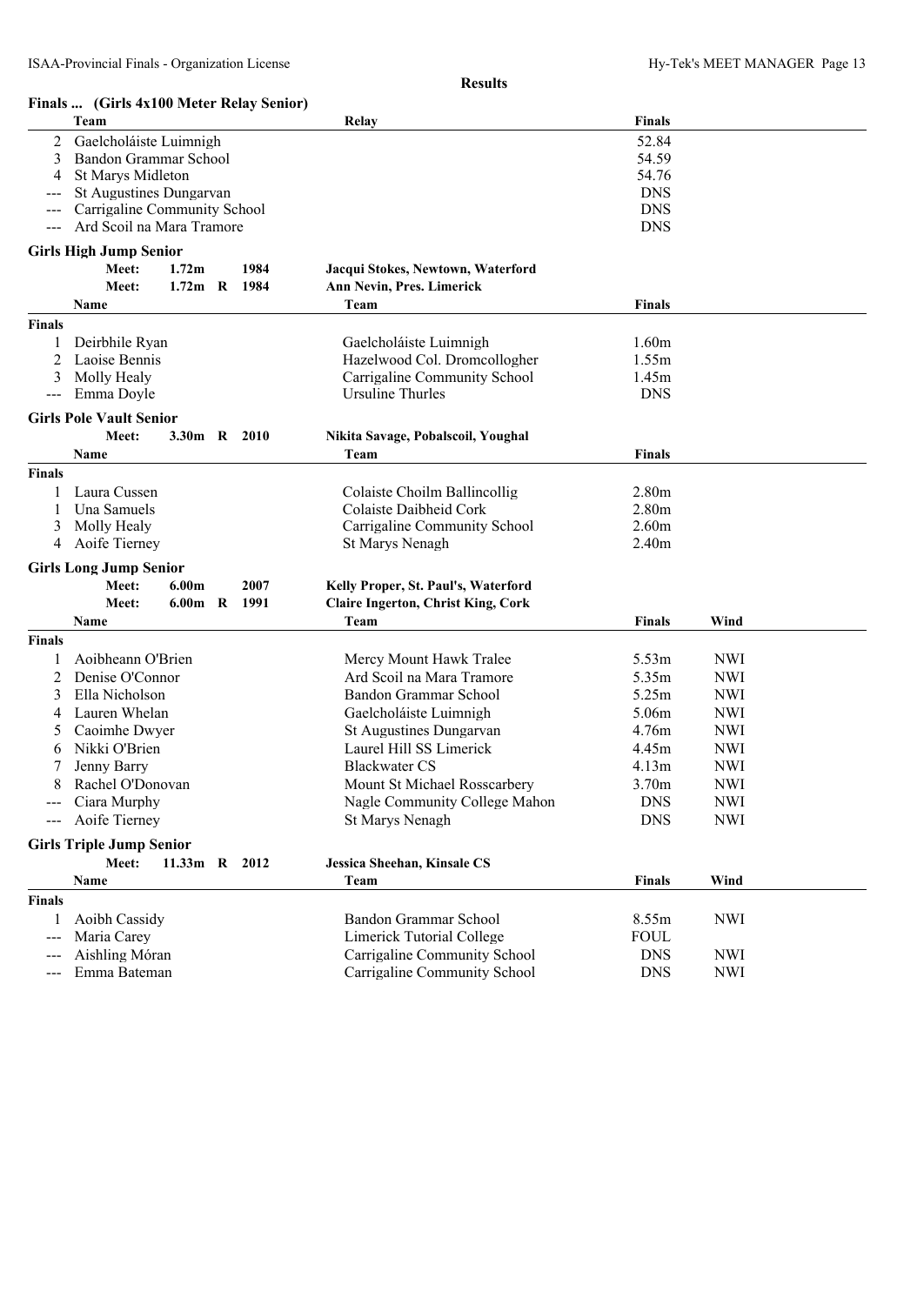#### **Girls Shot Putt 4.00 Kg Senior**

|               | Meet:<br>13.40m R 1978                   | Patrica Walsh, SHM Ferrybank     |               |  |
|---------------|------------------------------------------|----------------------------------|---------------|--|
|               | Name                                     | Team                             | <b>Finals</b> |  |
| <b>Finals</b> |                                          |                                  |               |  |
| 1             | Angharad Loughnane                       | Gaelcholáiste Luimnigh           | 11.02m        |  |
| 2             | Deirbhile Ryan                           | Gaelcholáiste Luimnigh           | 11.01m        |  |
| 3             | Ann Corcoran                             | Ursuline Waterford               | 10.45m        |  |
| 4             | Amy Crowley                              | Colaiste na Toirbhirte Bandon    | 8.18m         |  |
| 5             | Breana O'Gorman                          | Ursuline Thurles                 | 7.24m         |  |
| 6             | Sarah Hayes                              | Mount St Michael Rosscarbery     | 6.54m         |  |
|               | Sharon Curtin                            | Hazelwood Col. Dromcollogher     | 5.32m         |  |
|               | Sally Smith                              | Bandon Grammar School            | <b>DNS</b>    |  |
| ---           | Grainne Tyrrell                          | Pobalscoil naTrionoide Youghal   | <b>DNS</b>    |  |
|               |                                          |                                  |               |  |
|               | <b>Girls Discus Throw 1.00 Kg Senior</b> |                                  |               |  |
|               | Meet:<br>45.75m R 1978                   | Patricia Walsh, SHM Ferrybank    |               |  |
|               | Name                                     | Team                             | Finals        |  |
| <b>Finals</b> |                                          |                                  |               |  |
|               | Aoife Doyle                              | Intermediate School Killorglin   | 36.28m        |  |
| 2             | Kathleen Heery                           | Watepark College Waterford       | 34.76m        |  |
|               | Angharad Loughnane                       | Gaelcholáiste Luimnigh           | 34.46m        |  |
| 4             | Sally Smith                              | Bandon Grammar School            | 31.75m        |  |
|               | Grainne Tyrrell                          | Pobalscoil naTrionoide Youghal   | <b>DNS</b>    |  |
|               |                                          |                                  |               |  |
|               | <b>Girls Hammer Throw 4.00 Kg Senior</b> |                                  |               |  |
|               | 55.07m R 2015<br>Meet:                   | Alice Akers, Scariff CC          |               |  |
|               | Name                                     | Team                             | <b>Finals</b> |  |
| <b>Finals</b> |                                          |                                  |               |  |
|               | Aoife Vaughen Witts                      | Borrioskane CC                   | 48.40m        |  |
| 2             | Kathleen Heery                           | Watepark College Waterford       | 34.57m        |  |
|               | Aoife Doyle                              | Intermediate School Killorglin   | 34.11m        |  |
|               | Melissa Hough                            | Borrioskane CC                   | 17.18m        |  |
|               | Emily Horgan                             | Mount Mercy Cork                 | <b>DNS</b>    |  |
| $\frac{1}{2}$ | Rachel Ryan                              | Our Ladys Templemore             | <b>DNS</b>    |  |
|               | <b>Girls Javelin Throw 600g Senior</b>   |                                  |               |  |
|               | Meet:<br>41.16m R 1983                   | Brenda Walsh, FCJ, Laurel Hill   |               |  |
|               | Name                                     | Team                             | Finals        |  |
| Finals        |                                          |                                  |               |  |
|               |                                          |                                  |               |  |
|               | Orlaith O'Brien                          | <b>Yeats College Waterford</b>   | 43.19m R      |  |
| 2             | Lauren O'Mahoney                         | <b>St Marys Midleton</b>         | 31.79m        |  |
|               | Leah Deasy                               | Carrigaline Community School     | <b>DNS</b>    |  |
|               | --- Jenny Godley                         | Mercy Mount Hawk Tralee          | <b>DNS</b>    |  |
|               | --- Orla Hickey                          | Carrigaline Community School     | <b>DNS</b>    |  |
|               | <b>Girls 3000 Meter Race Walk Senior</b> |                                  |               |  |
|               | Meet: 12:31.90 R 2012                    | <b>Kate Veale, St Augustines</b> |               |  |
|               | Name                                     | Team                             | <b>Finals</b> |  |
| <b>Finals</b> |                                          |                                  |               |  |
| 1             | Chloe Lynch                              | Gael Colaiste Clonmel            | 17:36.21      |  |
| 2             | Rebecca Kearney                          | Colaiste an Chraoibhin Fermoy    | 18:31.37      |  |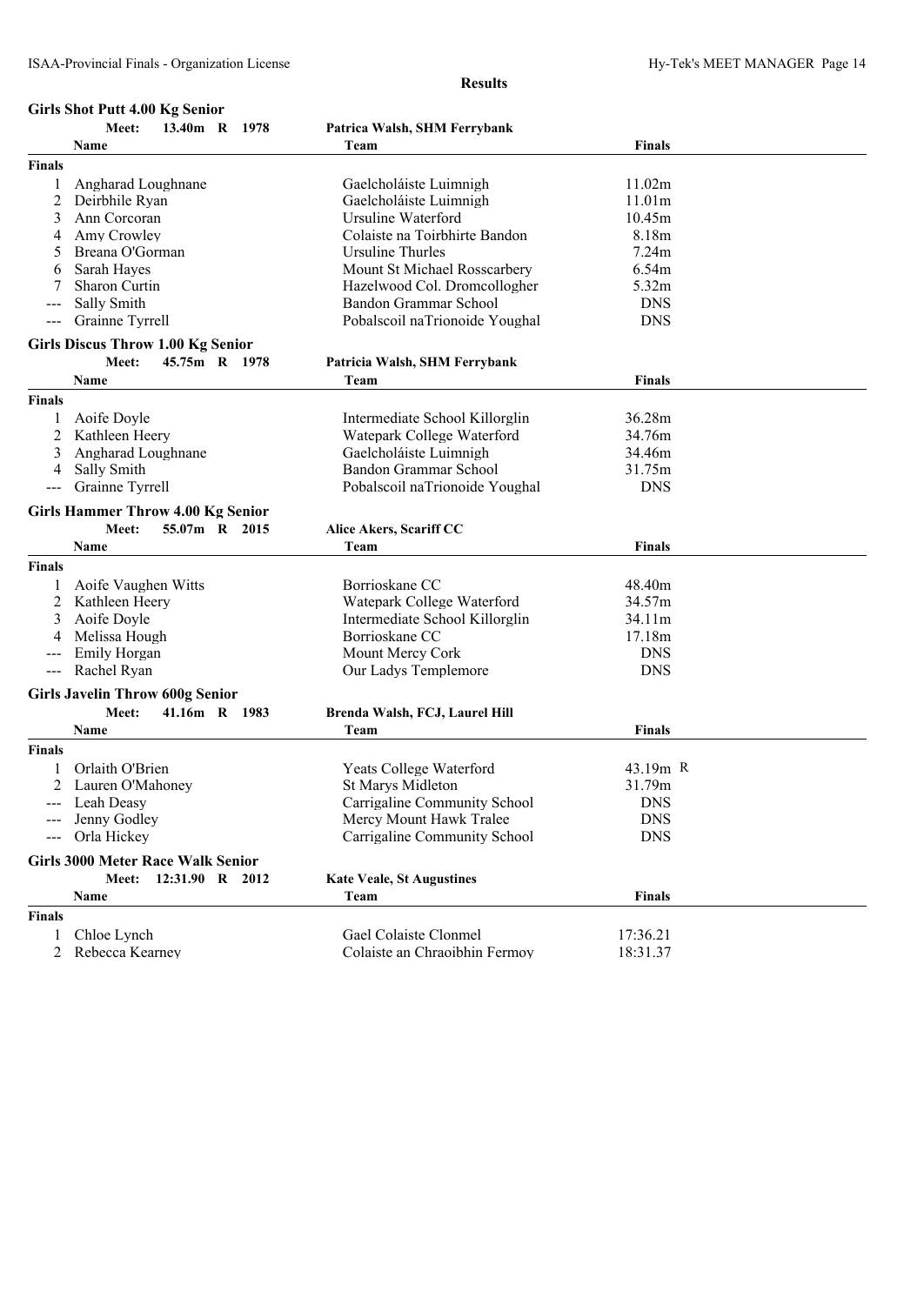|                                          | <b>Girls 1 Mile Under 16</b>                                 |                                                       |                          |                  |  |
|------------------------------------------|--------------------------------------------------------------|-------------------------------------------------------|--------------------------|------------------|--|
|                                          | <b>Name</b>                                                  | Team                                                  | <b>Finals</b>            |                  |  |
| <b>Finals</b>                            |                                                              |                                                       |                          |                  |  |
| 1                                        | Shona O'Brien                                                | <b>Presentation Milltown</b>                          | 5:35.53                  |                  |  |
| 2                                        | <b>Tamzin Muldowney</b>                                      | <b>St Marys Midleton</b>                              | 5:36.95                  |                  |  |
| 3                                        | Leah O'Neill                                                 | Coláiste Muire Ennis                                  | 5:37.34                  |                  |  |
| 4                                        | Sasha Brent                                                  | Tarbert C S                                           | 5:45.18                  |                  |  |
| 5                                        | Niamh Rafter                                                 | <b>Ursuline Thurles</b>                               | 6:09.72                  |                  |  |
| 6                                        | Aine Kelleher                                                | Davis College Mallow                                  | 6:20.16                  |                  |  |
|                                          | Emma Fagan                                                   | St Mary's Newport                                     | <b>DNS</b>               |                  |  |
| $---$                                    | Dani Cunningham                                              | St Augustines Dungarvan                               | <b>DNS</b>               |                  |  |
| $\qquad \qquad - -$                      | Elma Casey                                                   | Cashel CS                                             | <b>DNS</b>               |                  |  |
| $\hspace{0.05cm} \ldots \hspace{0.05cm}$ | Allannah Deering                                             | St Marys Nenagh                                       | <b>DNS</b>               |                  |  |
|                                          | <b>Boys 100 Meter Minor</b>                                  |                                                       |                          |                  |  |
|                                          | Meet:<br>11.5h R 1990                                        | <b>Jeff Casey, PBC Cork</b>                           |                          |                  |  |
|                                          | <b>Name</b>                                                  | Team                                                  | <b>Finals</b>            | Wind             |  |
| <b>Finals</b>                            |                                                              |                                                       |                          |                  |  |
|                                          |                                                              |                                                       |                          |                  |  |
| 1                                        | Mervin Shalamba                                              | Mercy Mount Hawk Tralee                               | 12.67                    | $-5.4$           |  |
| 2                                        | Adam O'Dwyer                                                 | Thurles CBS                                           | 13.55                    | $-5.4$           |  |
| 3                                        | Jordan Mason                                                 | Charleville CBS                                       | 13.59                    | $-5.4$           |  |
| 4                                        | Jimmy Mullan                                                 | Our Ladys Templemore                                  | 14.35                    | $-5.4$           |  |
|                                          | Sean Kennedy                                                 | Tralee CBS                                            | <b>DNS</b>               | $-5.4$           |  |
| $---$                                    | Mac Douglas                                                  | St Brogans Bandon                                     | <b>DNS</b>               | $-5.4$           |  |
| $\hspace{0.05cm} \ldots \hspace{0.05cm}$ | Darragh Murray                                               | Nenagh College                                        | <b>DNS</b>               | $-5.4$           |  |
|                                          |                                                              |                                                       |                          |                  |  |
|                                          |                                                              |                                                       |                          |                  |  |
|                                          | <b>Boys 800 Meter Run Minor</b><br>Meet:<br>$2:06.0h$ R 1992 |                                                       |                          |                  |  |
|                                          | Name                                                         | <b>Graham Dwyer, PA Mallow</b><br>Team                | Finals                   |                  |  |
|                                          |                                                              |                                                       |                          |                  |  |
| <b>Finals</b>                            |                                                              |                                                       |                          |                  |  |
| 1                                        | Rory Prenderville                                            | John The Baptist C S Hospital                         | 2:14.28                  |                  |  |
| 2                                        | Nathan Wright                                                | <b>Desmond College Newcastlewest</b>                  | 2:15.47                  |                  |  |
| 3                                        | Ted Collins                                                  | <b>Glenstal Abbey School</b>                          | 2:15.75                  |                  |  |
| 4                                        | Paul Hartnett                                                | Colaiste an Chraoibhin Fermoy                         | 2:15.82                  |                  |  |
| 5                                        | Mark Hanrahan                                                | <b>St Flannan's Ennis</b>                             | 2:20.13                  |                  |  |
| 6                                        | Niall Desmond                                                | <b>St Brogans Bandon</b>                              | 2:28.27                  |                  |  |
| 7                                        | Mutteo Mary                                                  | St Declans Kilmacthomas                               | 2:29.48                  |                  |  |
| 8                                        | Oisin Morrissey                                              | St Augustines Dungarvan                               | 2:39.62                  |                  |  |
| 9                                        | Ciarian Frisby                                               | St Augustines Dungarvan                               | 2:42.89                  |                  |  |
|                                          | Ramon Gaspar                                                 | <b>DLS</b> Macroom                                    | <b>DNS</b>               |                  |  |
|                                          | <b>Boys 75 Meter Hurdles 76.2cm Minor</b>                    |                                                       |                          |                  |  |
|                                          | Name                                                         | Team                                                  | <b>Finals</b>            | Wind             |  |
| <b>Finals</b>                            |                                                              |                                                       |                          |                  |  |
| 1                                        | Jamie O'Brien                                                | Mercy Mount Hawk Tralee                               | 12.46                    | $-4.3$           |  |
| 2                                        | Jack McEvoy                                                  | St Anne's C C Killaloe                                | 12.54                    | $-4.3$           |  |
| 3                                        | Adam Turner                                                  | Colaiste Chriost Ri Cork                              | 13.60                    | $-4.3$           |  |
| 4                                        | Jake Murphy                                                  | Nenagh College                                        | 15.02                    | $-4.3$           |  |
| 5                                        | Luke McGrath                                                 | Watepark College Waterford                            | 15.44                    | $-4.3$           |  |
|                                          | Junior Ibraham                                               | Nagle Community College Mahon                         | <b>DNS</b>               | $-4.3$           |  |
| ---                                      | Benny Moman<br>Stephen Cahill                                | Colaiste an Chraoibhin Fermov<br>Our Ladys Templemore | <b>DNS</b><br><b>DNS</b> | $-4.3$<br>$-4.3$ |  |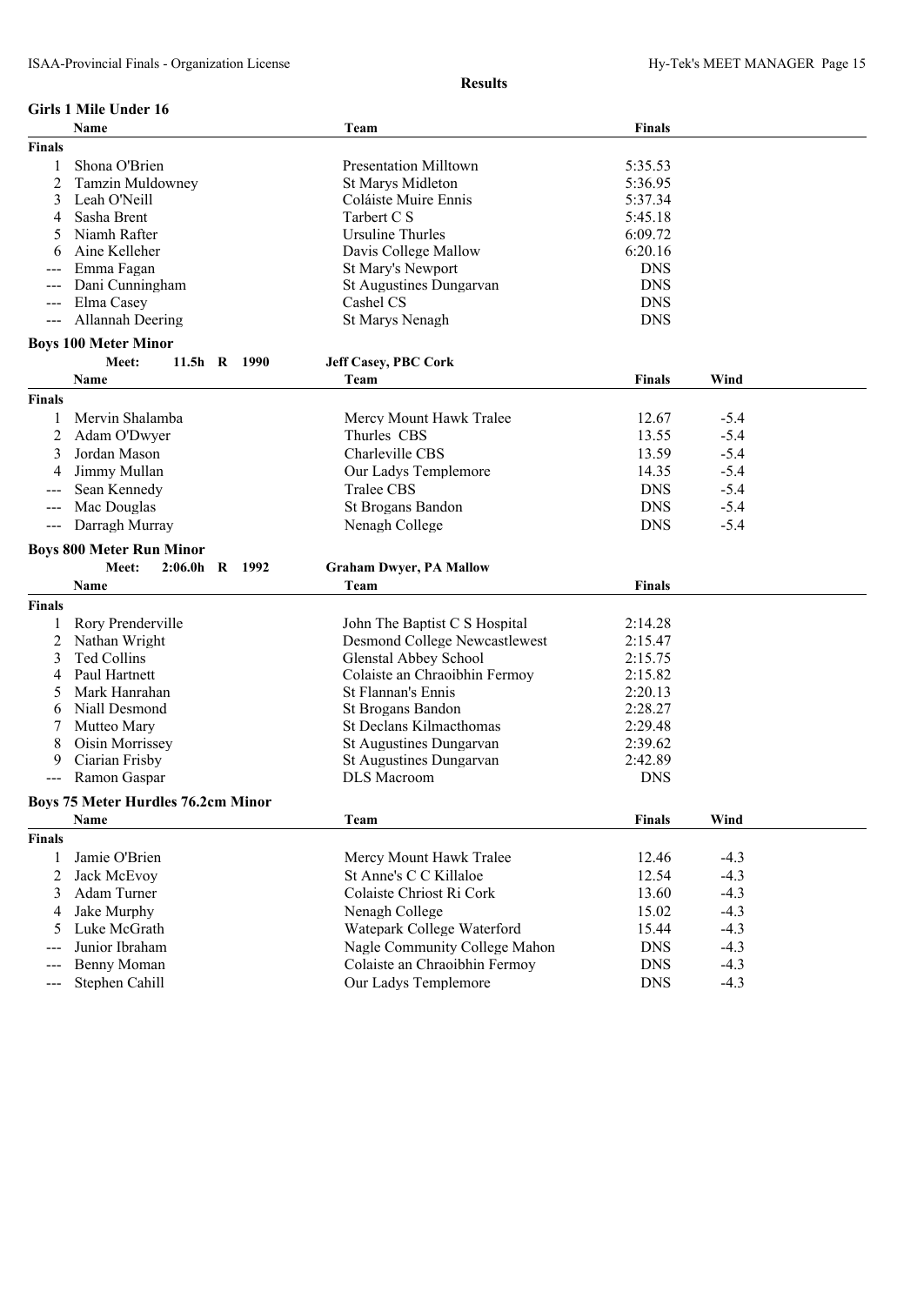|                     | <b>Boys 4x100 Meter Relay Minor</b> |                                           |               |            |                |  |
|---------------------|-------------------------------------|-------------------------------------------|---------------|------------|----------------|--|
|                     | Meet:<br>49.8h R<br>1991            | <b>St Augustines</b>                      |               |            |                |  |
|                     | Team                                | Relay                                     | Finals        |            |                |  |
| <b>Finals</b>       |                                     |                                           |               |            |                |  |
| 1                   | Tralee CBS                          |                                           | 49.86         |            |                |  |
| 2                   | Mercy Mount Hawk Tralee             |                                           | 51.11         |            |                |  |
| 3                   | Bandon Grammar School               |                                           | 52.34         |            |                |  |
| 4                   | Watepark College Waterford          |                                           | 52.99         |            |                |  |
|                     | Pobalscoil naTrionoide Youghal      |                                           | 54.82         |            |                |  |
| 6                   | Our Ladys Templemore                |                                           | 61.58         |            |                |  |
|                     | Colaiste Chriost Ri Cork            |                                           | <b>DNS</b>    |            |                |  |
| $\qquad \qquad - -$ | Presentation Brothers Cork          |                                           | <b>DNS</b>    |            |                |  |
|                     | <b>Boys Long Jump Minor</b>         |                                           |               |            |                |  |
|                     | <b>Meet:</b><br>5.59m R 2000        | Greg O'Leary, Glanmire CC                 |               |            |                |  |
|                     | Name                                | Team                                      | <b>Finals</b> | Wind       |                |  |
| Finals              |                                     |                                           |               |            |                |  |
| 1                   | Adam Turner                         | Colaiste Chriost Ri Cork                  | 5.11m         | <b>NWI</b> |                |  |
| $\overline{2}$      | Evan Villas                         | Pobalscoil naTrionoide Youghal            | 5.10m         | <b>NWI</b> |                |  |
| 3                   | Sean O'Riordain-Fernandes           |                                           |               |            |                |  |
|                     |                                     | Colaiste anPhiarsaigh Glanmire            | 4.92m         | <b>NWI</b> |                |  |
| 4                   | Jamie O'Brien                       | Mercy Mount Hawk Tralee                   | 4.85m         | <b>NWI</b> |                |  |
|                     | Colm Morris                         | <b>Colaiste Mhuire Thurles</b>            | 4.75m         | <b>NWI</b> |                |  |
|                     | Louis Archer                        | Bandon Grammar School                     | 4.58m         | <b>NWI</b> |                |  |
|                     | Sean Kennedy                        | <b>Tralee CBS</b>                         | <b>DNS</b>    | <b>NWI</b> |                |  |
| ---                 | <b>Ryan Bennett</b>                 | <b>Blackwater CS</b>                      | <b>DNS</b>    | <b>NWI</b> |                |  |
| $\qquad \qquad - -$ | Callum Hedderman                    | John The Baptist C S Hospital             | <b>DNS</b>    | <b>NWI</b> |                |  |
|                     | <b>Boys Shot Putt 3.25 Kg Minor</b> |                                           |               |            |                |  |
|                     | <b>Meet:</b><br>13.52m R 1982       | <b>Edward Carey, St Michaels Listowel</b> |               |            |                |  |
|                     | Name                                | Team                                      | <b>Finals</b> |            |                |  |
| Finals              |                                     |                                           |               |            |                |  |
| 1                   | <b>Ricky Carroll</b>                | St Colmans Fermoy                         | 12.65m        |            |                |  |
| 2                   | Sean O'Riordain-Fernandes           | Colaiste anPhiarsaigh Glanmire            | 11.17m        |            |                |  |
| 3                   | Jack McEvoy                         | St Anne's C C Killaloe                    | 10.50m        |            |                |  |
| 4                   | Joshua Delaney                      | Nenagh College                            | 10.22m        |            |                |  |
| 5                   | <b>Billy Doherty</b>                | Watepark College Waterford                | 10.04m        |            |                |  |
|                     | Kian McGrath                        | <b>St Clements Limerick</b>               | <b>DNS</b>    |            |                |  |
| $---$               | Leon Keogh                          | St Mary's Newport                         | <b>DNS</b>    |            |                |  |
|                     | Ashley Hennessy                     | Col Chathail Naofa Dungarvan              | <b>DNS</b>    |            |                |  |
|                     | Chrion Obialor                      | Bandon Grammar School                     | <b>DNS</b>    |            |                |  |
|                     | <b>Boys 100 Meter Junior</b>        |                                           |               |            |                |  |
|                     | Meet:<br>11.41 R 2005               | <b>Ben McGilton, Mercy, Mount Hawk</b>    |               |            |                |  |
|                     | Name                                | Team                                      | <b>Finals</b> | Wind       | H#             |  |
| <b>Finals</b>       |                                     |                                           |               |            |                |  |
| 1                   | Jack Ryan                           | Thurles CBS                               | 12.44         | $-5.5$     | $\mathbf{1}$   |  |
| 2                   | Marc Jones                          | Colaiste Muire Cobh                       | 12.52         | $-5.5$     | 1              |  |
| 3                   | Ryan O'Leary                        | Colaiste Chriost Ri Cork                  | 12.62         | $-5.5$     |                |  |
|                     |                                     |                                           | 12.63         |            | $\mathbf{1}$   |  |
| 4                   | Gabriel Kehinde                     | Ennis C C & Gael Cholaiste                |               | $-5.5$     | 1              |  |
| 5                   | Basit Oyebanji                      | Mercy Mount Hawk Tralee                   | 12.73         | $-5.5$     | 1              |  |
| 6                   | Robert Twomey                       | Christain Brothers Col. Cork              | 12.75         | $-5.5$     | 1              |  |
| 7                   | Sam Fitzgerald                      | Pobalscoil naTrionoide Youghal            | 13.03         | $-5.5$     | $\mathbf{1}$   |  |
| 8                   | Olamide Willliams                   | High School Clonmel                       | 13.34         | $-5.5$     | $\mathbf{1}$   |  |
| ---                 | Tega Agberhiere                     | Watepark College Waterford                | <b>DNS</b>    | <b>NWI</b> | $\overline{c}$ |  |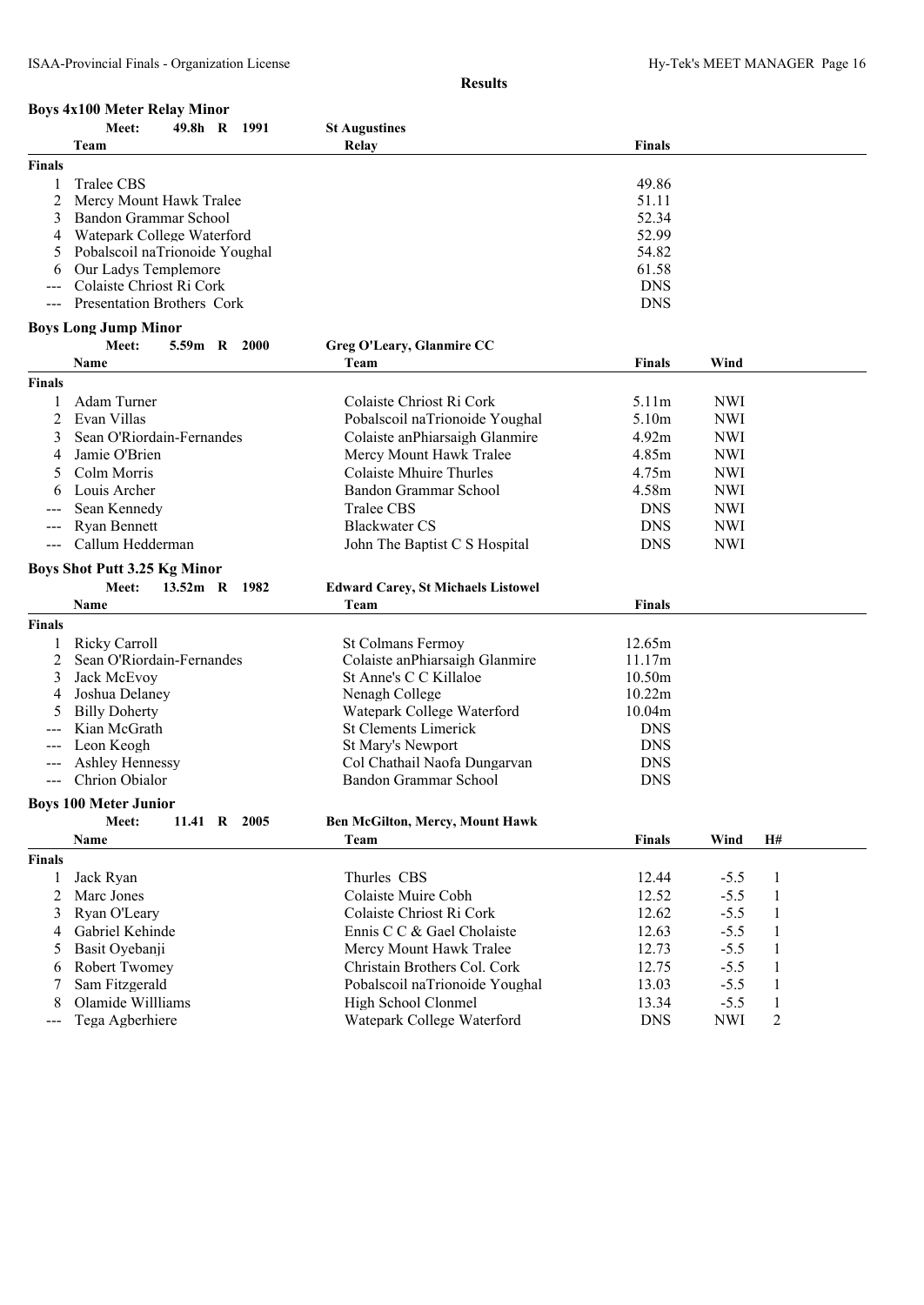|                     | <b>Boys 200 Meter Junior</b>               |                   |              |                                              |               |        |  |
|---------------------|--------------------------------------------|-------------------|--------------|----------------------------------------------|---------------|--------|--|
|                     | Meet:                                      | 23.2 <sub>h</sub> | 2000         | <b>Cathal Hannon, Our Lady's, Templemore</b> |               |        |  |
|                     | Meet:                                      |                   | 23.2h R 1996 | Paul Collins, Mayfield CS, Cork              |               |        |  |
|                     | Name                                       |                   |              | Team                                         | <b>Finals</b> | Wind   |  |
| <b>Finals</b>       |                                            |                   |              |                                              |               |        |  |
| 1                   | Marc Jones                                 |                   |              | Colaiste Muire Cobh                          | 24.98         | $-5.8$ |  |
| 2                   | Basit Oyebanji                             |                   |              | Mercy Mount Hawk Tralee                      | 25.26         | $-5.8$ |  |
| 3                   | Gabriel Kehinde                            |                   |              | Ennis C C & Gael Cholaiste                   | 25.50         | $-5.8$ |  |
| 4                   | <b>Robert Twomey</b>                       |                   |              | Christain Brothers Col. Cork                 | 25.51         | $-5.8$ |  |
| 5                   | Sam Fitzgerald                             |                   |              | Pobalscoil naTrionoide Youghal               | 25.79         | $-5.8$ |  |
|                     | Shane Fitzgibbon                           |                   |              | High School Clonmel                          | <b>DNS</b>    | $-5.8$ |  |
| $--$                | Shane Aherne                               |                   |              | Rochestown College                           | <b>DNS</b>    | $-5.8$ |  |
| $\qquad \qquad -$   | Tega Agberhiere                            |                   |              | Watepark College Waterford                   | <b>DNS</b>    | $-5.8$ |  |
|                     |                                            |                   |              |                                              |               |        |  |
|                     | <b>Boys 800 Meter Run Junior</b>           |                   |              |                                              |               |        |  |
|                     | Meet:                                      | $2:02.1h$ R 1998  |              | <b>Paul Grant, Mount Sion, Waterford</b>     |               |        |  |
|                     | Name                                       |                   |              | Team                                         | <b>Finals</b> |        |  |
| <b>Finals</b>       |                                            |                   |              |                                              |               |        |  |
| 1                   | <b>Ben Deasy</b>                           |                   |              | <b>St Flannan's Ennis</b>                    | 2:05.00       |        |  |
| 2                   | Luke Brennan                               |                   |              | St Declans Kilmacthomas                      | 2:07.20       |        |  |
| 3                   | <b>Tommy Connolly</b>                      |                   |              | Christain Brothers Col. Cork                 | 2:11.65       |        |  |
| 4                   | Cathal McKeogh                             |                   |              | St Anne's C C Killaloe                       | 2:16.05       |        |  |
| 5                   | <b>Andrew Collins</b>                      |                   |              | Mount St Michael Rosscarbery                 | 2:16.84       |        |  |
| 6                   | Joseph Daly                                |                   |              | Davis College Mallow                         | 2:22.46       |        |  |
|                     | Cameron Dahill                             |                   |              | High School Clonmel                          | <b>DNF</b>    |        |  |
| $---$               | Gary Delaney                               |                   |              | Colaiste Mhuire Thurles                      | <b>DNS</b>    |        |  |
| $\qquad \qquad - -$ | Andrew O'Connell                           |                   |              | Mercy Mount Hawk Tralee                      | <b>DNS</b>    |        |  |
|                     | <b>Boys 1500 Meter Run Junior</b>          |                   |              |                                              |               |        |  |
|                     | Meet:                                      | 4:11.06 R 2007    |              | <b>Shane Quinn, DLS Waterford</b>            |               |        |  |
|                     | Name                                       |                   |              | Team                                         | Finals        |        |  |
| <b>Finals</b>       |                                            |                   |              |                                              |               |        |  |
| 1                   | Jake Bagge                                 |                   |              | Ard Scoil na Mara Tramore                    | 4:30.87       |        |  |
| 2                   | Chris O'Reilly                             |                   |              | Douglas Community School                     | 4:37.64       |        |  |
| 3                   | Daire O'Sullivan                           |                   |              | Col Chroi Naomha Carrignavar                 | 4:39.70       |        |  |
| 4                   | Eoghan Heaney                              |                   |              | Christain Brothers Col. Cork                 | 4:40.64       |        |  |
| 5                   | Conor Mulaney                              |                   |              | <b>Blackwater CS</b>                         | 4:51.38       |        |  |
| 6                   | Fintan O'Sullivan                          |                   |              | Ardscoil Rís Limerick                        | 4:57.77       |        |  |
|                     | Michael Trov                               |                   |              | St Augustines Dungarvan                      | 5:11.69       |        |  |
|                     | Adam Ryan                                  |                   |              | St Mary's Newport                            | <b>DNS</b>    |        |  |
|                     | --- Finn Looney                            |                   |              | St Anne's C C Killaloe                       | <b>DNS</b>    |        |  |
|                     |                                            |                   |              |                                              |               |        |  |
|                     | <b>Boys 80 Meter Hurdles 83.8cm Junior</b> |                   |              |                                              |               |        |  |
|                     | Meet:                                      |                   | 11.2h R 1988 | Carlton Haddock, Col. Chriost Ri             |               |        |  |
|                     | Name                                       |                   |              | Team                                         | <b>Finals</b> | Wind   |  |
| <b>Finals</b>       |                                            |                   |              |                                              |               |        |  |
| 1                   | Daniel Hurley                              |                   |              | Presentation Brothers Cork                   | 12.67         | $-4.9$ |  |
| 2                   | Wymin Sivakumar                            |                   |              | Col. an Spioraid Naoimh Cork                 | 12.83         | $-4.9$ |  |
| 3                   | Aaron Malik                                |                   |              | Mercy Mount Hawk Tralee                      | 14.03         | $-4.9$ |  |
| 4                   | Cathal Scanlon                             |                   |              | St Declans Kilmacthomas                      | 14.22         | $-4.9$ |  |
| 5                   | Gergo Villanyi                             |                   |              | St Augustines Dungarvan                      | 16.48         | $-4.9$ |  |
| ---                 | Josh Egan                                  |                   |              | <b>St Munchins Limerick</b>                  | <b>DNS</b>    | $-4.9$ |  |
| $--$                | Shane Aherne                               |                   |              | Rochestown College                           | <b>DNS</b>    | $-4.9$ |  |
| $---$               | Daniel Adebayo                             |                   |              | De La Salle Waterford                        | <b>DNS</b>    | $-4.9$ |  |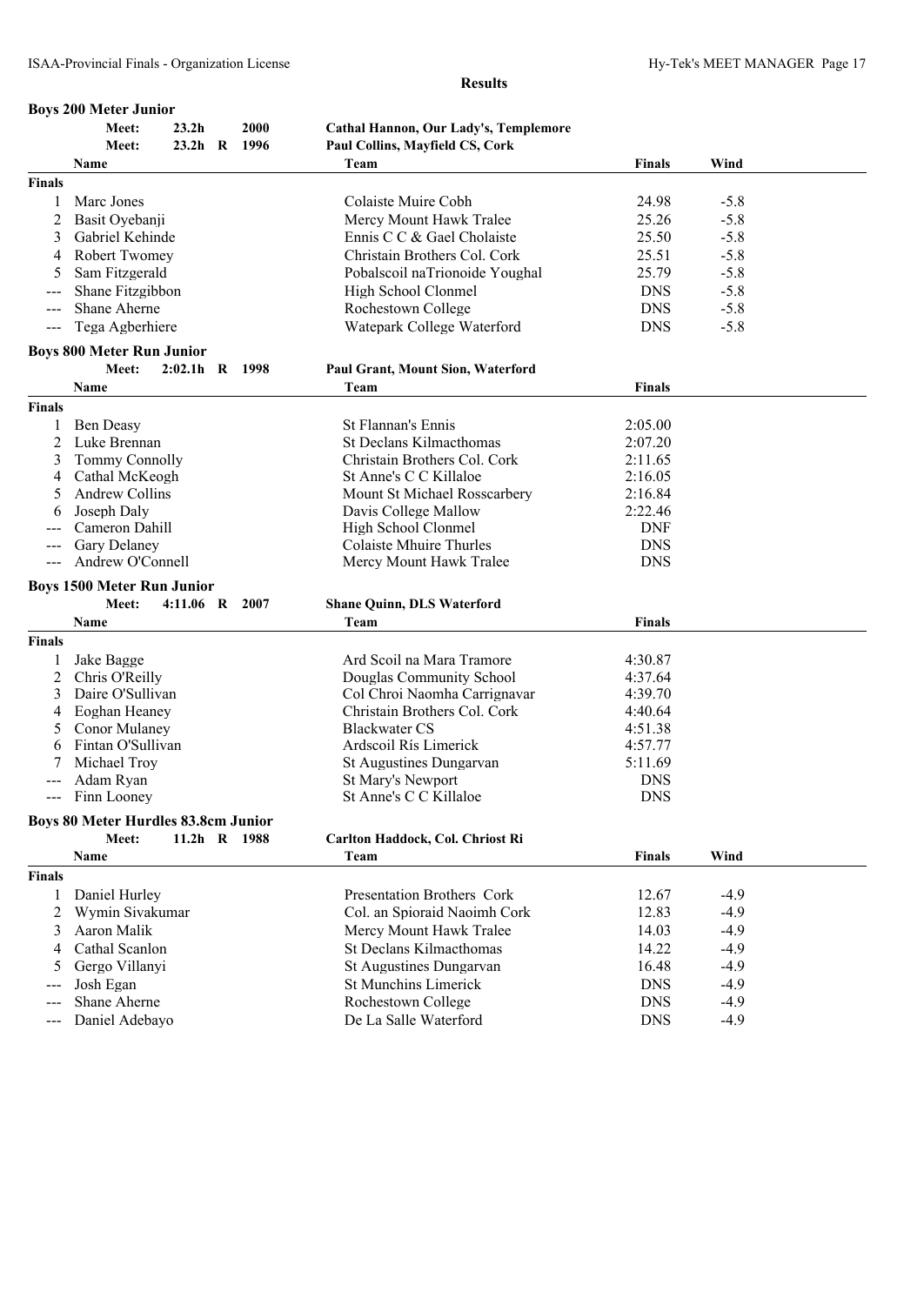# **Boys 4x100 Meter Relay Junior<br>Meet:** 47.4h R

| telay Junior |  |                   |
|--------------|--|-------------------|
| 47.4h R 1980 |  | <b>Tralee CBS</b> |

|               | Team                           | Relay                                                    | <b>Finals</b>      |            |  |
|---------------|--------------------------------|----------------------------------------------------------|--------------------|------------|--|
| <b>Finals</b> |                                |                                                          |                    |            |  |
|               | Mercy Mount Hawk Tralee        |                                                          | 47.14 R            |            |  |
| 2             | Davis College Mallow           |                                                          | 48.91              |            |  |
| 3             | Tralee CBS                     |                                                          | 49.33              |            |  |
| 4             | Bandon Grammar School          |                                                          | 50.64              |            |  |
| 5             | High School Clonmel            |                                                          | 50.82              |            |  |
| 6             | St Augustines Dungarvan        |                                                          | 51.44              |            |  |
|               | Watepark College Waterford     |                                                          | 53.06              |            |  |
|               | North Monastery Cork           |                                                          | <b>DNS</b>         |            |  |
|               | <b>Boys High Jump Junior</b>   |                                                          |                    |            |  |
|               | Meet:<br>$1.85m$ R<br>2015     | <b>Ben O'Donovan, Midleton College</b>                   |                    |            |  |
|               | Name                           | Team                                                     | <b>Finals</b>      |            |  |
| <b>Finals</b> |                                |                                                          |                    |            |  |
|               | Dean Coleman                   | Pobalscoil naTrionoide Youghal                           | 1.50m              |            |  |
| 2             | Diarmuid O'Connor              | Colaiste Choilm Ballincollig                             | 1.50m              |            |  |
| 3             | Garvin Blair                   | Watepark College Waterford                               | 1.50m              |            |  |
| 4             | Callum Bulman                  | Pobalscoil naTrionoide Youghal                           | 1.45m              |            |  |
|               | Darragh Lynch                  | Tralee CBS                                               | 1.45m              |            |  |
| 6             | <b>Hugh Murphy</b>             | Colaiste Choilm Ballincollig                             | 1.45m              |            |  |
|               | Conn Ó Riagáin<br>John Forde   | Pobalscoil Chorca Dhuibhne<br>Presentation Brothers Cork | 1.45m<br><b>NH</b> |            |  |
|               | Daniel Greene                  | Kilrush C S                                              | <b>DNS</b>         |            |  |
|               |                                |                                                          |                    |            |  |
|               | <b>Boys Pole Vault Junior</b>  |                                                          |                    |            |  |
|               | Meet:<br>4.06m R 1982          | <b>Malachy Sheridan, Rockwell College</b>                |                    |            |  |
|               | Name                           | Team                                                     | <b>Finals</b>      |            |  |
| <b>Finals</b> |                                |                                                          |                    |            |  |
|               | Adam O'Dwyer                   | Thurles CBS                                              | 3.20m              |            |  |
| 2             | Ryan McGrath                   | <b>St Augustines Dungarvan</b>                           | 2.30m              |            |  |
| 3             | Seanie Lenihan                 | <b>St Augustines Dungarvan</b>                           | 2.10 <sub>m</sub>  |            |  |
|               | <b>Boys Long Jump Junior</b>   |                                                          |                    |            |  |
|               | Meet:<br>6.47m R 2005          | <b>Tim Harrington, Kinsale CS</b>                        |                    |            |  |
|               | Name                           | Team                                                     | <b>Finals</b>      | Wind       |  |
| <b>Finals</b> |                                |                                                          |                    |            |  |
|               | Sean Carolan                   | St Mary's Newport                                        | 6.20m              | <b>NWI</b> |  |
| 2             | Daniel Hurley                  | Presentation Brothers Cork                               | 5.76m              | <b>NWI</b> |  |
| 3             | Jake Costello                  | Carrick-on-Suir CBS                                      | 5.70m              | <b>NWI</b> |  |
| 4             | Thomas Blennerhassett          | Bandon Grammar School                                    | 5.69m              | <b>NWI</b> |  |
| 5             | Ruairí Woodcock                | Glenstal Abbey School                                    | 5.57m              | <b>NWI</b> |  |
| 6             | Diarmuid O'Connor              | Colaiste Choilm Ballincollig                             | 5.51m              | <b>NWI</b> |  |
|               | James Delahunty                | Watepark College Waterford                               | 5.32m              | <b>NWI</b> |  |
| 8             | Wojciech Spyra                 | Ard Scoil na Mara Tramore                                | 5.00m              | <b>NWI</b> |  |
| ---           | Michael Tony                   | Col. Ide & Iosef Abbeyfeale                              | <b>DNS</b>         | <b>NWI</b> |  |
|               | <b>Boys Triple Jump Junior</b> |                                                          |                    |            |  |
|               | Meet:<br>14.31m R 1976         | Niall McCarthy, St. Munchin's                            |                    |            |  |
|               | Name                           | Team                                                     | <b>Finals</b>      | Wind       |  |
| <b>Finals</b> |                                |                                                          |                    |            |  |
| 1             | Jack Ryan                      | Thurles CBS                                              | 11.15m             | <b>NWI</b> |  |
|               |                                |                                                          |                    |            |  |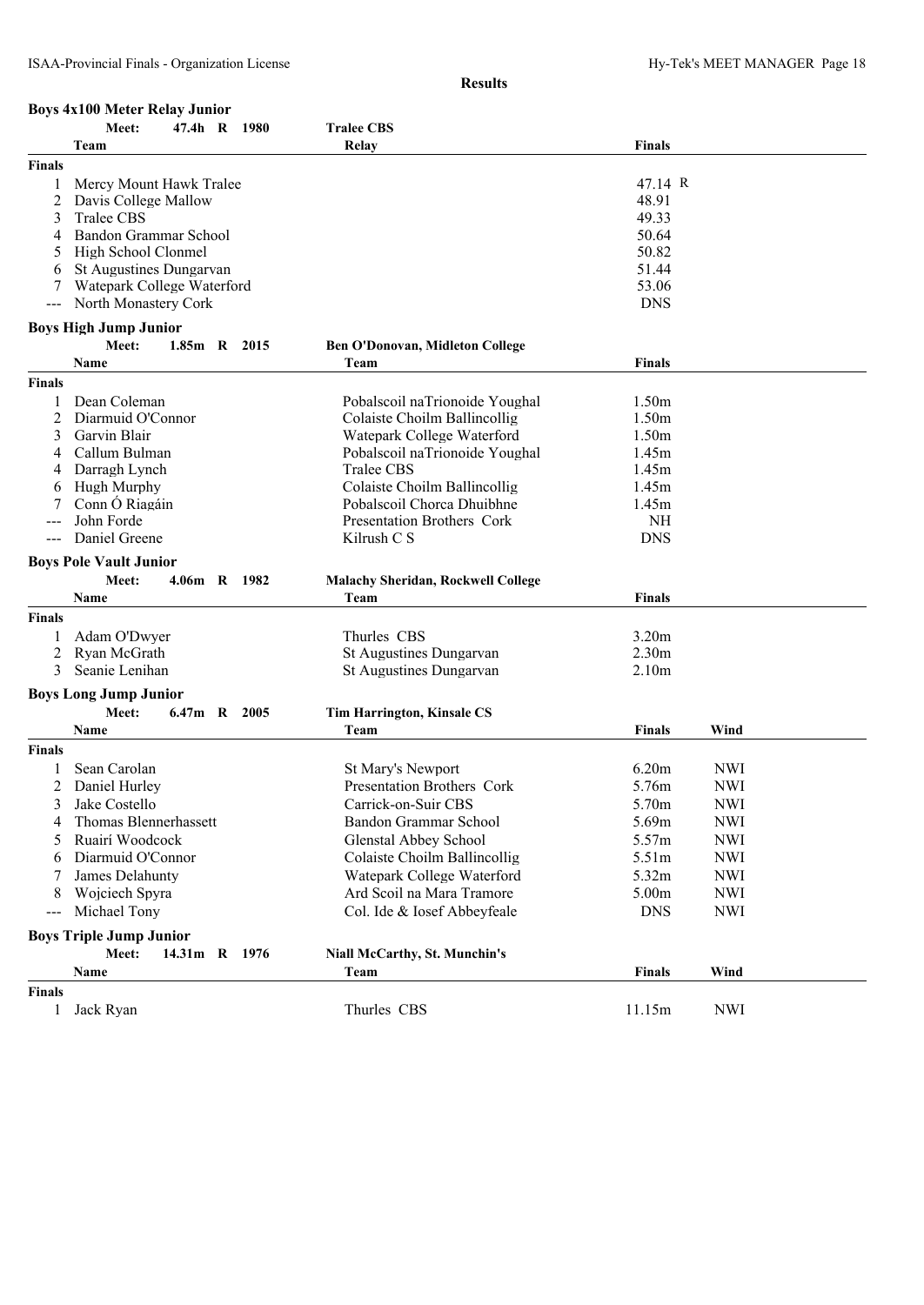# **Finals ... (Boys Triple Jump Junior)**

|                     | гшаты. Троум тирге дишр дишогу<br>Name  | Team                                | Finals        | Wind       |
|---------------------|-----------------------------------------|-------------------------------------|---------------|------------|
| 2                   | Wymin Sivakumar                         | Col. an Spioraid Naoimh Cork        | 10.64m        | <b>NWI</b> |
| 3                   | Seán Quilter                            | Tralee CBS                          | 10.43m        | <b>NWI</b> |
| 4                   | James Delahunty                         |                                     | 10.38m        | <b>NWI</b> |
|                     |                                         | Watepark College Waterford          |               |            |
| 5                   | John Forde                              | Presentation Brothers Cork          | 10.25m        | <b>NWI</b> |
| 6                   | Michael Tony                            | Col. Ide & Iosef Abbeyfeale         | 9.40m         | <b>NWI</b> |
| 7                   | Peter Meehan                            | Watepark College Waterford          | 9.33m         | <b>NWI</b> |
| 8                   | Conor Callaghan                         | Scariff C C                         | 9.19m         | <b>NWI</b> |
| $\qquad \qquad - -$ | <b>Tristan Chambers</b>                 | St Brogans Bandon                   | <b>DNS</b>    | <b>NWI</b> |
|                     | <b>Boys Shot Putt 4.00 Kg Junior</b>    |                                     |               |            |
|                     | Meet:<br>15.11m R 1997                  | <b>Frank O'Brien, Dungarvan CBS</b> |               |            |
|                     | Name                                    | Team                                | <b>Finals</b> |            |
| <b>Finals</b>       |                                         |                                     |               |            |
| 1                   | David Siegel                            | Tralee CBS                          | 13.09m        |            |
| 2                   | Sean Quilter                            | Tralee CBS                          | 13.01m        |            |
| 3                   | Shane Crowley                           | Ard Scoil na Mara Tramore           | 11.38m        |            |
| 4                   | <b>Gary Randles</b>                     | PS Inbhear Sceine Kenmare           | 11.22m        |            |
| 5                   | <b>Edward McIntosh</b>                  | High School Clonmel                 | 10.59m        |            |
| 5                   | Jack Kelleher                           | Presentation Brothers Cork          | 10.59m        |            |
| 7                   | Maciej Menducki                         | Davis College Mallow                | 10.15m        |            |
| 8                   | Sam Mathe                               | Watepark College Waterford          | 10.02m        |            |
| 9                   | William Twomey                          | <b>Glenstal Abbey School</b>        | 9.51m         |            |
|                     | <b>Boys Discus Throw 1.00 Kg Junior</b> |                                     |               |            |
|                     | Meet:<br>50.24m R 1979                  | Frank O'Brien, Dungarvan CBS        |               |            |
|                     | Name                                    | Team                                | <b>Finals</b> |            |
| <b>Finals</b>       |                                         |                                     |               |            |
| 1                   | Joshua Delaney                          | Nenagh College                      | 34.32m        |            |
| 2                   | Luke Power                              | Dungarvan CBS                       | 33.99m        |            |
| 3                   | Aaron Malik                             | Mercy Mount Hawk Tralee             | 33.51m        |            |
| 4                   | Luke O'Carroll                          | Mercy Mount Hawk Tralee             | 32.96m        |            |
| 5                   | Nick Greene                             | Bandon Grammar School               | 30.12m        |            |
| 6                   | James Kirkby                            | Bandon Grammar School               | 29.92m        |            |
|                     | <b>Dylan Chambers</b>                   | St Brogans Bandon                   | <b>DNS</b>    |            |
| $---$               | N Buckley                               | St Augustines Dungarvan             | <b>DNS</b>    |            |
|                     | <b>Boys Hammer Throw 4.00 Kg Junior</b> |                                     |               |            |
|                     | Meet:<br>51.70m R 1983                  | Darren Flynn, Rockwell College      |               |            |
|                     | Name                                    | Team                                | <b>Finals</b> |            |
| <b>Finals</b>       |                                         |                                     |               |            |
| 1                   | <b>Ricky Carroll</b>                    | <b>St Colmans Fermoy</b>            | 35.83m        |            |
| 2                   | Cormac Farrell                          | De La Salle Waterford               | 31.05m        |            |
| 3                   | <b>Christopher Coomey</b>               | Bandon Grammar School               | 29.93m        |            |
| 4                   | Luke O Carroll                          | Mercy Mount Hawk Tralee             | 27.55m        |            |
| ---                 | <b>Patrick Dowling</b>                  | Mercy Mount Hawk Tralee             | <b>DNS</b>    |            |
|                     | Donnacha O'Callaghan                    | <b>St Munchins Limerick</b>         | <b>DNS</b>    |            |
|                     | N Buckley                               | St Augustines Dungarvan             | <b>DNS</b>    |            |
| ---                 | J McNamara                              | St Augustines Dungarvan             | <b>DNS</b>    |            |
|                     |                                         |                                     |               |            |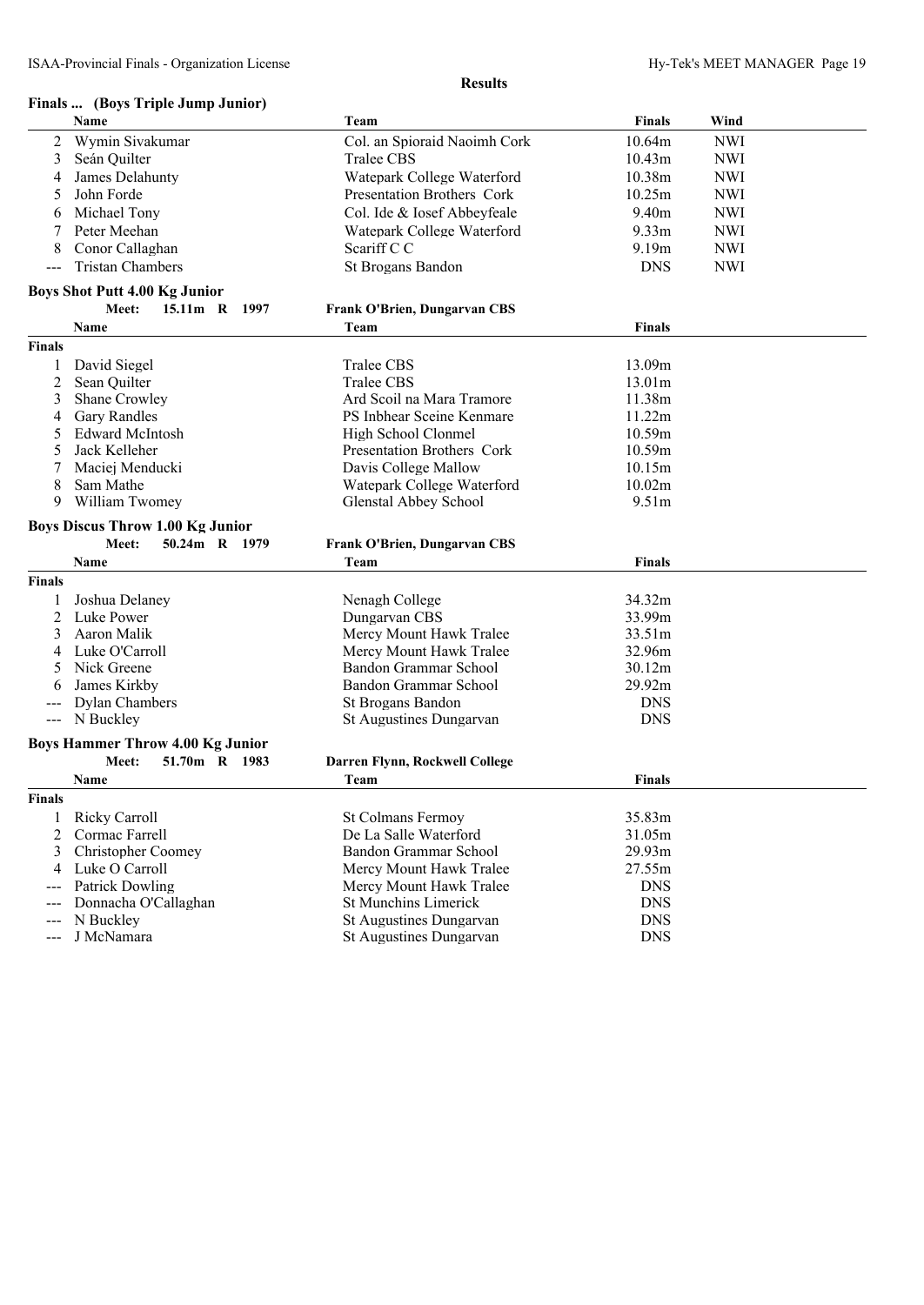|                     | <b>Boys Javelin Throw 600g Junior</b>   |                   |           |      |      |                                             |               |        |
|---------------------|-----------------------------------------|-------------------|-----------|------|------|---------------------------------------------|---------------|--------|
|                     | Meet:                                   | 47.85m R 1999     |           |      |      | <b>Chris Bowe, Waterpark College</b>        |               |        |
|                     | <b>Name</b>                             |                   |           |      |      | Team                                        | <b>Finals</b> |        |
| <b>Finals</b>       |                                         |                   |           |      |      |                                             |               |        |
| 1                   | Josh Hewitt                             |                   |           |      |      | Rockwell College                            | 46.23m        |        |
| 2                   | Seán Carolan                            |                   |           |      |      | St Mary's Newport                           | 43.71m        |        |
| 3                   | Cathal Scanlon                          |                   |           |      |      | St Declans Kilmacthomas                     | 33.05m        |        |
| 4                   | Luke Power                              |                   |           |      |      | Dungarvan CBS                               | 29.72m        |        |
| 5                   | <b>Gary Randles</b>                     |                   |           |      |      | PS Inbhear Sceine Kenmare                   | 29.00m        |        |
| 6                   | James Kirkby                            |                   |           |      |      | Bandon Grammar School                       | 27.76m        |        |
| 7                   | <b>Blake Curran</b>                     |                   |           |      |      | St Patrick's C S Shannon                    | 26.68m        |        |
|                     | <b>Dylan Chambers</b>                   |                   |           |      |      | St Brogans Bandon                           | <b>DNS</b>    |        |
| $---$               | Casey Tanyi                             |                   |           |      |      | Salesian College Pallaskenry                | <b>DNS</b>    |        |
|                     | <b>Boys 1200 Meter Race Walk Junior</b> |                   |           |      |      |                                             |               |        |
|                     | Meet:                                   | $5:06.44$ R 2010  |           |      |      | Evan Lynch, Gael Col. Cheitinn              |               |        |
|                     | Name                                    |                   |           |      |      | Team                                        | <b>Finals</b> |        |
| <b>Finals</b>       |                                         |                   |           |      |      |                                             |               |        |
| 1                   | <b>Blake Curran</b>                     |                   |           |      |      | St Patrick's C S Shannon                    | 6:52.21       |        |
| 2                   | Conor O'Brien                           |                   |           |      |      | PS Inbhear Sceine Kenmare                   | 6:56.93       |        |
| 3                   | James Hahesy                            |                   |           |      |      | <b>St Augustines Dungarvan</b>              | 7:08.05       |        |
|                     | Lorcan McGovern                         |                   |           |      |      | St Augustines Dungarvan                     | DQ            |        |
|                     | Joe Bosonnet                            |                   |           |      |      | Carrigaline Community School                | <b>DNS</b>    |        |
| $\qquad \qquad - -$ | Andrew O'Leary                          |                   |           |      |      | Hamilton High School Bandon                 | <b>DNS</b>    |        |
|                     | <b>Boys 100 Meter Intermediate</b>      |                   |           |      |      |                                             |               |        |
|                     | Meet:                                   | 11.0h             |           |      | 1989 | Carlton Haddock, Colaiste Chriost Ri        |               |        |
|                     | Meet:                                   |                   | $11.0h$ R | 1972 |      | Sean Reidy, Crescent CC, Limerick           |               |        |
|                     | Meet:                                   | 11.0 <sub>h</sub> |           |      | 1994 | <b>Tommy Dunne, Thurles CBS</b>             |               |        |
|                     | Meet:                                   | 11.0 <sub>h</sub> |           | 2000 |      | Darren O'Donovan, Col. an Sprioraid Naoimh  |               |        |
|                     | Name                                    |                   |           |      |      | Team                                        | <b>Finals</b> | Wind   |
| <b>Finals</b>       |                                         |                   |           |      |      |                                             |               |        |
|                     |                                         |                   |           |      |      |                                             |               |        |
| 1                   | Tony Odubote<br>Daniel Landzaad         |                   |           |      |      | Rice College Ennis<br>Bandon Grammar School | 12.02         | $-6.0$ |
| 2                   |                                         |                   |           |      |      |                                             | 12.17         | $-6.0$ |
| 3                   | Dave McInerney                          |                   |           |      |      | Hamilton High School Bandon                 | 12.35         | $-6.0$ |
| 4                   | Shawn Benson                            |                   |           |      |      | <b>St Flannan's Ennis</b>                   | 12.50         | $-6.0$ |
| 5                   | Conor Morey                             |                   |           |      |      | Presentation Brothers Cork                  | 12.65         | $-6.0$ |
| 6                   | <b>Adam Dooley</b>                      |                   |           |      |      | Col Phobail Ros Cré                         | 12.70         | $-6.0$ |
|                     | Lance Baylan                            |                   |           |      |      | De La Salle Waterford                       | 12.82         | $-6.0$ |
| 8                   | Oscar Ottman                            |                   |           |      |      | Nenagh College                              | 13.54         | $-6.0$ |
|                     | <b>Boys 200 Meter Intermediate</b>      |                   |           |      |      |                                             |               |        |
|                     | Meet:                                   |                   | $21.6h$ R | 1999 |      | Darren Coughlan, Hamilton HS, Bandon        |               |        |
|                     | Name                                    |                   |           |      |      | Team                                        | <b>Finals</b> | Wind   |
| <b>Finals</b>       |                                         |                   |           |      |      |                                             |               |        |
| 1                   | Sean McCarthy                           |                   |           |      |      | John The Baptist C S Hospital               | 23.78         | $-4.8$ |
| 1                   | Conor Morey                             |                   |           |      |      | Presentation Brothers Cork                  | 23.78         | $-4.8$ |
| 3                   | Ondrey Olah                             |                   |           |      |      | Our Ladys Templemore                        | 24.11         | $-4.8$ |
| 4                   | Shawn Benson                            |                   |           |      |      | St Flannan's Ennis                          | 24.40         | $-4.8$ |
| 5                   | Gary Cronin                             |                   |           |      |      | <b>St Brendans Killarney</b>                | 24.76         | $-4.8$ |
| 6                   | Owen Maher                              |                   |           |      |      | Abbey CC Waterford                          | 26.07         | $-4.8$ |
| $---$               | Peter O'Sullivan                        |                   |           |      |      | St Brendans Killarney                       | <b>DNS</b>    | $-4.8$ |
| ---                 | Anthony McCawley                        |                   |           |      |      | Dungarvan CBS                               | <b>DNS</b>    | $-4.8$ |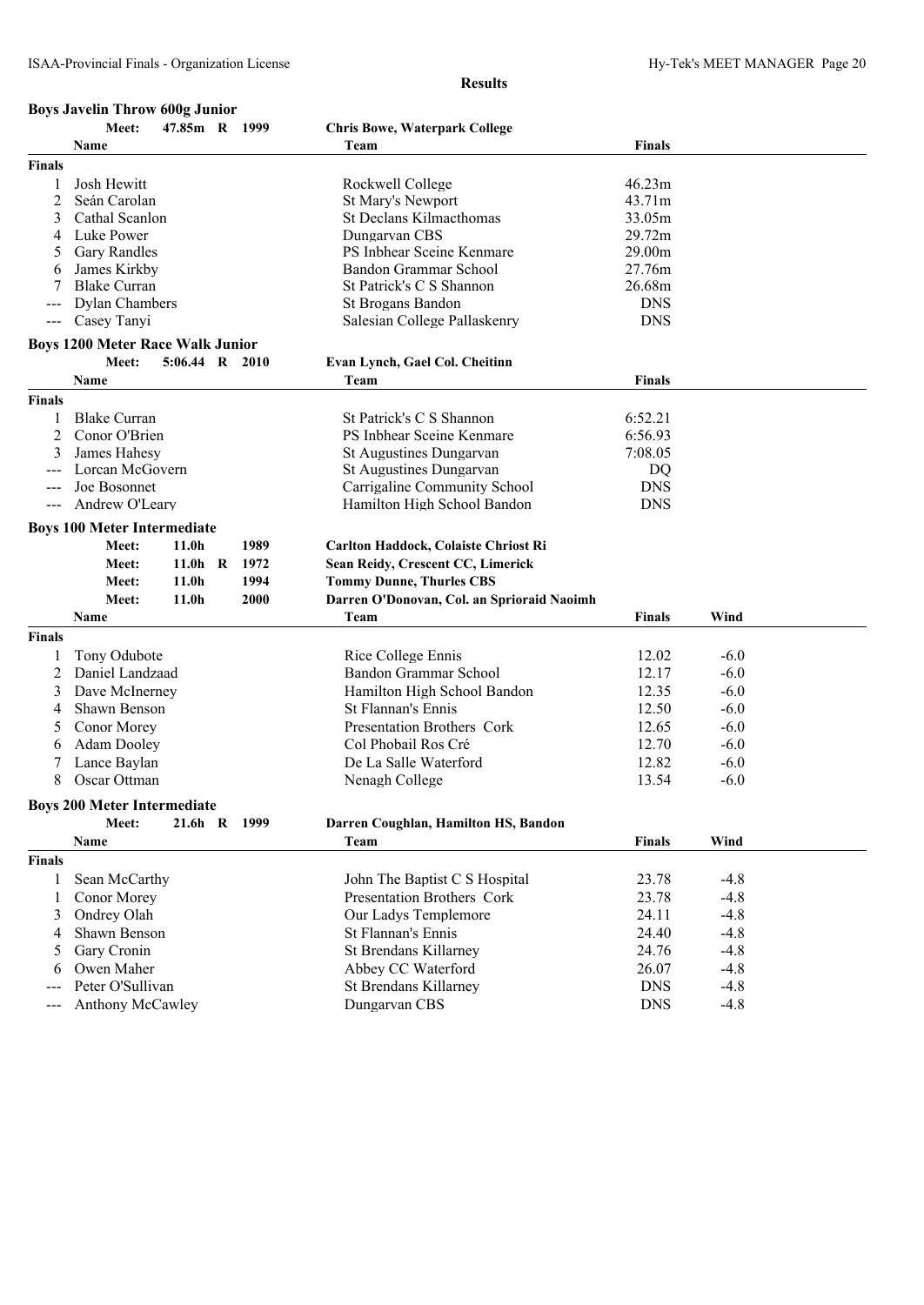#### **Boys 400 Meter Run Intermediate**

|                     | Meet:<br>49.46 R 2014                   | <b>Scott Gibson, Bandon GS</b>                     |                          |  |
|---------------------|-----------------------------------------|----------------------------------------------------|--------------------------|--|
|                     | Name                                    | Team                                               | <b>Finals</b>            |  |
| <b>Finals</b>       |                                         |                                                    |                          |  |
| 1                   | Tony Odubote                            | Rice College Ennis                                 | 51.49                    |  |
| 2                   | Jack Pender                             | High School Clonmel                                | 54.37                    |  |
| 3                   | Jack Hickey                             | Thurles CBS                                        | 55.12                    |  |
|                     |                                         |                                                    |                          |  |
| 4                   | Dave McInerney                          | Hamilton High School Bandon                        | 55.96                    |  |
| 5                   | Eric Drumond                            | Gaelcholaiste Mhuire AG Cork                       | 57.28                    |  |
|                     | John Bateman                            | Coláiste Chiarain Croom                            | <b>DNS</b>               |  |
|                     | Ben Herlihy                             | Charleville CBS                                    | <b>DNS</b>               |  |
| $\qquad \qquad - -$ | Ondrey Olah                             | Our Ladys Templemore                               | <b>DNS</b>               |  |
|                     | <b>Boys 800 Meter Run Intermediate</b>  |                                                    |                          |  |
|                     | Meet:<br>1:53.90 R 2005                 | <b>David McCarthy, St Augustines</b>               |                          |  |
|                     | Name                                    | Team                                               | <b>Finals</b>            |  |
|                     |                                         |                                                    |                          |  |
| <b>Finals</b>       |                                         |                                                    |                          |  |
|                     | Kieran Moloney                          | Thurles CBS                                        | 2:01.76                  |  |
| 2                   | Damien Madigan                          | Charleville CBS                                    | 2:06.39                  |  |
| 3                   | Darragh Lowth                           | Tralee CBS                                         | 2:06.41                  |  |
| 4                   | Ross Stanton                            | Gaelcholaiste Mhuire AG Cork                       | 2:12.94                  |  |
|                     | Conor Corrigan                          | <b>Tralee CBS</b>                                  | 2:24.13                  |  |
|                     | Donal Devane                            | St Flannan's Ennis                                 | <b>DNS</b>               |  |
|                     | Conor Anderson                          | High School Clonmel                                | <b>DNS</b>               |  |
|                     | <b>Christian Buttimer</b>               | Bandon Grammar School                              | <b>DNS</b>               |  |
| $\qquad \qquad - -$ | Fintan Purcell                          | Our Ladys Templemore                               | <b>DNS</b>               |  |
|                     |                                         |                                                    |                          |  |
|                     | <b>Boys 1500 Meter Run Intermediate</b> |                                                    |                          |  |
|                     |                                         |                                                    |                          |  |
|                     | Meet:<br>$4:00.1h$ R $1977$             | Frank O'Mara, St. Munchin's                        |                          |  |
|                     | Name                                    | Team                                               | <b>Finals</b>            |  |
| <b>Finals</b>       |                                         |                                                    |                          |  |
|                     |                                         |                                                    |                          |  |
|                     | Charlie O'Donovan                       | Colaiste Chriost Ri Cork                           | 4:17.40                  |  |
| 2                   | Evan Keane                              | St Declans Kilmacthomas                            | 4:19.95                  |  |
| 3                   | Ben Smith                               | Col. an Spioraid Naoimh Cork                       | 4:29.65                  |  |
| 4                   | Alex Foley                              | St Declans Kilmacthomas                            | 4:32.21                  |  |
| 5                   | Patrick O'Rourke                        | MaryImmaculate SS Lisdoonvarna                     | 4:47.81                  |  |
|                     | Cathal Fitzgibbon                       | Mercy Mount Hawk Tralee                            | <b>DNS</b>               |  |
|                     | Conor Devane                            | St Flannan's Ennis                                 | <b>DNS</b>               |  |
|                     | Conor Lehane                            | St Brendans Killarney                              | <b>DNS</b>               |  |
| $\qquad \qquad - -$ | Cian O'Keefe                            | Ard Scoil na Mara Tramore                          | <b>DNS</b>               |  |
|                     |                                         |                                                    |                          |  |
|                     | <b>Boys 3000 Meter Run Intermediate</b> |                                                    |                          |  |
|                     | Meet: 8:38.0h R 1989                    | <b>John Murray, Rathluirc CBS</b>                  |                          |  |
|                     | Name                                    | Team                                               | <b>Finals</b>            |  |
| <b>Finals</b>       |                                         |                                                    |                          |  |
| 1                   | Patrick O'Rourke                        | MaryImmaculate SS Lisdoonvarna                     | 9:32.73                  |  |
| 2                   | Donal Devane                            | St Flannan's Ennis                                 | 9:36.34                  |  |
| 3                   | John Walsh                              | <b>Tralee CBS</b>                                  | 9:46.67                  |  |
| 4                   | Niall Blackwell                         | Meanscoil san Nioclas An Rinn                      | 9:54.54                  |  |
| 5                   |                                         |                                                    |                          |  |
|                     | James Mintern                           | Colaiste Chriost Ri Cork                           | 9:59.96                  |  |
| 6                   | Naoise O'Flaitheartaigh                 | Hamilton High School Bandon                        | 10:12.59                 |  |
|                     | John Muckrian                           | Hamilton High School Bandon                        | 10:30.59                 |  |
| $---$               | Conor Ryan<br>Hugo Blair                | Our Ladys Templemore<br>Watepark College Waterford | <b>DNS</b><br><b>DNS</b> |  |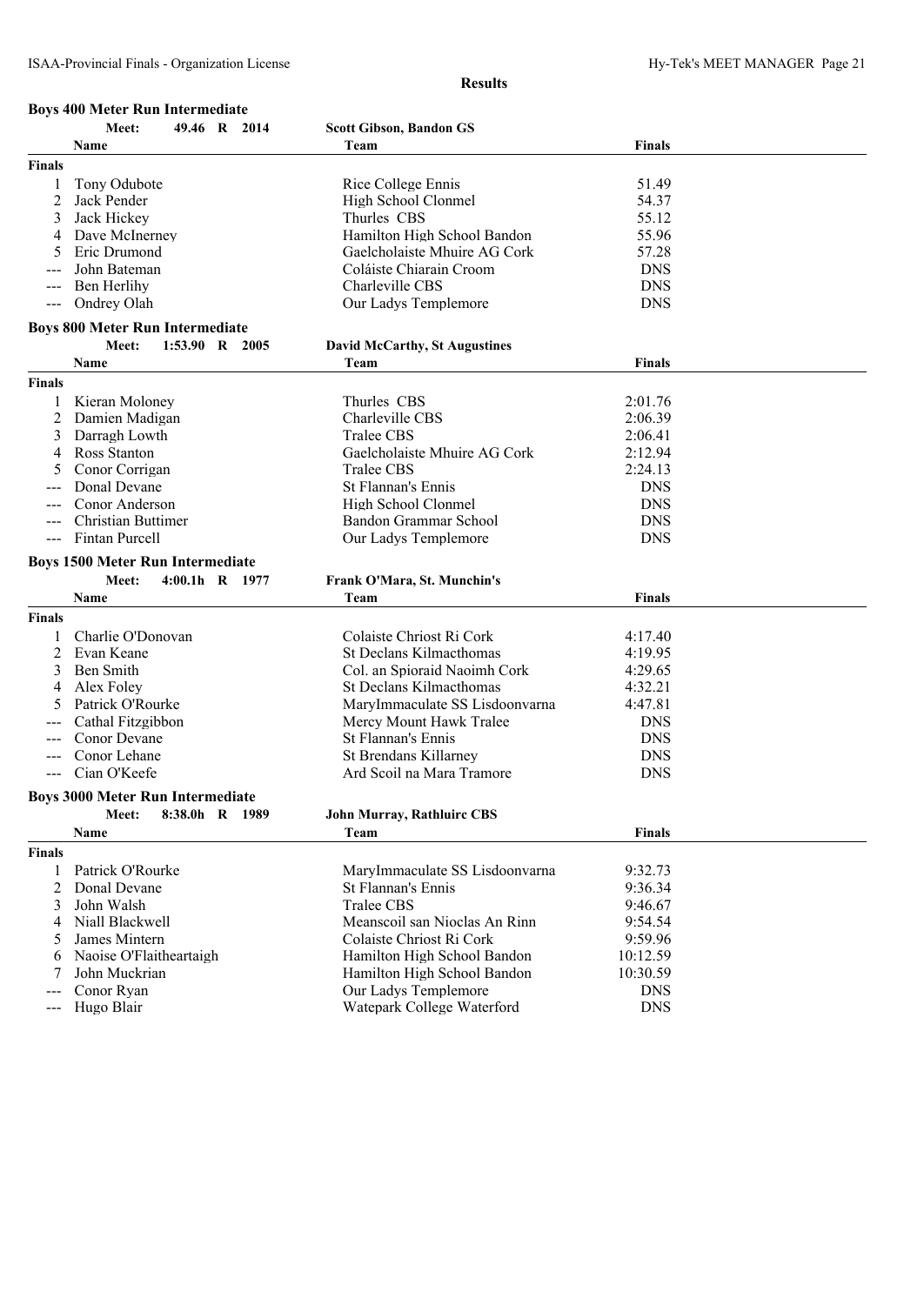|                     | Name                                              | Team                                   | <b>Finals</b> |        |
|---------------------|---------------------------------------------------|----------------------------------------|---------------|--------|
| $\frac{1}{2}$       | Conor Shiels                                      | Ard Scoil na Mara Tramore              | <b>DNS</b>    |        |
|                     | <b>Boys 100 Meter Hurdles 91.4cm Intermediate</b> |                                        |               |        |
|                     | 13.3h R 1988<br>Meet:                             | David Sheehan, St. Munchin's, Limerick |               |        |
|                     | Name                                              | Team                                   | <b>Finals</b> | Wind   |
| <b>Finals</b>       |                                                   |                                        |               |        |
| 1                   | Shane Monagle                                     | Ard Scoil na Mara Tramore              | 15.02         | $-3.9$ |
| 2                   | Darragh Miniter                                   | Kilrush $C S$                          | 15.99         | $-3.9$ |
| 3                   | Darragh Courtney                                  | Mercy Mount Hawk Tralee                | 16.02         | $-3.9$ |
| 4                   | Oisin Keane-O'Mahony                              | St Augustines Dungarvan                | 18.88         | $-3.9$ |
| 5                   | Oliver Elliott                                    | Bandon Grammar School                  | 19.61         | $-3.9$ |
|                     | Dean Mulqueen                                     | St Anne's C C Killaloe                 | <b>DNS</b>    | $-3.9$ |
|                     | Ciaran Nugent                                     | Colaiste an Chraoibhin Fermoy          | <b>DNS</b>    | $-3.9$ |
|                     | Conor Sheehan                                     | St Brendans Killarney                  | <b>DNS</b>    | $-3.9$ |
| $\qquad \qquad - -$ | Jake Vermeer                                      | Comeragh Col Carrick on Suir           | <b>SCR</b>    |        |
|                     |                                                   |                                        |               |        |
|                     | Boys 400 Meter Hurdles 83.8cm Intermediate        |                                        |               |        |
|                     | 55.4h R 1992<br>Meet:                             | <b>Brian Long, Nenagh CBS</b>          |               |        |
|                     | Name                                              | Team                                   | <b>Finals</b> |        |
| <b>Finals</b>       |                                                   |                                        |               |        |
| 1                   | Brian Lynch                                       | Col. an Spioraid Naoimh Cork           | 60.58         |        |
| 2                   | Jake Vermeer                                      | Comeragh Col Carrick on Suir           | 61.22         |        |
| 3                   | Gary Cronin                                       | <b>St Brendans Killarney</b>           | 61.37         |        |
|                     | Harry Emerson                                     | Mercy Mount Hawk Tralee                | <b>DNF</b>    |        |
| $\qquad \qquad - -$ | Richard O'Leary                                   | Carrigaline Community School           | <b>DNS</b>    |        |
|                     | <b>Boys 1500 Meter Steeplechase Intermediate</b>  |                                        |               |        |
|                     | Meet:<br>4:22.9h R 1988                           | Ed Bourke, St. Jos, Borrisoleigh       |               |        |
|                     | Name                                              | Team                                   | <b>Finals</b> |        |
| <b>Finals</b>       |                                                   |                                        |               |        |
|                     | Conor Devane                                      | St Flannan's Ennis                     | 4:51.76       |        |
| 2                   | <b>Aaron Donnelly</b>                             | Abbey CC Waterford                     | 4:56.69       |        |
| 3                   | Dane Ryan                                         | Nenagh College                         | 5:16.96       |        |
| 4                   | <b>Ricky Mulcaire</b>                             | St Flannan's Ennis                     | 5:36.56       |        |
|                     | Joe Hannafin                                      | Mercy Mount Hawk Tralee                | <b>DNS</b>    |        |
|                     | Fionn Dwyer                                       | Carrigaline Community School           | <b>DNS</b>    |        |
|                     | Donagh Harrrington                                | Colaiste Pobail Bantry                 | <b>DNS</b>    |        |
|                     | <b>Dylan Bates</b>                                | High School Clonmel                    | <b>DNS</b>    |        |
|                     | Richard O'Leary                                   | Carrigaline Community School           | <b>DNS</b>    |        |
|                     | <b>Boys 4x100 Meter Relay Intermediate</b>        |                                        |               |        |
|                     | 44.2h R 1994<br>Meet:                             | <b>Thurles CBS</b>                     |               |        |
|                     | Team                                              | Relay                                  | <b>Finals</b> |        |
| <b>Finals</b>       |                                                   |                                        |               |        |
| 1                   | Thurles CBS                                       |                                        | 46.60         |        |
| 2                   | St Flannan's Ennis                                |                                        | 46.90         |        |
| 3                   | Bandon Grammar School                             |                                        | 47.04         |        |
| 4                   | De La Salle Waterford                             |                                        | 48.68         |        |
| 5                   | <b>St Augustines Dungarvan</b>                    |                                        | 49.11         |        |
|                     |                                                   |                                        |               |        |
|                     | Colaiste Chriost Ri Cork                          |                                        | DQ            |        |

--- St Brendans Killarney DNS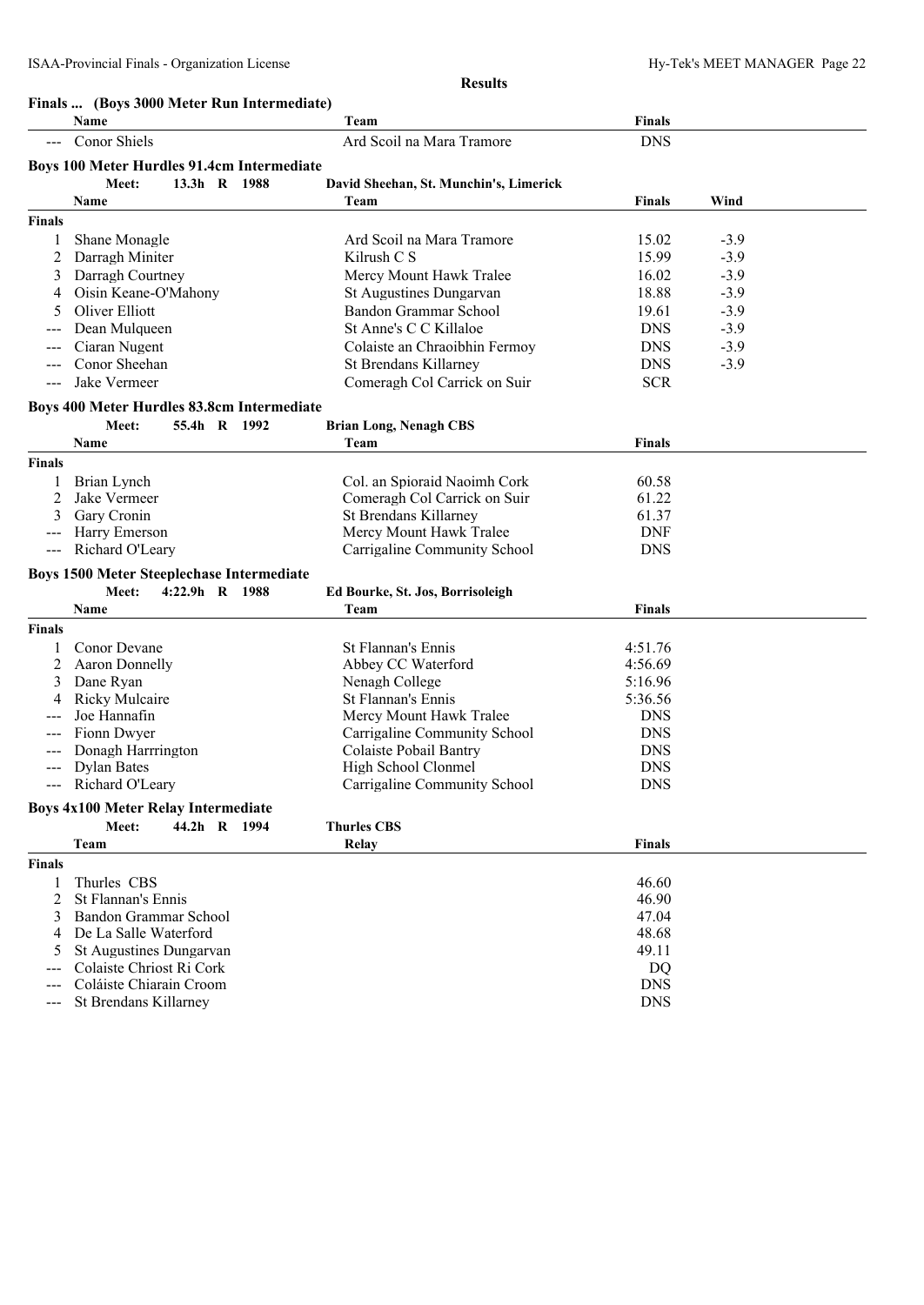# **Boys High Jump Intermediate**

|               | воуз тиди очинр тися иксиалс<br>Meet:<br>1.95m R 2012 | David Cussen, Col Sprioraid Naoimh   |                   |            |
|---------------|-------------------------------------------------------|--------------------------------------|-------------------|------------|
|               | Name                                                  | Team                                 | <b>Finals</b>     |            |
| <b>Finals</b> |                                                       |                                      |                   |            |
| 1             | Joseph McEvoy                                         | St Anne's C C Killaloe               | 1.90 <sub>m</sub> |            |
| 2             | Ben Donovan                                           | Midleton College                     | 1.85m             |            |
| 2             | Darragh Courtney                                      | Mercy Mount Hawk Tralee              | 1.85m             |            |
|               | Thomas Sheridan                                       | Abbey CC Waterford                   | 1.75m             |            |
| 4             | Declan Ryan                                           | Thurles CBS                          | 1.75m             |            |
| 6             | Diarmuid Harty                                        | St Augustines Dungarvan              | 1.65m             |            |
|               | Dylan O'Sullivan                                      | <b>Bandon Grammar School</b>         | 1.50m             |            |
|               | Jack Walmsley                                         | Hazelwood Col. Dromcollogher         | 1.40m             |            |
| ---           | Kinan O'Doherty                                       | St Brendans Killarney                | <b>DNS</b>        |            |
|               | William Geoghegan                                     | Hazelwood Col. Dromcollogher         | <b>SCR</b>        |            |
|               |                                                       |                                      |                   |            |
|               | <b>Boys Pole Vault Intermediate</b>                   |                                      |                   |            |
|               | Meet:<br>4.10m R 2014                                 | <b>Yuri Kanash, St. Augustines</b>   |                   |            |
|               | Name                                                  | Team                                 | <b>Finals</b>     |            |
| <b>Finals</b> |                                                       |                                      |                   |            |
| 1             | Diarmuid Harty                                        | St Augustines Dungarvan              | 3.40m             |            |
| 2             | Craig Cloona                                          | St Augustines Dungarvan              | 3.20m             |            |
| 3             | Declan Ryan                                           | Thurles CBS                          | 2.80 <sub>m</sub> |            |
|               | <b>Boys Long Jump Intermediate</b>                    |                                      |                   |            |
|               | Meet:<br>6.77m R 2015                                 | <b>Daniel Ryan, Thurles CBS</b>      |                   |            |
|               | Name                                                  | Team                                 | <b>Finals</b>     | Wind       |
| <b>Finals</b> |                                                       |                                      |                   |            |
| 1             | Joseph Miniter                                        | CBS Ennistymon                       | 6.49m             | <b>NWI</b> |
| 2             | James Murphy                                          | Ard Scoil na Mara Tramore            | 6.28m             | <b>NWI</b> |
| 3             | Brian Lynch                                           | Col. an Spioraid Naoimh Cork         | 6.21m             | <b>NWI</b> |
| 4             | <b>Adam Dooley</b>                                    | Col Phobail Ros Cré                  | 6.10m             | <b>NWI</b> |
| 5             | Eoghan O Buachalla                                    | Mercy Mount Hawk Tralee              | 5.47m             | <b>NWI</b> |
|               | Sean Walton                                           | <b>Desmond College Newcastlewest</b> | <b>DNS</b>        | <b>NWI</b> |
|               | Corey Kissane                                         | St Brendans Killarney                | <b>DNS</b>        | <b>NWI</b> |
| ---           | Kelvin Cassells                                       | Nagle Community College Mahon        | <b>DNS</b>        | <b>NWI</b> |
|               | Shane Monagle                                         | Ard Scoil na Mara Tramore            | <b>DNS</b>        | <b>NWI</b> |
|               | Eoin Maher                                            | Abbey CC Waterford                   | <b>DNS</b>        | <b>NWI</b> |
|               |                                                       |                                      |                   |            |
|               | <b>Boys Triple Jump Intermediate</b>                  |                                      |                   |            |
|               | 13.84m R 1975<br>Meet:                                | <b>Gerard McLoughlan, Cobh VS</b>    |                   |            |
|               | Name                                                  | Team                                 | <b>Finals</b>     | Wind       |
| <b>Finals</b> |                                                       |                                      |                   |            |
| 1             | Joseph Miniter                                        | CBS Ennistymon                       | 11.73m            | <b>NWI</b> |
| 2             | Cormac O'Sullivan                                     | PS Inbhear Sceine Kenmare            | 11.48m            | <b>NWI</b> |
| 3             | James Murphy                                          | Ard Scoil na Mara Tramore            | 11.45m            | <b>NWI</b> |
| 4             | Alex Wagner                                           | St Augustines Dungarvan              | 11.37m            | <b>NWI</b> |
| 5             | James Rusk                                            | Mercy Mount Hawk Tralee              | 10.82m            | <b>NWI</b> |
| 6             | Dylan O'Sullivan                                      | Bandon Grammar School                | 10.63m            | <b>NWI</b> |
|               | Lance Baylor                                          | De La Salle Waterford                | 10.15m            | <b>NWI</b> |
| ---           | Kevin Drost                                           | Scariff C C                          | <b>DNS</b>        | <b>NWI</b> |
|               | Corey Kissane                                         | St Brendans Killarney                | <b>DNS</b>        | <b>NWI</b> |
| ---           | Darragh Courtney                                      | Mercy Mount Hawk Tralee              | <b>SCR</b>        | <b>NWI</b> |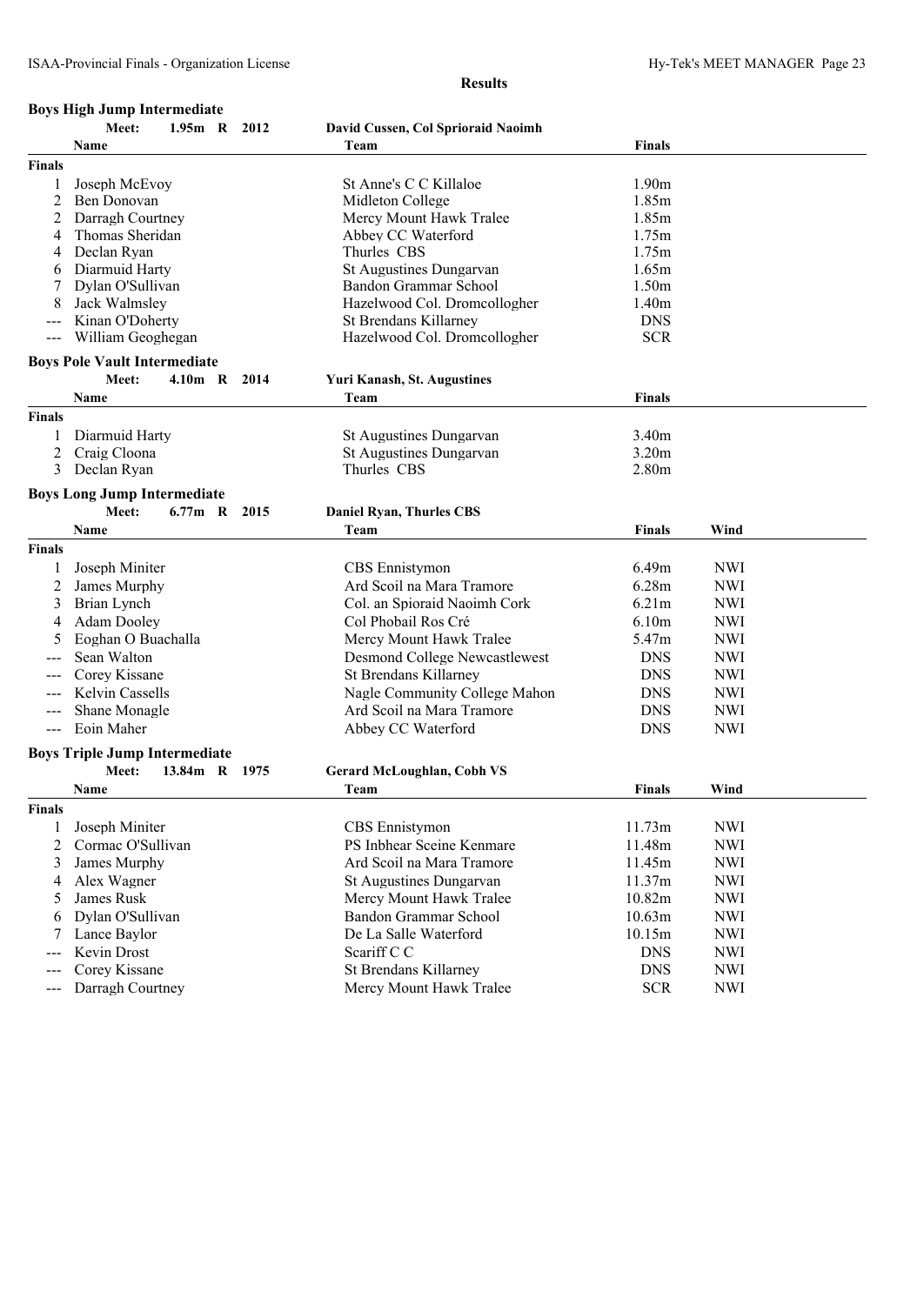# **Boys Shot Putt 5.00 Kg Intermediate**

#### **Results**

|                                          | Meet:<br>18.36m R 2001                        | Eoin Leen, St. Mary's, Moyderwell    |               |  |
|------------------------------------------|-----------------------------------------------|--------------------------------------|---------------|--|
|                                          | Name                                          | Team                                 | <b>Finals</b> |  |
| <b>Finals</b>                            |                                               |                                      |               |  |
|                                          | Darragh Miniter                               | Kilrush C S                          | 12.20m        |  |
| 2                                        | Cian Kingston                                 | Bandon Grammar School                | 11.60m        |  |
| 3                                        | Dovydas Baltonis                              | Mercy Mount Hawk Tralee              | 11.51m        |  |
| 4                                        | Kevin Caulfield                               | St Joseph's Tulla                    | 10.82m        |  |
| 5                                        | Eoin Kenny                                    | De La Salle Waterford                | 10.67m        |  |
|                                          | Padraig O'Callaghan                           | Colaiste Chriost Ri Cork             | 9.85m         |  |
|                                          | Harry Phelan-Shanahan                         | Watepark College Waterford           | 9.17m         |  |
|                                          | Reece Wynman                                  | Carrigaline Community School         | <b>DNS</b>    |  |
| $\hspace{0.05cm} \ldots \hspace{0.05cm}$ | <b>Brian Naughton</b>                         | Nenagh College                       | <b>DNS</b>    |  |
|                                          | --- Kieran Murphy                             | North Monastery Cork                 | <b>DNS</b>    |  |
|                                          | <b>Boys Discus Throw 1.50 Kg Intermediate</b> |                                      |               |  |
|                                          | 49.42m R 1980<br>Meet:                        | <b>Frank O'Brien, Dungarvan CBS</b>  |               |  |
|                                          | Name                                          | Team                                 | <b>Finals</b> |  |
| <b>Finals</b>                            |                                               |                                      |               |  |
|                                          | Sean Mockler                                  | Thurles CBS                          | 43.55m        |  |
| 2                                        | Jack Hallihan                                 | St Colmans CC Midleton               | 42.02m        |  |
| 3                                        | Kevin Caulfield                               | St Joseph's Tulla                    | 37.61m        |  |
| 4                                        | Cian Kingston                                 | Bandon Grammar School                | 33.64m        |  |
| 5                                        | Hassan Ali                                    | De La Salle Waterford                | 25.96m        |  |
| 6                                        | Kevin Joyce                                   | Dungarvan CBS                        | 22.28m        |  |
|                                          | Aaron Dewey                                   | Mercy Mount Hawk Tralee              | <b>DNS</b>    |  |
|                                          | <b>Ashley Deane</b>                           | Bandon Grammar School                | <b>DNS</b>    |  |
| $\hspace{0.05cm} \ldots \hspace{0.05cm}$ | Harry Boland                                  | Glenstal Abbey School                | <b>DNS</b>    |  |
|                                          |                                               |                                      |               |  |
|                                          | <b>Boys Hammer Throw 5.00 Kg Intermediate</b> |                                      |               |  |
|                                          | Meet:<br>64.10m R 1982                        | <b>Gary Halpin, Rockwell College</b> |               |  |
|                                          | Name                                          | Team                                 | <b>Finals</b> |  |
| <b>Finals</b>                            |                                               |                                      |               |  |
|                                          | Sean Mockler                                  | Thurles CBS                          | 47.35m        |  |
| 2                                        | Padraig O'Callaghan                           | Colaiste Chriost Ri Cork             | 46.26m        |  |
| 3                                        | Brian Naughton                                | Nenagh College                       | 44.32m        |  |
| 4                                        | Robert Campbell                               | Intermediate School Killorglin       | 41.73m        |  |
|                                          | Jack Hallihan                                 | St Colmans CC Midleton               | 41.17m        |  |
|                                          | Mark Crowe                                    | <b>St Munchins Limerick</b>          | <b>DNS</b>    |  |
| ---                                      | Josh Neil                                     | <b>St Munchins Limerick</b>          | <b>DNS</b>    |  |
|                                          | Pat Fitzgerald                                | St Augustines Dungarvan              | <b>DNS</b>    |  |
| ---                                      | Lee Browne                                    | Mercy Mount Hawk Tralee              | <b>DNS</b>    |  |
|                                          | <b>Boys Javelin Throw 700g Intermediate</b>   |                                      |               |  |
|                                          | Meet:<br>52.34m R 1976                        | <b>Brendan Healy, Thurles CBS</b>    |               |  |
|                                          | Name                                          | Team                                 | <b>Finals</b> |  |
| <b>Finals</b>                            |                                               |                                      |               |  |
| 1                                        | Christian O'Connell                           | John The Baptist C S Hospital        | 44.54m        |  |
| 2                                        | Joseph McEvoy                                 | St Anne's C C Killaloe               | 40.40m        |  |
| 3                                        | Eoin Kenny                                    | De La Salle Waterford                | 40.36m        |  |
| 4                                        | Michael Hand                                  | Presentation Brothers Cork           | 36.97m        |  |
| 5                                        | Hassan Ali                                    | De La Salle Waterford                | 34.92m        |  |
|                                          | Colm Galvin                                   | Hazelwood Col. Dromcollogher         | <b>DNS</b>    |  |
|                                          | Pieter Offereins                              | PS Inbhear Sceine Kenmare            | <b>DNS</b>    |  |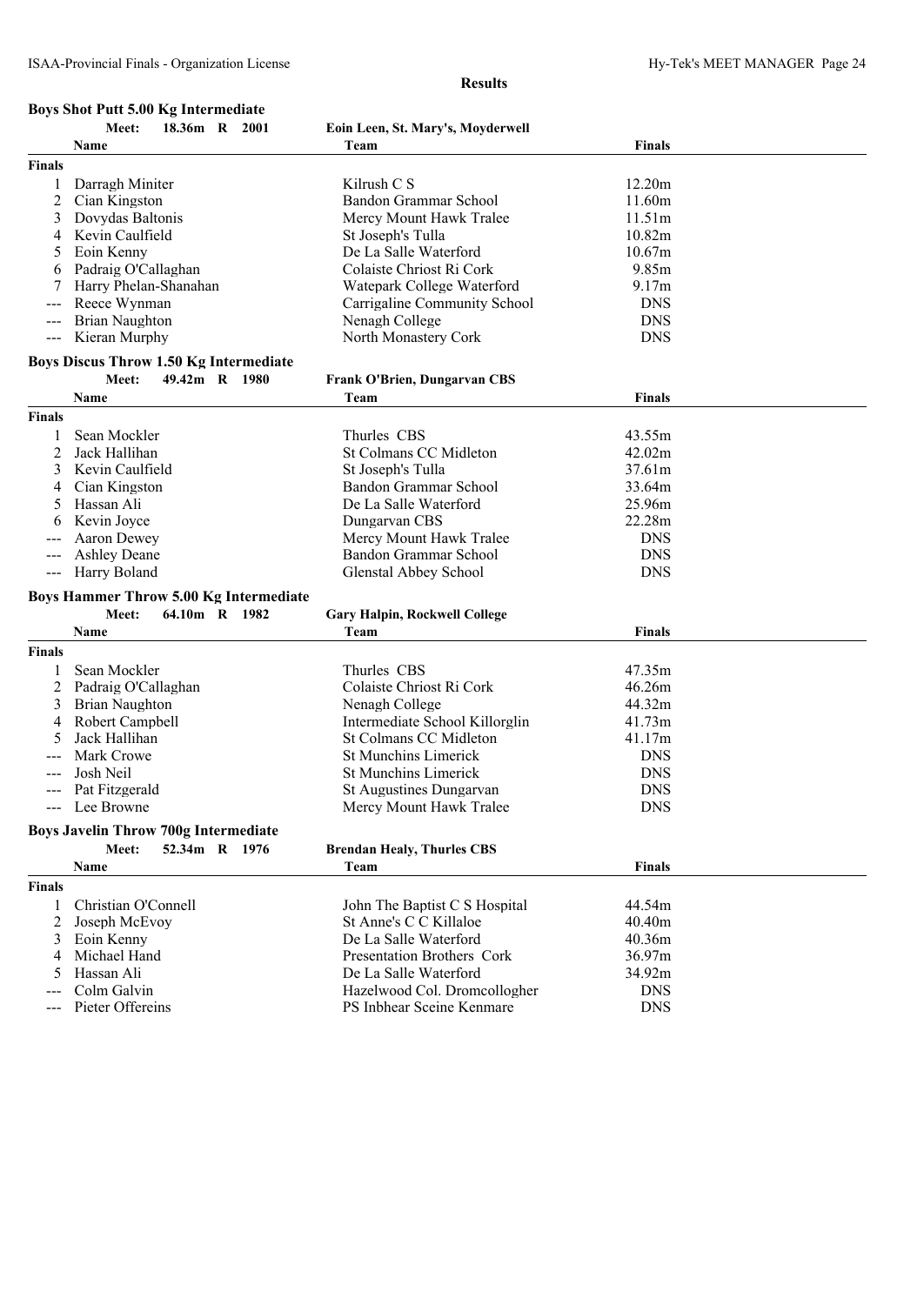#### **Finals ... (Boys Javelin Throw 700g Intermediate)**

|               | Name                                          |              | Team                                   | <b>Finals</b> |        |  |
|---------------|-----------------------------------------------|--------------|----------------------------------------|---------------|--------|--|
|               | Joey Curran                                   |              | St Augustines Dungarvan                | <b>DNS</b>    |        |  |
|               | <b>Boys 2000 Meter Race Walk Intermediate</b> |              |                                        |               |        |  |
|               | Meet:<br>7:56.93 R 2014                       |              | <b>Aaron Egan, HS Clonmel</b>          |               |        |  |
|               | Name                                          |              | Team                                   | Finals        |        |  |
| <b>Finals</b> |                                               |              |                                        |               |        |  |
|               | Gearoid McMahon                               |              | St Caimin's Shannon                    | 8:51.38       |        |  |
| 2             | Liam McDonagh                                 |              | Thurles CBS                            | 11:11.31      |        |  |
| 3             | Liam Saul                                     |              | Carrigaline Community School           | 11:21.31      |        |  |
|               | Riain Patterson                               |              | High School Clonmel                    | 13:01.43      |        |  |
|               | James O'Brien                                 |              | Scariff C C                            | <b>DNS</b>    |        |  |
|               | Kieran O'Neill                                |              | Carrigaline Community School           | <b>DNS</b>    |        |  |
| $---$         | Jack Sweeney                                  |              | High School Clonmel                    | <b>DNS</b>    |        |  |
|               | <b>Boys 100 Meter Senior</b>                  |              |                                        |               |        |  |
|               | Meet:                                         | 10.6h R 1985 | <b>Malcolm Kelly, Borrisokane VS</b>   |               |        |  |
|               | Name                                          |              | Team                                   | Finals        | Wind   |  |
| Finals        |                                               |              |                                        |               |        |  |
|               | Joe Gibson                                    |              | Bandon Grammar School                  | 11.82         | $-4.2$ |  |
| 2             | Cormac McCann                                 |              | De La Salle Waterford                  | 11.92         | $-4.2$ |  |
|               | Joey Henchy                                   |              | Bandon Grammar School                  | 12.00         | $-4.2$ |  |
|               | Micheal Hannigan                              |              | <b>Blackwater CS</b>                   | 13.34         | $-4.2$ |  |
|               | Paul Sullivan                                 |              | Watepark College Waterford             | 13.46         | $-4.2$ |  |
|               | Jack O'Mahony                                 |              | Glenstal Abbey School                  | <b>DNS</b>    | $-4.2$ |  |
| ---           | Nikolai O Conchuir                            |              | Pobalscoil Chorca Dhuibhne             | <b>DNS</b>    | $-4.2$ |  |
| $\frac{1}{2}$ | JD O'Hea                                      |              | Christain Brothers Col. Cork           | <b>DNS</b>    | $-4.2$ |  |
|               | <b>Boys 200 Meter Senior</b>                  |              |                                        |               |        |  |
|               | Meet:                                         | 21.8h R 2001 | Darren O'Donovan, Col an Spriod Naoimh |               |        |  |
|               | Name                                          |              | Team                                   | Finals        | Wind   |  |
| <b>Finals</b> |                                               |              |                                        |               |        |  |
|               | Joey Henchy                                   |              | Bandon Grammar School                  | 22.92         | $-3.9$ |  |
| 2             | Jamie Mitchell                                |              | Ardscoil Rís Limerick                  | 23.11         | $-3.9$ |  |
| 3             | Cormac McCann                                 |              | De La Salle Waterford                  | 23.15         | $-3.9$ |  |
|               | David O'Brien                                 |              | <b>St Clements Limerick</b>            | 23.58         | $-3.9$ |  |
| 5             | Damien Hickey                                 |              | Davis College Mallow                   | 23.69         | $-3.9$ |  |
| 6             | Oisin Kiely                                   |              | St Declans Kilmacthomas                | 24.23         | $-3.9$ |  |
|               | Liam Meade                                    |              | Our Ladys Templemore                   | 25.04         | $-3.9$ |  |
|               | Daniel O'Mahony                               |              | Rochestown College                     | <b>DNS</b>    | $-3.9$ |  |
|               |                                               |              |                                        |               |        |  |
|               | <b>Boys 400 Meter Run Senior</b>              |              |                                        |               |        |  |
|               | Meet:                                         | 47.60 R 2015 | <b>Scott Gibson, Bandon GS</b>         |               |        |  |
|               | Name                                          |              | Team                                   | <b>Finals</b> |        |  |
| <b>Finals</b> |                                               |              |                                        |               |        |  |
|               | Jamie Mitchell                                |              | Ardscoil Rís Limerick                  | 49.64         |        |  |
| 2             | Damien Hickey                                 |              | Davis College Mallow                   | 50.92         |        |  |
| 3             | Sean O'Callaghan                              |              | Colaiste Chriost Ri Cork               | 51.33         |        |  |
| 4             | Oisin Kiely                                   |              | St Declans Kilmacthomas                | 54.73         |        |  |
| 5             | Calvin O'Rourke                               |              | Nenagh College                         | 70.84         |        |  |
|               | Cathal Locke                                  |              | Crescent College Comp SJ               | <b>DNS</b>    |        |  |
|               | Michael O'Shea                                |              | Cork College of Commerce               | <b>DNS</b>    |        |  |
| $---$         | Diarmuid Clancy                               |              | Meanscoil san Nioclas An Rinn          | <b>DNS</b>    |        |  |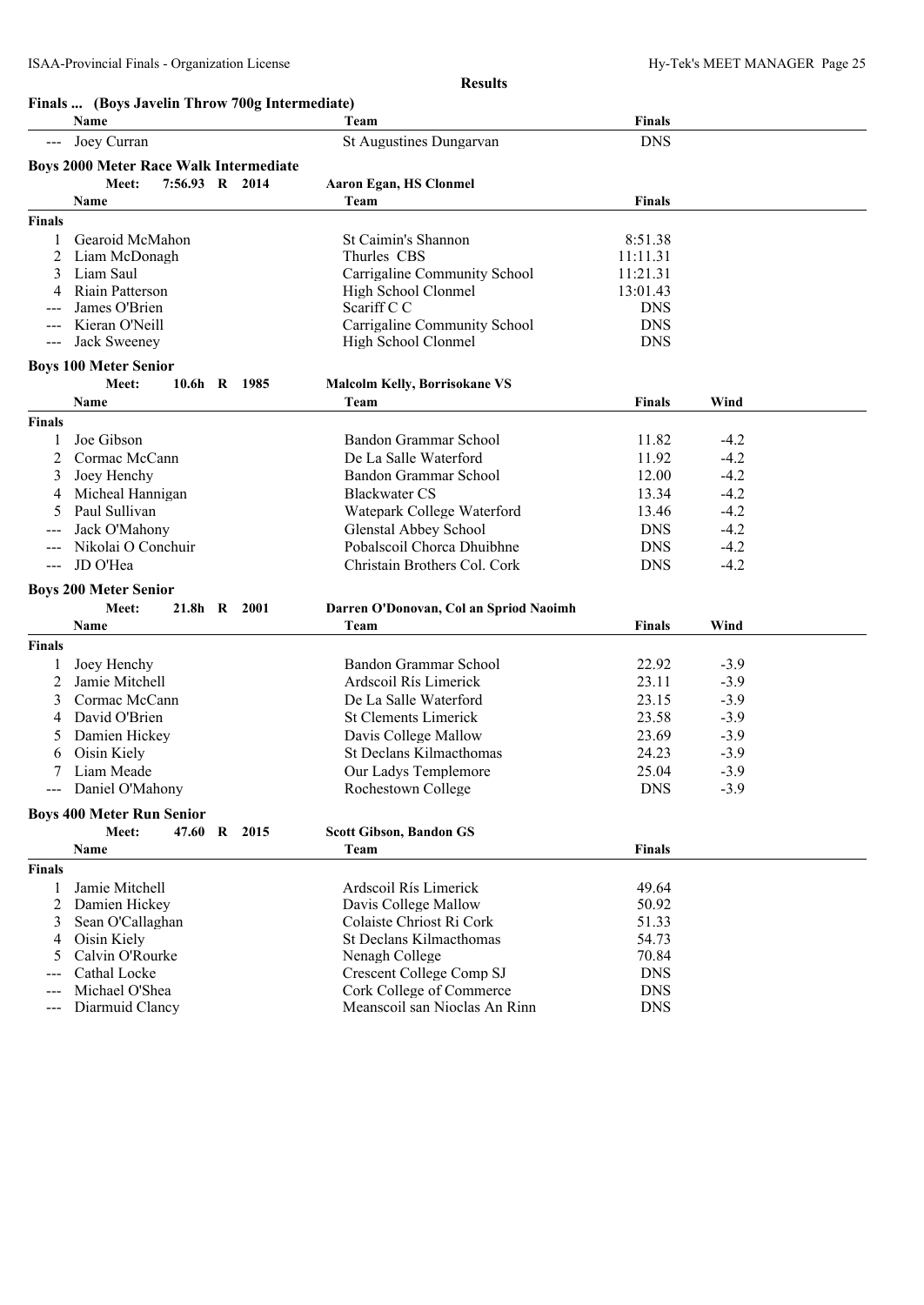| <b>Boys 800 Meter Run Senior</b><br>1:50.23<br>Meet:<br>R 2013<br><b>Sean Tobin, HS Clonmel</b><br><b>Finals</b><br>Team<br>Name<br>Finals<br>Conor O'Driscoll<br>Carrigaline Community School<br>2:00.35<br>1<br>2<br><b>Matthew Murnane</b><br>Christain Brothers Col. Cork<br>2:00.38<br>3<br>Ruairi O'Cathasaigh<br>Colaiste Daibheid Cork<br>2:01.67 |  |
|-----------------------------------------------------------------------------------------------------------------------------------------------------------------------------------------------------------------------------------------------------------------------------------------------------------------------------------------------------------|--|
|                                                                                                                                                                                                                                                                                                                                                           |  |
|                                                                                                                                                                                                                                                                                                                                                           |  |
|                                                                                                                                                                                                                                                                                                                                                           |  |
|                                                                                                                                                                                                                                                                                                                                                           |  |
|                                                                                                                                                                                                                                                                                                                                                           |  |
|                                                                                                                                                                                                                                                                                                                                                           |  |
| Patrick Hayes<br>Glenstal Abbey School<br>2:07.94<br>4                                                                                                                                                                                                                                                                                                    |  |
| Robert Kennedy<br>Rockwell College<br>2:08.04<br>5                                                                                                                                                                                                                                                                                                        |  |
| Calvin O'Rourke<br>2:14.29<br>6<br>Nenagh College                                                                                                                                                                                                                                                                                                         |  |
| Shane O'Riordan<br>Dungarvan CBS<br>2:14.93<br>7                                                                                                                                                                                                                                                                                                          |  |
| Shane Lowth<br><b>Tralee CBS</b><br><b>DNS</b>                                                                                                                                                                                                                                                                                                            |  |
| Andrew Kennedy<br><b>DNS</b><br>St Mary's Newport<br>$---$                                                                                                                                                                                                                                                                                                |  |
|                                                                                                                                                                                                                                                                                                                                                           |  |
| <b>Boys 1500 Meter Run Senior</b>                                                                                                                                                                                                                                                                                                                         |  |
| Meet:<br>3:50.54 R 2013<br><b>Sean Tobin, HS Clonmel</b>                                                                                                                                                                                                                                                                                                  |  |
| <b>Finals</b><br>Name<br>Team                                                                                                                                                                                                                                                                                                                             |  |
| Finals                                                                                                                                                                                                                                                                                                                                                    |  |
| Colaiste Chriost Ri Cork<br>Luke Horgan<br>4:24.35                                                                                                                                                                                                                                                                                                        |  |
| 2<br>Jack Curtin<br>Crescent College Comp SJ<br>4:24.92                                                                                                                                                                                                                                                                                                   |  |
| 3<br>Sean Curran<br>Dungarvan CBS<br>4:25.01                                                                                                                                                                                                                                                                                                              |  |
| De La Salle Waterford<br>4:31.41<br>4<br>Tadgh Brennan                                                                                                                                                                                                                                                                                                    |  |
| Colaiste Daibheid Cork<br><b>DNS</b><br>Ruairi O'Cathasaigh                                                                                                                                                                                                                                                                                               |  |
| Eoghan Beary<br><b>Crescent College Comp SJ</b><br><b>DNS</b>                                                                                                                                                                                                                                                                                             |  |
| Stephen Maher<br>St Flannan's Ennis<br><b>DNS</b>                                                                                                                                                                                                                                                                                                         |  |
| <b>DNS</b><br>Ian O'Dwyer<br>Scoil Mhuire gan Smal Blarney                                                                                                                                                                                                                                                                                                |  |
| <b>DNS</b><br>Jamie McCarthy<br>St Declans Kilmacthomas<br>$---$                                                                                                                                                                                                                                                                                          |  |
| <b>Boys 5000 Meter Run Senior</b>                                                                                                                                                                                                                                                                                                                         |  |
| Meet:<br>14:46.3h R 1992<br><b>David Healy, Douglas CS</b>                                                                                                                                                                                                                                                                                                |  |
| <b>Name</b><br>Team<br><b>Finals</b>                                                                                                                                                                                                                                                                                                                      |  |
| Finals                                                                                                                                                                                                                                                                                                                                                    |  |
| Midleton CBS<br>16:22.57<br>Fearghal Curtin                                                                                                                                                                                                                                                                                                               |  |
| 1                                                                                                                                                                                                                                                                                                                                                         |  |
| 2<br>Barry Kearne<br>St Declans Kilmacthomas<br>16:23.33<br>David Fox                                                                                                                                                                                                                                                                                     |  |
| 3<br>Christain Brothers Col. Cork<br>16:24.31                                                                                                                                                                                                                                                                                                             |  |
| Eoghan Beary<br>Crescent College Comp SJ<br>16:27.71<br>4                                                                                                                                                                                                                                                                                                 |  |
| Evan Byrne<br>Douglas Community School<br>16:45.65<br>5                                                                                                                                                                                                                                                                                                   |  |
| Keane Kelly-Budds<br>16:51.93<br>Pobalscoil naTrionoide Youghal<br>6                                                                                                                                                                                                                                                                                      |  |
| St Flannan's Ennis<br>Stephen Maher<br>17:30.79                                                                                                                                                                                                                                                                                                           |  |
| Cillian Tierney<br>Mercy Mount Hawk Tralee<br><b>DNS</b>                                                                                                                                                                                                                                                                                                  |  |
| <b>DNS</b><br>Rockwell College<br>Jack Anderson<br>$\qquad \qquad - -$                                                                                                                                                                                                                                                                                    |  |
| <b>Boys 110 Meter Hurdles 99.0cm Senior</b>                                                                                                                                                                                                                                                                                                               |  |
| 13.9h R 1990<br>Meet:<br>Darren Haddock, Col. Chriost Ri                                                                                                                                                                                                                                                                                                  |  |
| Team<br><b>Finals</b><br>Wind<br><b>Name</b>                                                                                                                                                                                                                                                                                                              |  |
| <b>Finals</b>                                                                                                                                                                                                                                                                                                                                             |  |
| Christain Brothers Col. Cork<br>Jack Murphy<br>15.63<br>$-3.1$<br>1                                                                                                                                                                                                                                                                                       |  |
| Hazelwood Col. Dromcollogher<br>18.06<br>2<br>Kevin O'Leary<br>$-3.1$                                                                                                                                                                                                                                                                                     |  |
| Alex Gaup<br>Nagle Community College Mahon<br><b>DNS</b><br>$-3.1$                                                                                                                                                                                                                                                                                        |  |
| Carrigaline Community School<br>Paul Johnson<br><b>DNS</b><br>$-3.1$<br>$\qquad \qquad - -$                                                                                                                                                                                                                                                               |  |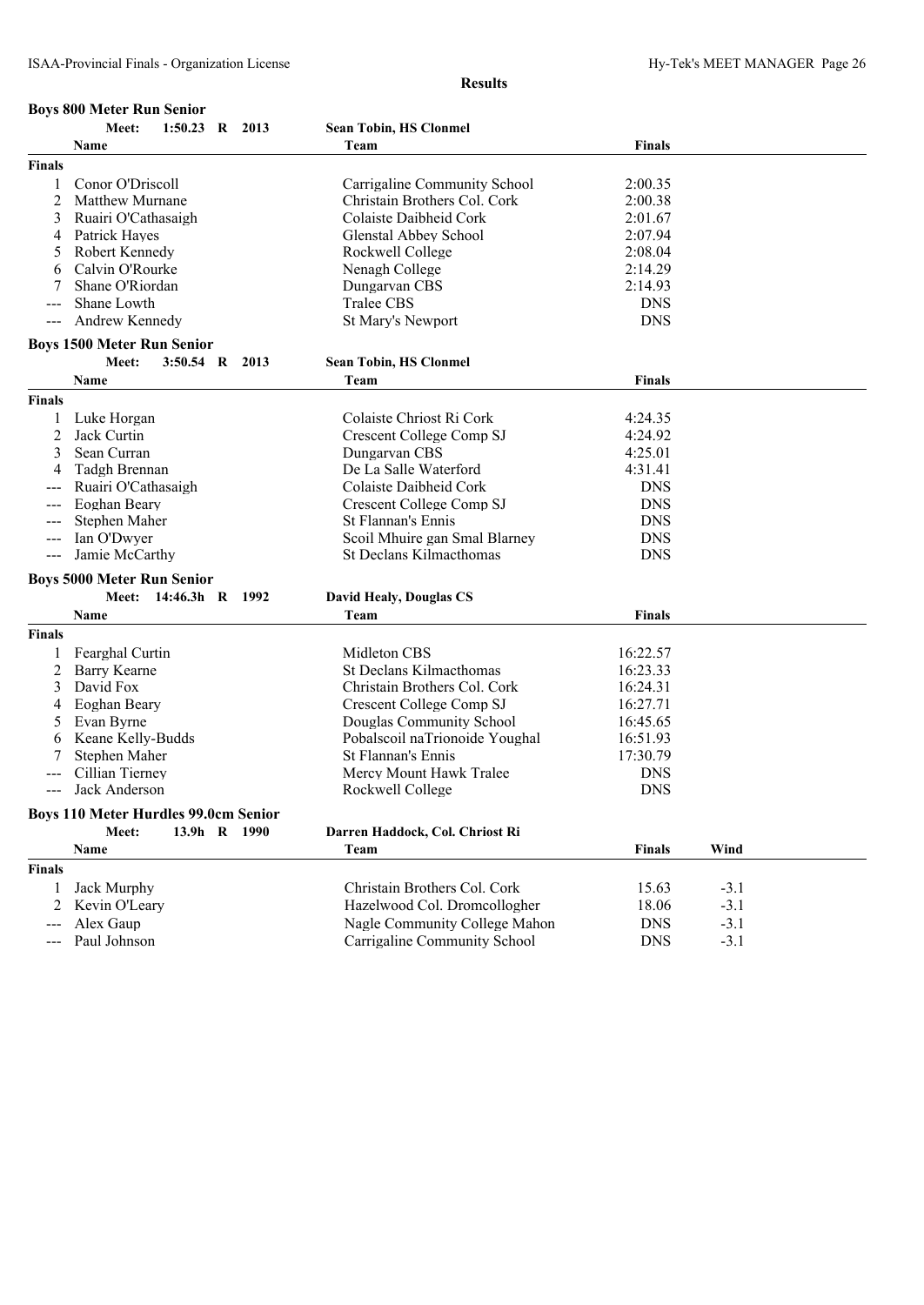|                     | <b>Boys 400 Meter Hurdles 91.4cm Senior</b>                  |                                             |               |  |
|---------------------|--------------------------------------------------------------|---------------------------------------------|---------------|--|
|                     | 53.20 R<br>Meet:<br><b>2010</b>                              | <b>Patrick Maher, Davis College, Mallow</b> |               |  |
|                     | Name                                                         | Team                                        | <b>Finals</b> |  |
| <b>Finals</b>       |                                                              |                                             |               |  |
| 1                   | Diarmuid Clancy                                              | Meanscoil san Nioclas An Rinn               | 56.58         |  |
| 2                   | Cathal Locke                                                 | Crescent College Comp SJ                    | 56.87         |  |
| 3                   | Daniel O'Mahony                                              | Rochestown College                          | 60.86         |  |
|                     | Paul Johnson                                                 | Carrigaline Community School                | <b>DNS</b>    |  |
|                     | David O'Brien                                                | <b>St Clements Limerick</b>                 | <b>DNS</b>    |  |
|                     | Przemek Kaluza                                               | Carrigaline Community School                | <b>DNS</b>    |  |
|                     |                                                              |                                             |               |  |
|                     | <b>Boys 2000 Meter Steeplechase Senior</b><br>5:53.6h R 1978 |                                             |               |  |
|                     | Meet:                                                        | <b>Brendan Quinn, DLS, Waterford</b>        |               |  |
|                     | Name                                                         | Team                                        | <b>Finals</b> |  |
| <b>Finals</b>       |                                                              |                                             |               |  |
| 1                   | Jamie Roche                                                  | St Flannan's Ennis                          | 6:52.79       |  |
| 2                   | Andrew Kennedy                                               | St Mary's Newport                           | 7:10.34       |  |
| 3                   | Aaron Quigley                                                | Nenagh College                              | 7:17.99       |  |
| 4                   | Kieran O'Donovan                                             | Colaiste an Chraoibhin Fermoy               | 7:47.78       |  |
|                     | Louis Ryle                                                   | Mercy Mount Hawk Tralee                     | <b>DNS</b>    |  |
|                     | Keelan Faran                                                 | Carrigaline Community School                | <b>DNS</b>    |  |
|                     | Liam Stack                                                   | Colaiste an Chraoibhin Fermoy               | <b>DNS</b>    |  |
| $---$               | Jack Kennedy                                                 | Our Ladys Templemore                        | <b>DNS</b>    |  |
|                     |                                                              |                                             |               |  |
|                     | <b>Boys 4x100 Meter Relay Senior</b>                         |                                             |               |  |
|                     | Meet:<br>43.11 R 2015                                        | <b>Bandon Grammar School, Bandon GS</b>     |               |  |
|                     | Team                                                         | Relay                                       | <b>Finals</b> |  |
| <b>Finals</b>       |                                                              |                                             |               |  |
| 1                   | Bandon Grammar School                                        |                                             | 43.44         |  |
| 2                   | Davis College Mallow                                         |                                             | 45.26         |  |
| 3                   | Mercy Mount Hawk Tralee                                      |                                             | 46.51         |  |
| 4                   | Our Ladys Templemore                                         |                                             | 48.08         |  |
|                     | <b>St Clements Limerick</b>                                  |                                             | <b>DNS</b>    |  |
|                     | <b>CBS</b> Sexton Street Limerick                            |                                             | <b>DNS</b>    |  |
|                     | St Augustines Dungarvan                                      |                                             | <b>DNS</b>    |  |
|                     | St Declans Kilmacthomas                                      |                                             | <b>DNS</b>    |  |
|                     | Bandon Grammar School                                        | $\boldsymbol{B}$                            | <b>SCR</b>    |  |
|                     |                                                              |                                             |               |  |
|                     | <b>Boys High Jump Senior</b>                                 |                                             |               |  |
|                     | Meet:<br>2.10m R 2014                                        | David Cussen, Col an Spioraid Naoimh        |               |  |
|                     | <b>Name</b>                                                  | Team                                        | <b>Finals</b> |  |
| <b>Finals</b>       |                                                              |                                             |               |  |
| 1                   | Dion Ryan                                                    | Watepark College Waterford                  | 1.80m         |  |
| 2                   | Cian O'Brien                                                 | Pobalscoil naTrionoide Youghal              | 1.75m         |  |
| 3                   | Peter Paul Sauerland                                         | Pobalscoil Chorca Dhuibhne                  | 1.75m         |  |
| 4                   | Ross O'Callaghan                                             | Nagle Community College Mahon               | 1.65m         |  |
| $\qquad \qquad - -$ | Emmanuel Abubacker                                           | Mercy Mount Hawk Tralee                     | <b>NH</b>     |  |
| ---                 | Rob Clancy                                                   | <b>St Munchins Limerick</b>                 | <b>DNS</b>    |  |
| $---$               | Killian Lynch                                                | Midleton College                            | <b>DNS</b>    |  |
|                     | Patrick Boyle                                                | Bandon Grammar School                       | <b>DNS</b>    |  |
|                     | Yuri Kanash                                                  | St Augustines Dungarvan                     | <b>DNS</b>    |  |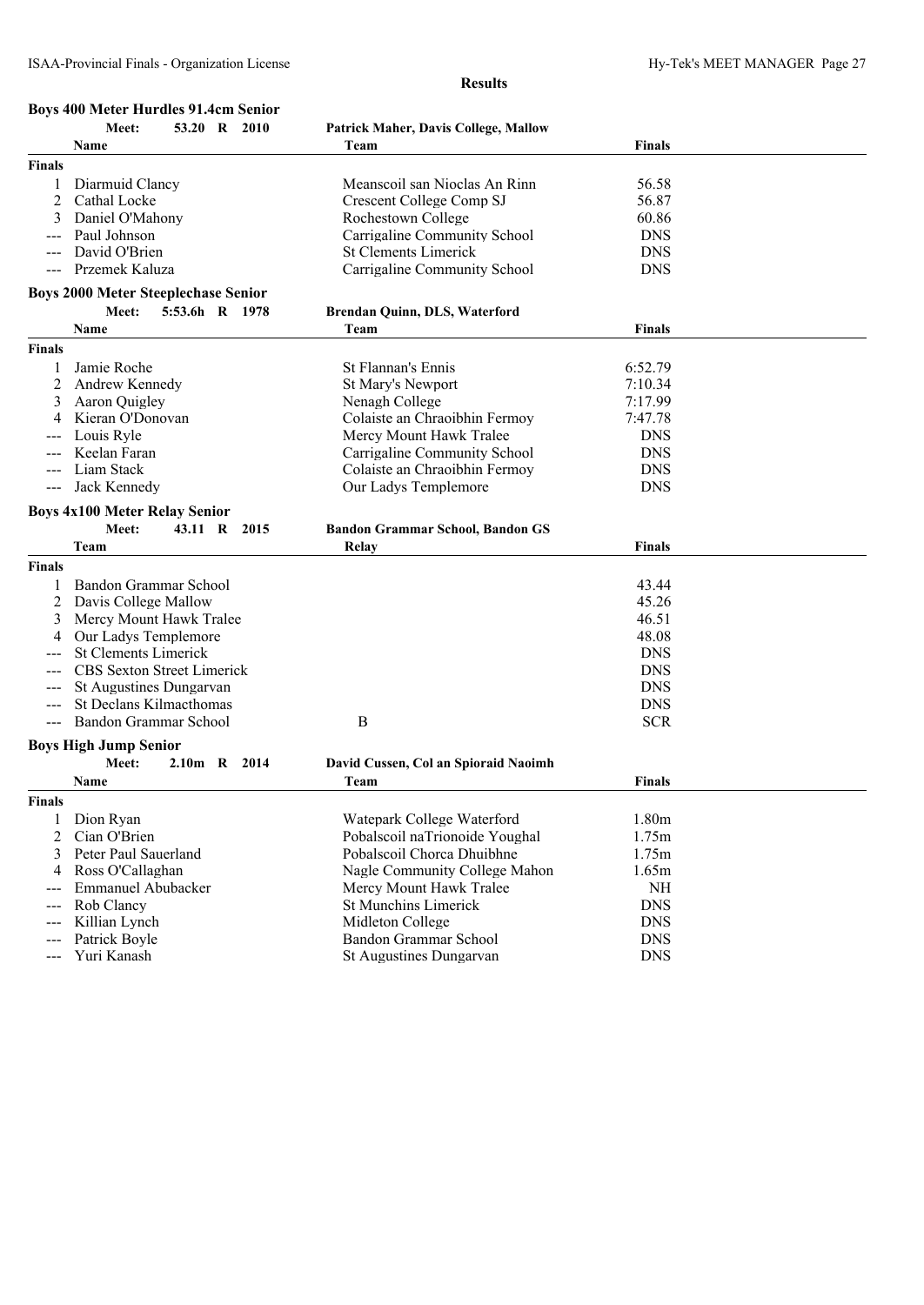|                | <b>Boys Pole Vault Senior</b>        |  |                                      |               |            |  |  |
|----------------|--------------------------------------|--|--------------------------------------|---------------|------------|--|--|
|                | Meet:<br>4.21m R 2015                |  | <b>Seamie Fennell, St Augustines</b> |               |            |  |  |
|                | Name                                 |  | Team                                 | Finals        |            |  |  |
| <b>Finals</b>  |                                      |  |                                      |               |            |  |  |
|                | Yuri Kanash                          |  | St Augustines Dungarvan              | $4.25m$ R     |            |  |  |
| 2              | Daniel Ryan                          |  | Thurles CBS                          | 3.20m         |            |  |  |
| 3              | Saran Mangalashthira                 |  | Davis College Mallow                 | 3.00m         |            |  |  |
| $\overline{a}$ | Des Kelleher                         |  | Colaiste Chriost Ri Cork             | <b>DNS</b>    |            |  |  |
|                | <b>Boys Long Jump Senior</b>         |  |                                      |               |            |  |  |
|                | 7.24m R 2014<br>Meet:                |  | Eoin O'Carroll, Mercy Mount Hawk     |               |            |  |  |
|                | Name                                 |  | Team                                 | <b>Finals</b> | Wind       |  |  |
| <b>Finals</b>  |                                      |  |                                      |               |            |  |  |
| 1              | Daniel Ryan                          |  | Thurles CBS                          | 6.97m         | <b>NWI</b> |  |  |
| 2              | Saran Mangalashthira                 |  | Davis College Mallow                 | 6.34m         | <b>NWI</b> |  |  |
| 3              | Dion Ryan                            |  | Watepark College Waterford           | 6.27m         | <b>NWI</b> |  |  |
|                | Cathal O'Brien                       |  | Rice College Ennis                   | <b>DNS</b>    | <b>NWI</b> |  |  |
|                | Iarla Courtney                       |  | Mercy Mount Hawk Tralee              | <b>DNS</b>    | <b>NWI</b> |  |  |
|                | Shane Lowth                          |  | <b>Tralee CBS</b>                    | <b>DNS</b>    | <b>NWI</b> |  |  |
|                | Alex Gaup                            |  | Nagle Community College Mahon        | <b>DNS</b>    | <b>NWI</b> |  |  |
| $---$          | Cathal Curran                        |  | St Augustines Dungarvan              | <b>DNS</b>    | <b>NWI</b> |  |  |
| ---            | Timi Olan                            |  | Nagle Community College Mahon        | <b>DNS</b>    | <b>NWI</b> |  |  |
|                |                                      |  |                                      |               |            |  |  |
|                | <b>Boys Triple Jump Senior</b>       |  |                                      |               |            |  |  |
|                | 14.31m R 1974<br>Meet:               |  | <b>Colm Cronin, North Mon, Cork</b>  |               |            |  |  |
|                | Name                                 |  | Team                                 | <b>Finals</b> | Wind       |  |  |
| <b>Finals</b>  |                                      |  |                                      |               |            |  |  |
|                | Des Kelleher                         |  | Colaiste Chriost Ri Cork             | 10.92m        | <b>NWI</b> |  |  |
| 2              | Cian O'Brien                         |  | Pobalscoil naTrionoide Youghal       | 10.87m        | <b>NWI</b> |  |  |
| 3              | Mike Vriesema                        |  | Pobalscoil naTrionoide Youghal       | 9.67m         | <b>NWI</b> |  |  |
|                | Paul Sullivan                        |  | Watepark College Waterford           | 9.65m         | <b>NWI</b> |  |  |
|                | Michael Hoare                        |  | <b>Tralee CBS</b>                    | <b>DNS</b>    | <b>NWI</b> |  |  |
|                | Cathal O'Brien                       |  | Rice College Ennis                   | <b>DNS</b>    | <b>NWI</b> |  |  |
|                | Iarla Courtney                       |  | Mercy Mount Hawk Tralee              | <b>DNS</b>    | <b>NWI</b> |  |  |
|                | Przemek Kaluza                       |  | Carrigaline Community School         | <b>DNS</b>    | <b>NWI</b> |  |  |
|                | Victor Lovell                        |  | Bandon Grammar School                | <b>DNS</b>    | <b>NWI</b> |  |  |
| $---$          | Joe Spratt                           |  | John The Baptist C S Hospital        | <b>DNS</b>    | <b>NWI</b> |  |  |
|                | <b>Boys Shot Putt 6.00 Kg Senior</b> |  |                                      |               |            |  |  |
| 6 kg           |                                      |  |                                      |               |            |  |  |
|                | Meet:<br>16.36m R 2002               |  | <b>Eoin Leen, Mercy Mount Hawk</b>   |               |            |  |  |
|                | Name                                 |  | Team                                 | <b>Finals</b> |            |  |  |
| <b>Finals</b>  |                                      |  |                                      |               |            |  |  |
| 1              | James French                         |  | Bandon Grammar School                | 13.77m        |            |  |  |
| 2              | Rory Clarke                          |  | Glenstal Abbey School                | 9.75m         |            |  |  |
| 3              | Padraig McCarthy                     |  | Pobalscoil naTrionoide Youghal       | 9.21m         |            |  |  |
| 4              | Colin Deane                          |  | Bandon Grammar School                | 8.60m         |            |  |  |
|                | Kieran Maher                         |  | St Flannan's Ennis                   | <b>DNS</b>    |            |  |  |
|                | Joseph O'Connor                      |  | <b>Tralee CBS</b>                    | <b>DNS</b>    |            |  |  |
| ---            | Ryan Linehan                         |  | Carrigaline Community School         | <b>DNS</b>    |            |  |  |
|                | Daniel Reynolds                      |  | Watepark College Waterford           | <b>DNS</b>    |            |  |  |
|                | Mark Waugh                           |  | Pobalscoil naTrionoide Youghal       | <b>DNS</b>    |            |  |  |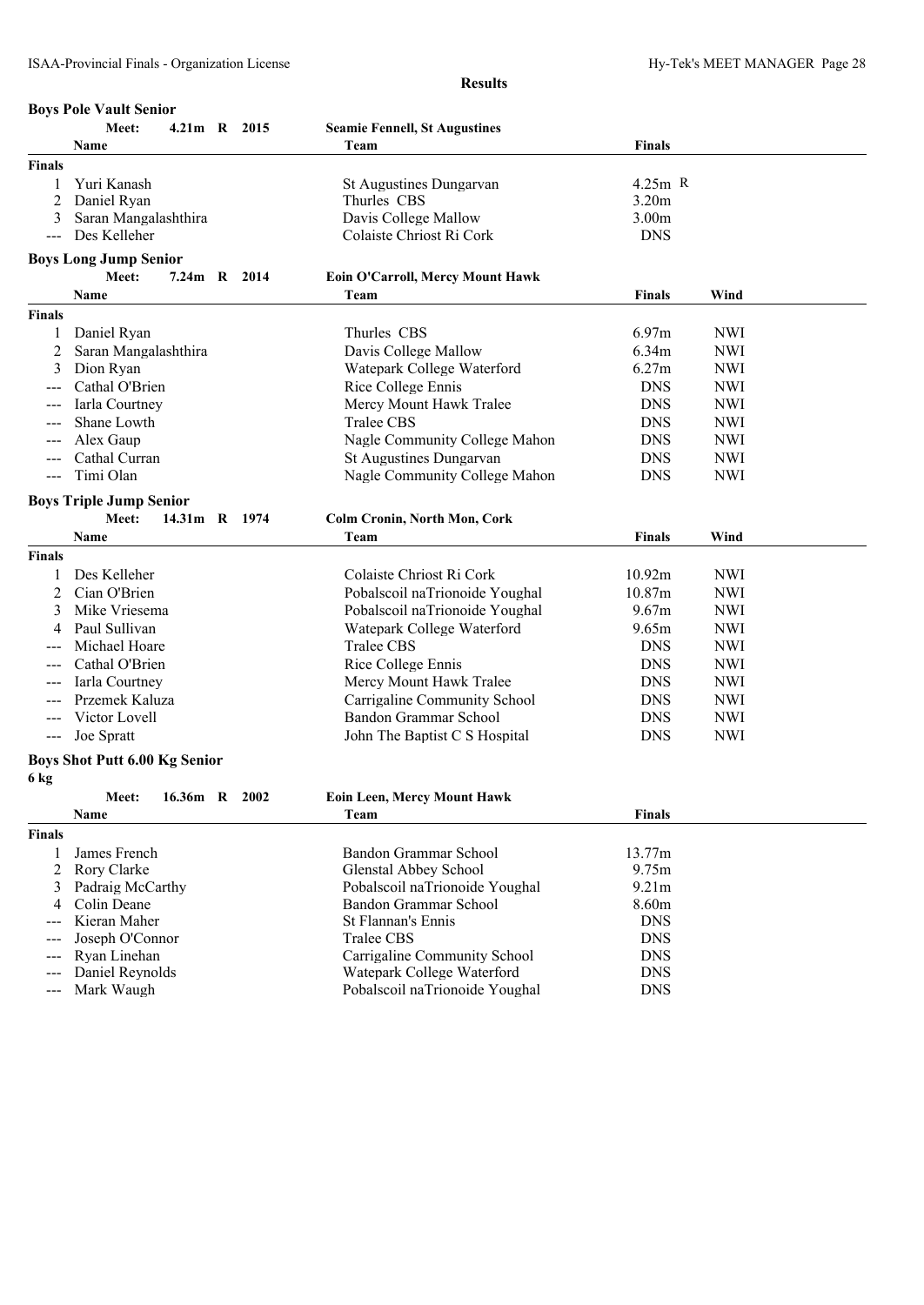### **Boys Discus Throw 1.75 Kg Senior**

|                                                                                                                                                                                                                                                                                                                                                                                              | 51.75m R 1980<br>Meet:                                           | <b>Denis McSweeney, Tralee CBS</b>       |               |  |
|----------------------------------------------------------------------------------------------------------------------------------------------------------------------------------------------------------------------------------------------------------------------------------------------------------------------------------------------------------------------------------------------|------------------------------------------------------------------|------------------------------------------|---------------|--|
|                                                                                                                                                                                                                                                                                                                                                                                              | Name                                                             | Team                                     | <b>Finals</b> |  |
| <b>Finals</b>                                                                                                                                                                                                                                                                                                                                                                                |                                                                  |                                          |               |  |
|                                                                                                                                                                                                                                                                                                                                                                                              | Eoghan Flynn                                                     | Dungarvan CBS                            | 40.61m        |  |
| 2                                                                                                                                                                                                                                                                                                                                                                                            | Josh Rockett                                                     | Col Chathail Naofa Dungarvan             | 34.40m        |  |
| 3                                                                                                                                                                                                                                                                                                                                                                                            | Fiachra Harrington                                               | St Brogans Bandon                        | 29.91m        |  |
| 4                                                                                                                                                                                                                                                                                                                                                                                            | Travis Coomey                                                    | Bandon Grammar School                    | 29.34m        |  |
| 5                                                                                                                                                                                                                                                                                                                                                                                            | Rory Clarke                                                      | Glenstal Abbey School                    | 28.78m        |  |
|                                                                                                                                                                                                                                                                                                                                                                                              | Chael O'Brien                                                    | Hazelwood Col. Dromcollogher             | <b>DNS</b>    |  |
|                                                                                                                                                                                                                                                                                                                                                                                              | Tomas O'Neill                                                    | Scoil Mhuire Kanturk                     | <b>DNS</b>    |  |
|                                                                                                                                                                                                                                                                                                                                                                                              | Padraig McCarthy                                                 | Pobalscoil naTrionoide Youghal           | <b>DNS</b>    |  |
|                                                                                                                                                                                                                                                                                                                                                                                              | <b>Boys Hammer Throw 6.00 Kg Senior</b>                          |                                          |               |  |
|                                                                                                                                                                                                                                                                                                                                                                                              | Meet:<br>64.50m R 2015                                           | Adam King, Col na Sceilige               |               |  |
|                                                                                                                                                                                                                                                                                                                                                                                              | Name                                                             | Team                                     | Finals        |  |
| <b>Finals</b>                                                                                                                                                                                                                                                                                                                                                                                |                                                                  |                                          |               |  |
| 1                                                                                                                                                                                                                                                                                                                                                                                            | Tomas O'Neill                                                    | Scoil Mhuire Kanturk                     | 48.88m        |  |
| 2                                                                                                                                                                                                                                                                                                                                                                                            | Andre Christie                                                   | Col. an Spioraid Naoimh Cork             | 47.03m        |  |
| 3                                                                                                                                                                                                                                                                                                                                                                                            | <b>Travis Coomey</b>                                             | Bandon Grammar School                    | 41.94m        |  |
| 4                                                                                                                                                                                                                                                                                                                                                                                            | Josh Rockett                                                     | Col Chathail Naofa Dungarvan             | 40.84m        |  |
|                                                                                                                                                                                                                                                                                                                                                                                              | Gary McCoy                                                       | <b>St Munchins Limerick</b>              | <b>DNS</b>    |  |
|                                                                                                                                                                                                                                                                                                                                                                                              | Karl Mullane                                                     | <b>St Munchins Limerick</b>              | <b>DNS</b>    |  |
| $---$                                                                                                                                                                                                                                                                                                                                                                                        | Daniel Aleni                                                     | <b>UNA</b>                               | <b>DNS</b>    |  |
| $---$                                                                                                                                                                                                                                                                                                                                                                                        | Daniel Reynolds                                                  | Watepark College Waterford               | <b>DNS</b>    |  |
|                                                                                                                                                                                                                                                                                                                                                                                              | <b>Boys Javelin Throw 800g Senior</b>                            |                                          |               |  |
|                                                                                                                                                                                                                                                                                                                                                                                              | Meet:<br>54.66m R 1996                                           | <b>Declan Hayes, St. Augustines</b>      |               |  |
|                                                                                                                                                                                                                                                                                                                                                                                              | Name                                                             | Team                                     | <b>Finals</b> |  |
| Finals                                                                                                                                                                                                                                                                                                                                                                                       |                                                                  |                                          |               |  |
|                                                                                                                                                                                                                                                                                                                                                                                              | Eoghan Flynn                                                     | Dungarvan CBS                            | 50.50m        |  |
| 2                                                                                                                                                                                                                                                                                                                                                                                            | Stephen O'Callaghan                                              | Gaelcholaiste Mhuire AG Cork             | 43.78m        |  |
| 3                                                                                                                                                                                                                                                                                                                                                                                            | George Kenny                                                     | <b>St Munchins Limerick</b>              | 41.26m        |  |
| 4                                                                                                                                                                                                                                                                                                                                                                                            | Luke O'Brien                                                     | Gaelcholaiste Phortlairge                | 37.94m        |  |
|                                                                                                                                                                                                                                                                                                                                                                                              | Michael Linnane                                                  | Mercy Mount Hawk Tralee                  | 32.38m        |  |
|                                                                                                                                                                                                                                                                                                                                                                                              | Carl Williams                                                    | Villiers Limerick                        | <b>DNS</b>    |  |
|                                                                                                                                                                                                                                                                                                                                                                                              | Nathan Bryan                                                     | Pobalscoil naTrionoide Youghal           | <b>DNS</b>    |  |
|                                                                                                                                                                                                                                                                                                                                                                                              | Sebastian Krysh                                                  | Davis College Mallow                     | <b>DNS</b>    |  |
| $\frac{1}{2} \frac{1}{2} \frac{1}{2} \frac{1}{2} \frac{1}{2} \frac{1}{2} \frac{1}{2} \frac{1}{2} \frac{1}{2} \frac{1}{2} \frac{1}{2} \frac{1}{2} \frac{1}{2} \frac{1}{2} \frac{1}{2} \frac{1}{2} \frac{1}{2} \frac{1}{2} \frac{1}{2} \frac{1}{2} \frac{1}{2} \frac{1}{2} \frac{1}{2} \frac{1}{2} \frac{1}{2} \frac{1}{2} \frac{1}{2} \frac{1}{2} \frac{1}{2} \frac{1}{2} \frac{1}{2} \frac{$ | Conor Robinson                                                   | Bandon Grammar School                    | <b>DNS</b>    |  |
|                                                                                                                                                                                                                                                                                                                                                                                              |                                                                  |                                          |               |  |
|                                                                                                                                                                                                                                                                                                                                                                                              | <b>Boys 3000 Meter Race Walk Senior</b><br>Meet: 12:39.0h R 1997 | <b>Robert Heffernan, North Monastery</b> |               |  |
|                                                                                                                                                                                                                                                                                                                                                                                              | Name                                                             | Team                                     | Finals        |  |
| Finals                                                                                                                                                                                                                                                                                                                                                                                       |                                                                  |                                          |               |  |
|                                                                                                                                                                                                                                                                                                                                                                                              | Anthony Tobin                                                    | High School Clonmel                      | 13:39.01      |  |
| $\qquad \qquad - -$                                                                                                                                                                                                                                                                                                                                                                          | Sean St Ledger                                                   | Carrigaline Community School             | <b>DNS</b>    |  |
| $--$                                                                                                                                                                                                                                                                                                                                                                                         | Josh De-Nijs                                                     | Carrigaline Community School             | <b>DNS</b>    |  |
|                                                                                                                                                                                                                                                                                                                                                                                              |                                                                  |                                          |               |  |
|                                                                                                                                                                                                                                                                                                                                                                                              | <b>Boys 1 Mile Under 16</b>                                      |                                          |               |  |
|                                                                                                                                                                                                                                                                                                                                                                                              | Name                                                             | Team                                     | <b>Finals</b> |  |
| <b>Finals</b>                                                                                                                                                                                                                                                                                                                                                                                |                                                                  |                                          |               |  |
| 1                                                                                                                                                                                                                                                                                                                                                                                            | Darragh McElhinney                                               | Colaiste Pobail Bantry                   | 4:26.08       |  |
| 2                                                                                                                                                                                                                                                                                                                                                                                            | Jack O'Shea                                                      | Christain Brothers Col. Cork             | 4:47.45       |  |
| 3                                                                                                                                                                                                                                                                                                                                                                                            | Conor Ryan                                                       | Our Ladys Templemore                     | 4:47.52       |  |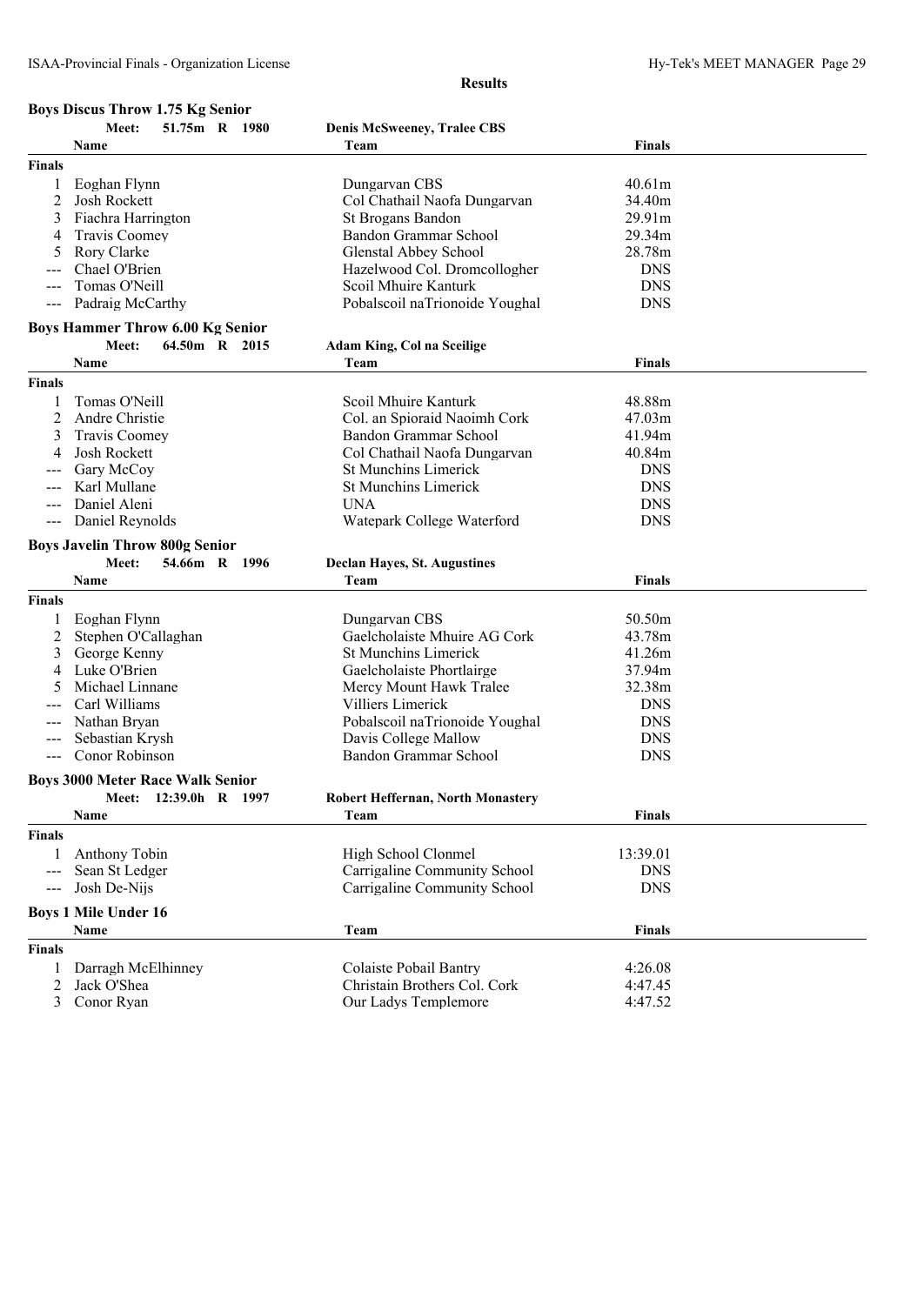## **Finals ... (Boys 1 Mile Under 16)**

|        | inais    (Boys I Mile Under 16)   |             |                                |                                                         |                          |
|--------|-----------------------------------|-------------|--------------------------------|---------------------------------------------------------|--------------------------|
|        | Name                              | Team        |                                | <b>Finals</b>                                           |                          |
| 4      | Killian Nolan                     |             | Christain Brothers Col. Cork   | 4:49.25                                                 |                          |
| 5      | Jake McCarthy                     |             | Pobalscoil naTrionoide Youghal | 4:55.23                                                 |                          |
| 6      | TJ Quigley                        |             | High School Clonmel            | 4:59.51                                                 |                          |
| 7      | Callum Blake                      |             | St Caimin's Shannon            | 5:01.38                                                 |                          |
| 8<br>9 | Colm McCarthy<br>Cian O'Riordan   | CTI Clonmel | Dungarvan CBS                  | 5:01.66<br>5:02.71                                      |                          |
| 10     | Jack O'Connor                     |             | Colaiste Chriost Ri Cork       | 5:09.36                                                 |                          |
|        | John Walsh                        | Tralee CBS  |                                | <b>DNS</b>                                              |                          |
|        | James McGuire                     |             | St Flannan's Ennis             | <b>DNS</b>                                              |                          |
|        |                                   |             |                                |                                                         |                          |
|        |                                   |             |                                | Women - Minor - Team Rankings - 6 Events Scored         |                          |
|        | 1) St Flannan's Ennis             |             | 9                              | 2) Coláiste Muire Ennis                                 | 5                        |
|        | 3) Kinsale Community School       |             | 4                              | 4) St Marys Midleton                                    | $\mathfrak{Z}$           |
|        | 4) Laurel Hill SS Limerick        |             | $\mathfrak{Z}$                 | 6) Rice College Ennis                                   | $\overline{c}$           |
|        | 6) Coláiste Chiarain Croom        |             | $\overline{2}$                 | 6) Scoil Mhuire Carrick on Suir                         | $\overline{c}$           |
|        | 6) Bandon Grammar School          |             | $\overline{c}$                 | 6) Ursuline Thurles                                     | $\overline{c}$           |
|        | 11) Loreto Fermoy                 |             | 1                              | 11) Davis College Mallow                                | $\mathbf{1}$             |
|        |                                   |             |                                | Women - Junior - Team Rankings - 15 Events Scored       |                          |
|        | 1) Loreto Clonmel                 |             | 8                              | 2) Colaiste Treasa Kanturk                              | 7                        |
|        | 3) PS Inbhear Sceine Kenmare      |             | 6                              | 3) St Augustines Dungarvan                              | 6                        |
|        |                                   |             |                                | 6) St Brigids Killarney                                 | 5.5                      |
|        | 3) Nagle Rice Doneraile           |             | 6                              |                                                         |                          |
|        | 7) Hazelwood Col. Dromcollogher   |             | 5                              | 7) SMI Newcastle West                                   | 5                        |
|        | 9) Ursuline Waterford             |             | 4                              | 9) St Marys Charleville                                 | $\overline{\mathcal{L}}$ |
|        | 9) CTI Clonmel                    |             | 4                              | 12) Ursuline Thurles                                    | $\mathfrak{Z}$           |
|        | 12) St Joseph's Spanish Point     |             | 3                              | 12) Davis College Mallow                                | $\mathfrak{Z}$           |
|        | 12) Crescent College Comp SJ      |             | 3                              | 12) Ard Scoil na nDeise                                 | $\mathfrak{Z}$           |
|        | 17) Coláiste Chiarain Croom       |             | $\overline{c}$                 | 17) Mount Mercy Cork                                    | $\overline{c}$           |
|        | 17) St Angelas Cork               |             | $\overline{c}$                 | 17) Pobalscoil naTrionoide Youghal                      | $\overline{2}$           |
|        | 17) Colaiste na Toirbhirte Bandon |             | $\overline{c}$                 | 22) St Declans Kilmacthomas                             | 1.5                      |
|        | 23) Scariff C C                   |             | $\mathbf{1}$                   | 23) Watepark College Waterford                          | 1                        |
|        | 23) Gaelcholaiste Mhuire AG Cork  |             | 1                              |                                                         |                          |
|        |                                   |             |                                | Women - Intermediate - Team Rankings - 19 Events Scored |                          |
|        | Scoil Mhuire Carrick on Suir      |             | 12                             | 2) Castletroy College                                   | 10                       |
| 3)     | Bandon Grammar School             |             | 8                              | 3) Davis College Mallow                                 | 8                        |
|        | 5) Coláiste Muire Ennis           |             | 7                              | 6) Watepark College Waterford                           | 6                        |
|        | 6) Rice College Ennis             |             | 6                              | 6) SMI Newcastle West                                   | 6                        |
|        | 6) Hazelwood Col. Dromcollogher   |             | 6                              | 10) Ursuline Thurles                                    | 5                        |
|        | 10) Mercy Mount Hawk Tralee       |             | 5                              | 12) St Marys Nenagh                                     | 4.5                      |
|        | 13) Abbey CC Waterford            |             | 4                              | 14) Pobalscoil Sliabh Luachra                           | 3                        |
|        | 14) St Angelas Cork               |             | 3                              | 14) Borrioskane CC                                      | 3                        |
|        | 17) Colaiste Choilm Ballincollig  |             | $\overline{c}$                 | 17) Carrigaline Community School                        | $\overline{c}$           |
| 17)    | Col Chroi Naomha Carrignavar      |             | $\overline{2}$                 | 17) St Flannan's Ennis                                  | $\overline{c}$           |
|        | 17) Crescent College Comp SJ      |             | $\overline{2}$                 | 17) PS Inbhear Sceine Kenmare                           | $\overline{c}$           |
|        | 23) Presentation Thurles          |             | 1                              | 23) Ursuline Waterford                                  |                          |
|        | 23) Presentation Milltown         |             |                                | 23) Villiers Limerick                                   |                          |
|        | 23) St Marys Mallow               |             |                                | 28) Regina Mundi Cork                                   | 0.5                      |
|        |                                   |             |                                |                                                         |                          |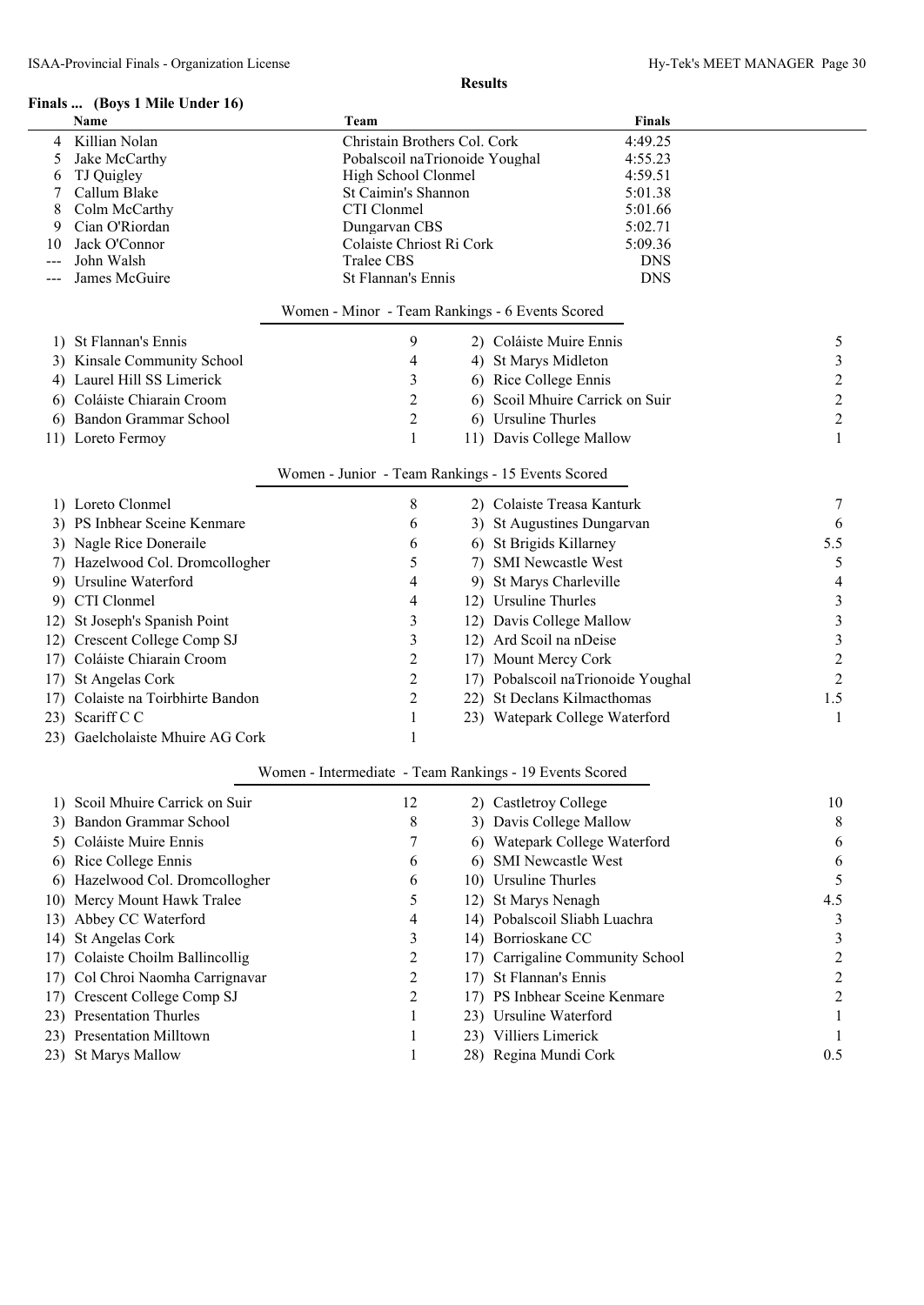|    | ISAA-Provincial Finals - Organization License |                                                       | <b>Results</b>                     | Hy-Tek's MEET MANAGER Page 31 |
|----|-----------------------------------------------|-------------------------------------------------------|------------------------------------|-------------------------------|
|    |                                               | Women - Senior - Team Rankings - 19 Events Scored     |                                    |                               |
|    | 1) Gaelcholáiste Luimnigh                     | 11                                                    | 2) Mercy Mount Hawk Tralee         | 10                            |
|    | 3) St Mary's Newport                          | 7                                                     | 4) Ursuline Waterford              | 6                             |
|    | 5) Bandon Grammar School                      | 5                                                     | 5) Presentation Thurles            | 5                             |
|    | 7) Ursuline Thurles                           | 4                                                     | 7) Intermediate School Killorglin  | 4                             |
|    | 7) Watepark College Waterford                 | 4                                                     | 7) Ard Scoil na Mara Tramore       | 4                             |
| 7) | St Marys Charleville                          | 4                                                     | 12) Borrioskane CC                 | 3                             |
|    | 12) Gael Colaiste Clonmel                     | 3                                                     | 12) St Augustines Dungarvan        | 3                             |
|    | 12) Yeats College Waterford                   | 3                                                     | 12) Scoil Mhuire Carrick on Suir   | 3                             |
|    | 12) Coláiste Muire Ennis                      | 3                                                     | 12) Presentation SS Listowel       | 3                             |
|    | 12) Beara Community School                    | 3                                                     | 20) Colaiste Daibheid Cork         | 2.5                           |
|    | 20) Colaiste Choilm Ballincollig              | 2.5                                                   | 22) St Marys Midleton              | 2                             |
|    | 22) MICC Dunmanway                            | 2                                                     | 22) Colaiste an Chraoibhin Fermoy  | 2                             |
|    | 22) Colaiste na Toirbhirte Bandon             | 2                                                     | 22) Hazelwood Col. Dromcollogher   | $\overline{c}$                |
|    | 22) Carrigaline Community School              | 2                                                     | 28) St Angelas Cork                | 1                             |
|    | 28) Loreto Fermoy                             | 1                                                     |                                    |                               |
|    |                                               | Men - Minor - Team Rankings - 6 Events Scored         |                                    |                               |
|    | 1) Mercy Mount Hawk Tralee                    | 8                                                     | 2) Colaiste Chriost Ri Cork        | 4                             |
|    | 3) St Colmans Fermoy                          | 3                                                     | 3) Colaiste anPhiarsaigh Glanmire  | 3                             |
|    | 3) Tralee CBS                                 | 3                                                     | 3) St Anne's C C Killaloe          | 3                             |
|    | 3) John The Baptist C S Hospital              | 3                                                     | 8) Desmond College Newcastlewest   | $\overline{c}$                |
|    | 8) Thurles CBS                                | 2                                                     | 8) Pobalscoil naTrionoide Youghal  | $\overline{c}$                |
|    | 11) Charleville CBS                           | 1                                                     | 11) Glenstal Abbey School          | 1                             |
|    | 11) Bandon Grammar School                     | 1                                                     |                                    |                               |
|    |                                               | Men - Junior - Team Rankings - 15 Events Scored       |                                    |                               |
|    | 1) Thurles CBS                                | 9                                                     | 2) Mercy Mount Hawk Tralee         | 6                             |
|    | 2) Tralee CBS                                 | 6                                                     | 4) St Mary's Newport               | 5                             |
|    | 4) Presentation Brothers Cork                 | 5                                                     | 4) Colaiste Muire Cobh             | 5                             |
|    | 7) Ard Scoil na Mara Tramore                  | 4                                                     | 7) St Augustines Dungarvan         |                               |
|    | 7) Col. an Spioraid Naoimh Cork               | 4                                                     | 10) St Declans Kilmacthomas        | 3                             |
|    | 10) North Monastery Cork                      | 3                                                     | 10) Pobalscoil naTrionoide Youghal | 3                             |
|    | 10) St Flannan's Ennis                        | 3                                                     | 10) St Patrick's C S Shannon       | 3                             |
|    | 10) St Colmans Fermoy                         | 3                                                     | 10) Rockwell College               | 3                             |
|    | 10) Nenagh College                            | 3                                                     | 18) Colaiste Choilm Ballincollig   | 2                             |
|    | 18) PS Inbhear Sceine Kenmare                 | 2                                                     | 18) De La Salle Waterford          | 2                             |
|    | 18) Dungarvan CBS                             | 2                                                     | 18) Douglas Community School       | 2                             |
|    | 23) Watepark College Waterford                | 1                                                     | 23) Carrick-on-Suir CBS            |                               |
|    | 23) Colaiste Chriost Ri Cork                  | 1                                                     | 23) Ennis C C & Gael Cholaiste     |                               |
|    | 23) Bandon Grammar School                     | 1                                                     | 23) Col Chroi Naomha Carrignavar   |                               |
|    | 23) Davis College Mallow                      | 1                                                     | 23) Christain Brothers Col. Cork   |                               |
|    |                                               | Men - Intermediate - Team Rankings - 19 Events Scored |                                    |                               |
|    | 1) Thurles CBS                                | 16                                                    | 2) St Flannan's Ennis              | 7                             |
|    | 3) Ard Scoil na Mara Tramore                  | 6                                                     | 3) Rice College Ennis              | 6                             |
|    | 3) CBS Ennistymon                             | 6                                                     | 6) John The Baptist C S Hospital   | 5.5                           |
|    | 7) Bandon Grammar School                      | 5                                                     | 7) Colaiste Chriost Ri Cork        | 5                             |

7) Col. an Spioraid Naoimh Cork 5 7) St Augustines Dungarvan 5